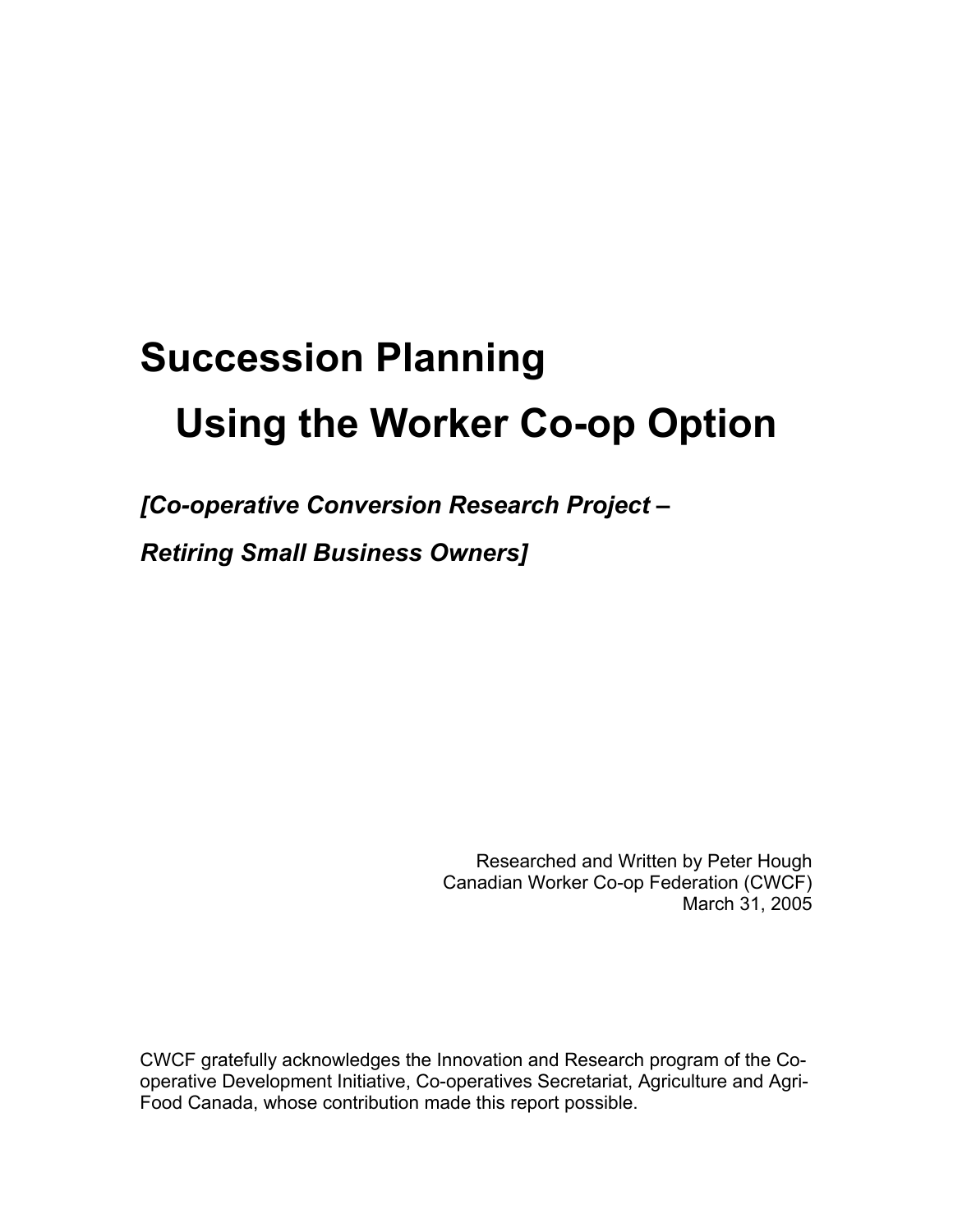# **Table of Contents**

| I. Executive Summary                                                                                                                                     |                                                                                                                                                                                                                                                                                                                                                                        | 4                                                                                          |
|----------------------------------------------------------------------------------------------------------------------------------------------------------|------------------------------------------------------------------------------------------------------------------------------------------------------------------------------------------------------------------------------------------------------------------------------------------------------------------------------------------------------------------------|--------------------------------------------------------------------------------------------|
| II. Canadian Worker Co-operative Federation (CWCF)                                                                                                       |                                                                                                                                                                                                                                                                                                                                                                        |                                                                                            |
| III. Research Methodology                                                                                                                                |                                                                                                                                                                                                                                                                                                                                                                        |                                                                                            |
|                                                                                                                                                          | IV. Succession Planning: An Opportunity and a Challenge                                                                                                                                                                                                                                                                                                                | 5                                                                                          |
| V. Worker Co-operatives                                                                                                                                  |                                                                                                                                                                                                                                                                                                                                                                        | 6                                                                                          |
| VI. Succession Issues<br>A. Succession Options<br><b>B.</b> The Business Owner<br>C. Business Issues<br>D. Other Stakeholders<br>E. Timing<br>G. Process | 1. Valuation<br>2. Management<br>1. Managers<br>2. Employees<br>3. Customers and Suppliers<br>4. Community<br>F. Technical Considerations and Professional Services                                                                                                                                                                                                    | 7<br>$\overline{7}$<br>9<br>10<br>10<br>11<br>11<br>11<br>12<br>12<br>12<br>13<br>13<br>14 |
| a Worker Co-op Succession<br>A. Owner<br>B. Management<br>C. Employees                                                                                   | VII. Owner/Employee Situation and Characteristics Conducive to Considering<br>1. Family Circumstances<br>2. Employee Relationships<br>3. Business Circumstances<br><b>Owner's Personal Goals and Needs</b><br>$4_{-}$<br><b>Confidence and Commitment</b><br>1.<br><b>Management Style and Values</b><br>2.<br>1. Confidence and Commitment<br>2. Ownership and Values | 14<br>15<br>15<br>15<br>15<br>16<br>16<br>16<br>17<br>17<br>17<br>18                       |
| A. Owners                                                                                                                                                | VIIII. Worker Co-op Succession Considerations<br><b>B.</b> Managers and Employees<br>C. Labour Unions<br>D. Professional Service Providers<br>E. Worker Co-op Parameters                                                                                                                                                                                               | 18<br>18<br>19<br>20<br>22<br>22                                                           |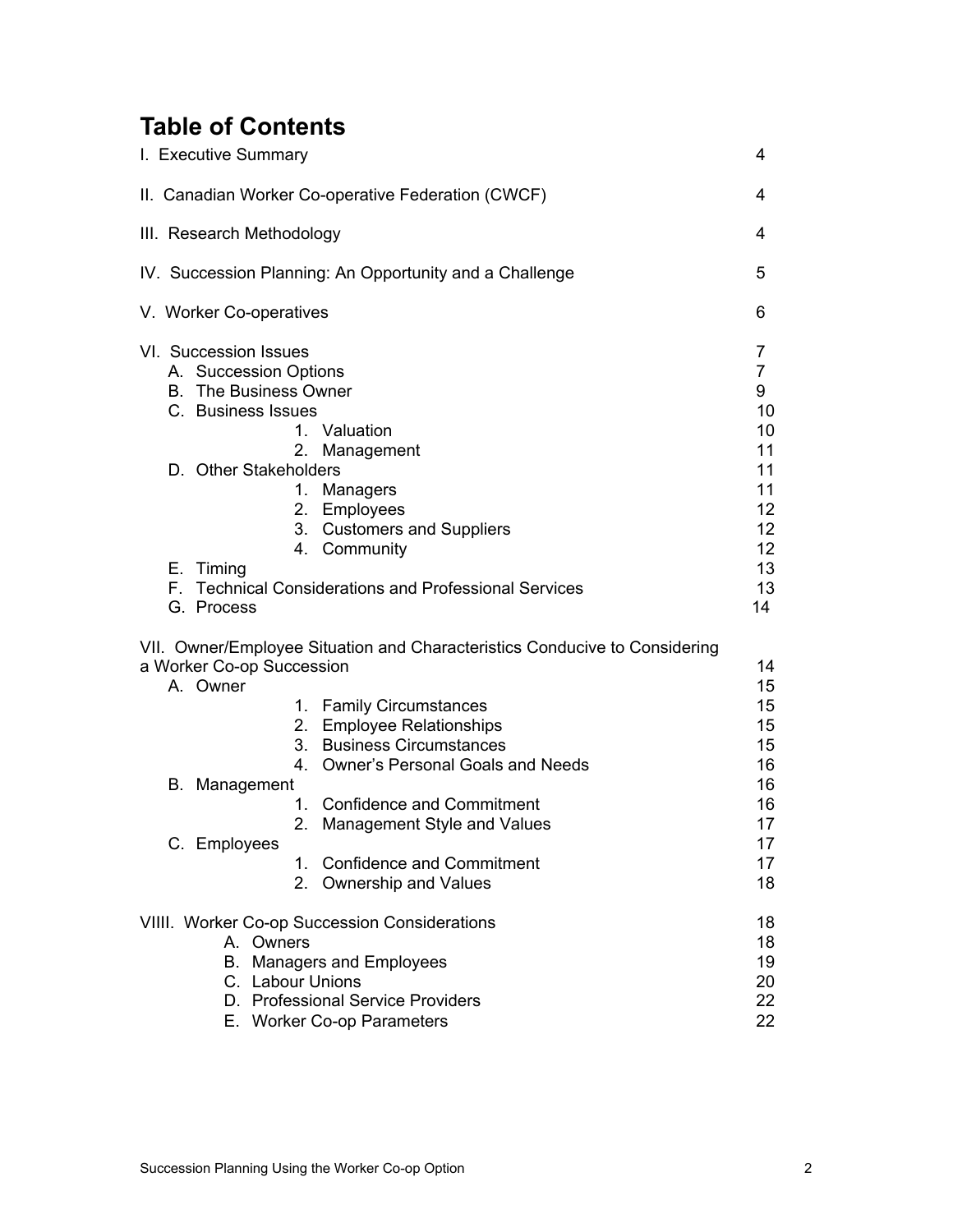# **Table of Contents (cont'd)**

|                     |    | IX. Worker Co-op Succession Outline                           | 24 |
|---------------------|----|---------------------------------------------------------------|----|
|                     |    | A. Phase 1: Developing Understanding and Commitment           | 25 |
|                     |    | 1. Determining Owner Interest and Commitment                  | 25 |
|                     |    | 2. Determining Management/Employee Interest and Commitment 26 |    |
|                     |    | B. Phase 2: Assessment and Planning                           | 27 |
|                     |    | C. Phase 3: Implementation                                    | 28 |
| X. Timing           |    |                                                               | 29 |
| XI. Conclusion      |    |                                                               | 30 |
|                     |    |                                                               |    |
|                     |    |                                                               |    |
| <b>Thanks</b>       |    |                                                               | 31 |
| Appendices          |    |                                                               |    |
|                     |    | A. Statement of Co-operative Identity                         | 32 |
|                     | B. | <b>Retiring Owner's Checklist Questionnaire</b>               | 34 |
|                     |    | C. Managers' Checklist                                        | 35 |
|                     |    | D. Employees' Checklist                                       | 36 |
|                     | F. | <b>Interview Questions</b>                                    | 37 |
|                     | F. | Descriptions of Employee-Owned Businesses Visited             | 40 |
|                     |    |                                                               |    |
| <b>Bibliography</b> |    |                                                               | 41 |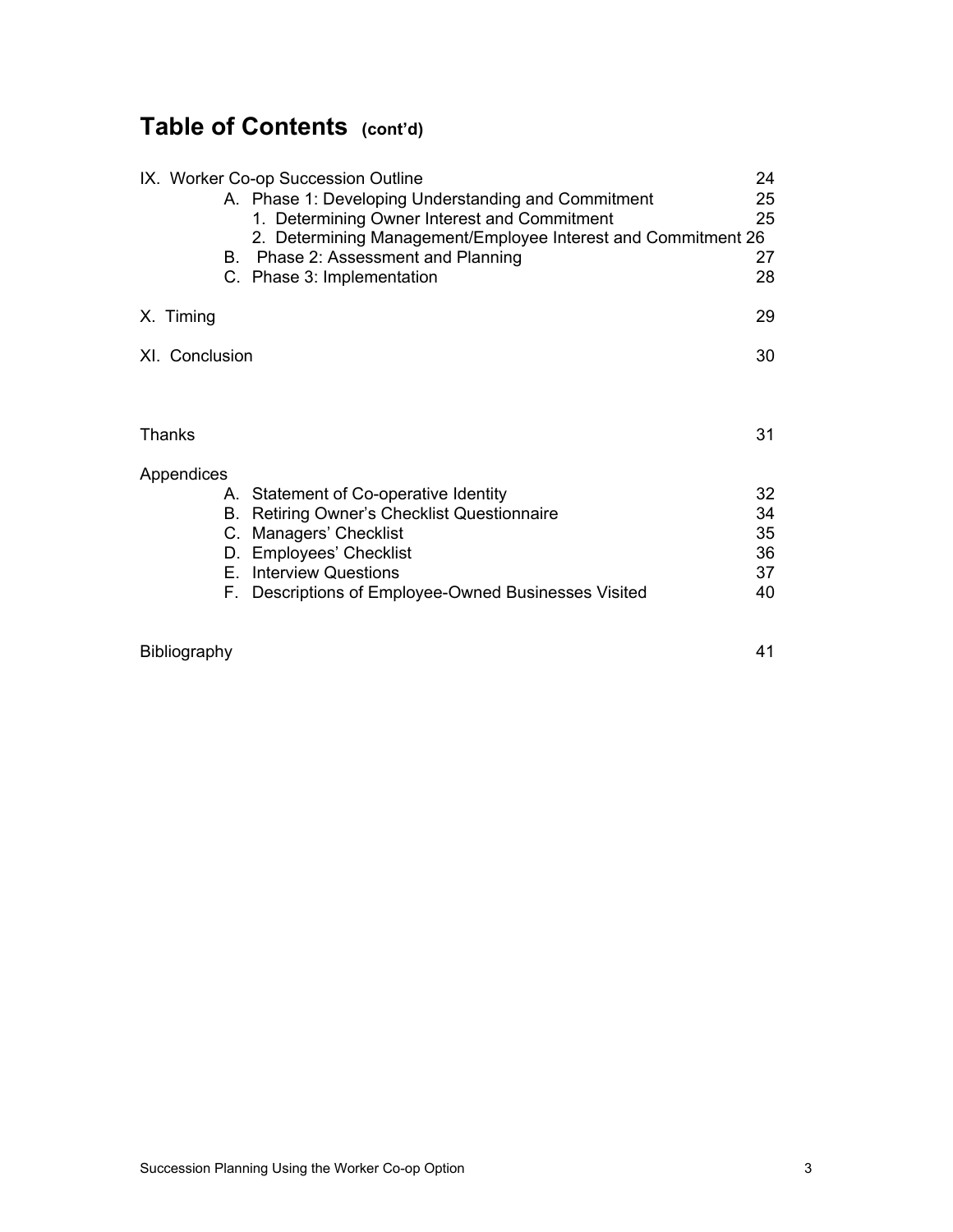# **I. Executive Summary**

A business owner is retiring from a small or medium sized business. He or she has explored the options for succession and has decided to sell the business to his/her employees and managers. They have made a commitment to own and manage the business as a worker co-op.

This report documents the information, knowledge and strategies involved in reaching such a decision, for the owner and for the workers. It explains the functioning of a worker co-operative, as well as the various options available to a business owner when facing retirement. It also examines the challenges and the processes involved to ensure the continuation and long-term success of the worker co-op business.

There is a very large number of retirements by business owners expected in the coming years. Succession planning is a complex process for a business owner preparing for retirement, and an employee buy-out as a worker co-op is an option which should be given serious consideration.

# **II. Canadian Worker Co-operative Federation (CWCF)**

The Canadian Worker Co-operative Federation is a national federation of worker cooperative businesses. It supports the development of worker co-operatives in Canada by providing technical assistance through its Worker Co-op Developers Network, term and patient capital through its revolving loan fund (the *Tenacity Works* Fund), and general programs such as conferences, advocacy and services such as a Self-Directed Registered Retirement Saving Plan for worker co-ops.

The CWCF has carried out the research and writing of this report with the financial assistance of the Co-operative Development Initiative Innovation and Research Program, Government of Canada.

# **III. Research Methodology**

Research components included:

- 1. A literature review of succession planning issues.
- 2. Site visits to a number of businesses, in Ohio, in New Brunswick and in Manitoba, in which a worker co-op or an employee/management buyout was the succession option implemented by a retiring owner or to meet challenging business circumstances.
- 3. Interviews with key stakeholders including employees, retiring owners and professional service providers.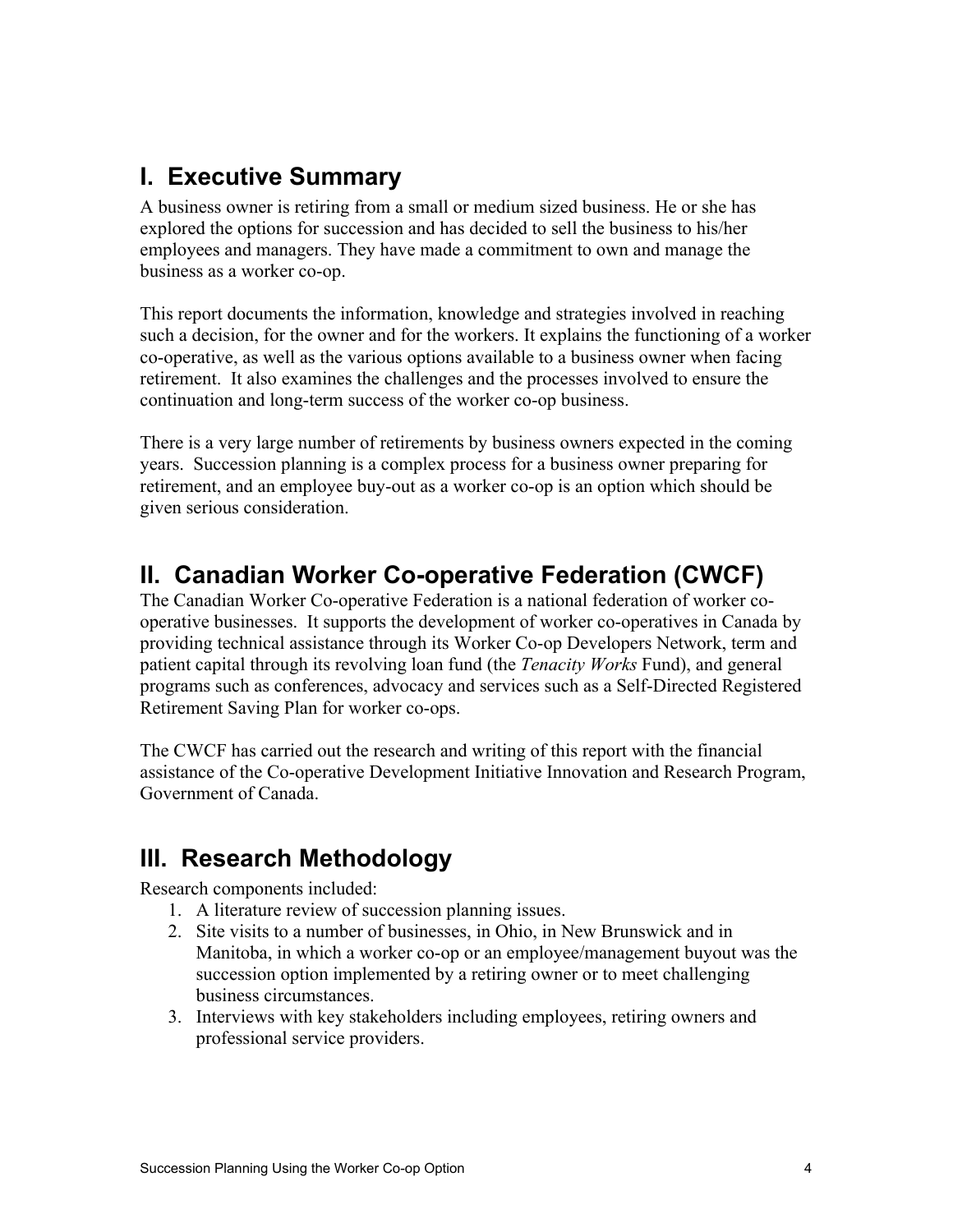# **IV. Succession Planning: An Opportunity & a Challenge**

The succession issue for small and family-owned businesses has grown due to the large number of small business owners nearing retirement. Studies in places as diverse as Australia and Quebec, have demonstrated that well over 50 per cent of small and medium sized businesses will face this challenge in the next ten to 15 years. At the same time, the overall percentage of employees working for small and medium-sized businesses has grown. There are currently 124,000 family businesses, each with sales of \$1 million or more, in Canada. These companies employ about six million Canadians and generate as much as \$1.3 trillion in gross annual sales. (Financial Post 2001)

Successful successions are important not only to those immediately involved but to the economy at large. They are also important, not only to the owners and their families, but also to the many key stakeholders whose economic well-being is linked with these businesses. These stakeholders include: employees, managers, customers, local unions, suppliers, lenders and local communities that need the goods, services and the employment generated.

A cursory look at the information available on the topic of succession soon brings you face to face with the reality that only about one-third of all small businesses make a successful transition to the second generation in the family. Although there are no definitive reasons for this, there is no doubt that the complexity of developing and carrying out a successful succession is a major factor. "For retiring family ownermanagers, the transition to retirement is even more complicated as personal issues are generally intertwined with issues of leadership succession and development, business continuity and viability, ownership and wealth transfer, organizational governance and family harmony." (Journal of Financial Planning) Besides the complexity, another key factor is that a great number of business owners avoid succession planning until the last possible moment. This leads to a limited and inadequate approach for implementing an effective succession plan.

The experience of RoyNat Capital Inc., a Canadian merchant bank, should interest those considering succession options. "Our experience as a merchant bank, which is supported by U.S. studies, is that 70% of family businesses do not survive to the next generation. The odds are little better – just  $50/50$  – when the business is sold to an outside buyer." (R. Reynolds, Financial Post). These statistics are sobering news for business owners who are planning for a family succession. The challenges are significant if they hope to see their children and enterprise succeed well into the future. On the positive side, there is another succession option that has a significantly greater chance of success - the employee/management buyout. "Successions involving leveraged employee buyouts, supported by key managers, succeed in about 80% of the cases." (Ibid.) This option has the potential to serve the retiring owners and their families, as well as their existing employees. This paper will focus on this employee/management option from the vantage point of one particular form of employee/management ownership, a worker co-operative.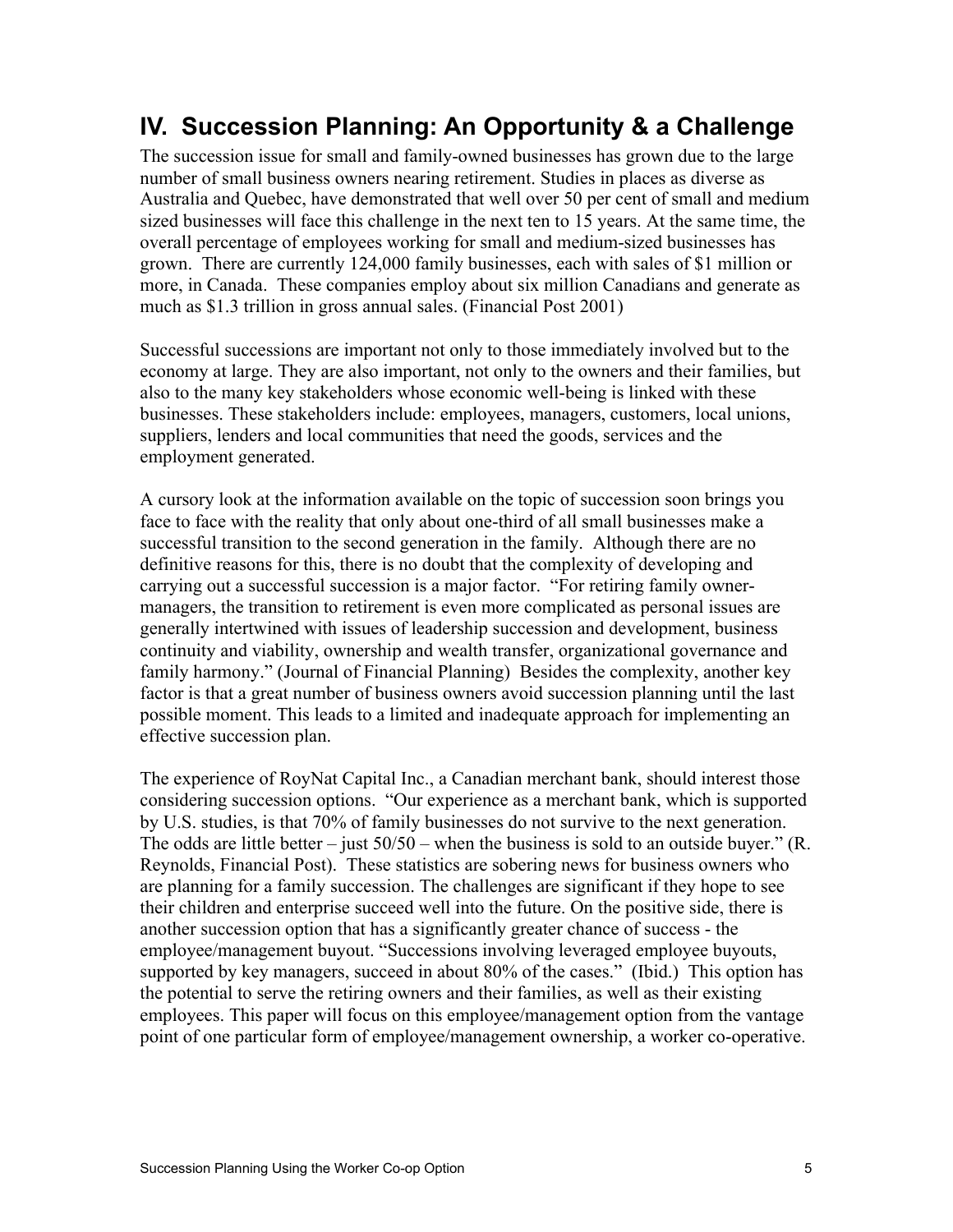# **V. Worker Co-operatives**

Worker co-operatives are businesses that are owned and democratically controlled by the members, who are the workers, including managers. The main purpose of a worker cooperative is to provide employment for its members through the creation of a viable enterprise. Members combine their skills, experience and financial resources to achieve mutual goals. They create or maintain jobs for themselves by providing a commercial/community good/service. Because they collectively develop the policies that determine the co- operative's daily and long-term operation, trust, communication and co-operation are vital to the co-op's success.

Each member pays a membership fee or purchases a membership share(s), and has one vote regardless of how much money he/she has invested in the co-op. The co-op's assets are collectively owned and surplus earnings (profits) are allocated to the workers according to policies established by the co-op and to the co-operative's collective reserves (retained earnings) for the future development of the co-operative.

Co-operatives have historically evolved when groups of people have encountered economic difficulty within an existing economic infrastructure that was not able to provide them with opportunities. The challenge presented by the potential dislocation of workers caused by a failed succession plan is one to which co-operatives can respond early on. Rather than waiting on the sidelines, the employees/managers of an enterprise, by developing a worker co-op, position themselves to take responsibility for their future. Individually the employees/managers may not have the capacity in terms of skill levels or financial resources to become sole entrepreneurs. Collectively, with their joint experience in the enterprise, they likely have the knowledge and relationships, both internally and externally, to continue developing their enterprise and benefiting their communities.

Like any business, the worker co-op must generate a profit to grow and develop. However, the worker co-op usually has social and environmental bottom lines as well as the financial one. Return on capital is not the sole driver but rather the drivers are a matrix of concerns such as financial sustainability, high quality work places, and support for the future of the broader community.

In addition, research on employee ownership demonstrates that employee-owned businesses, particularly in situations in which the workers have significant participation in decision-making, have a competitive advantage through higher levels of efficiency and commitment. This competitive advantage, plus the commitment to the workers' longterm employment, means worker co-operatives, based both upon their values and effectiveness, are excellent vehicles to create long-term employment.

These characteristics of worker co-ops, in addition to providing a good foundation for new local economic development, make them an ideal option for consideration in the succession plans for retiring small business owners who are concerned about seeing their businesses continue to contribute employment and other benefits to their communities.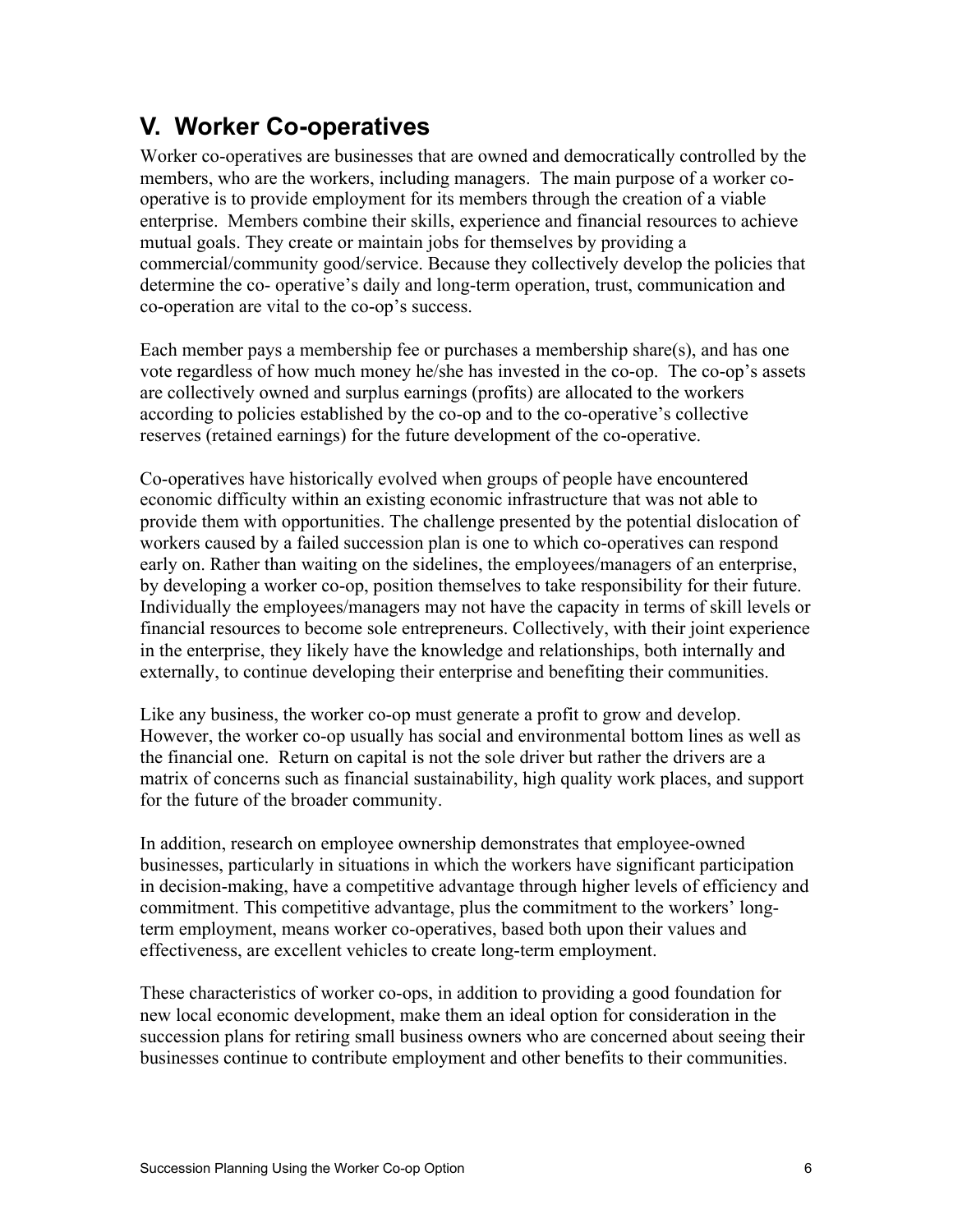# **VI. Succession Issues**

The evaluation of the option of using worker co-ops for succession planning will start with a review of the key issues that must be faced in all succession initiatives. These issues will be used to evaluate the context in which a co-op succession may meet the needs of the retiring owner and other key stakeholders.

The evaluation is organized around the following factors:

- Succession Options
- Business Owner
- **Business Issues**
- Other Stakeholders
- $\blacksquare$  Timing
- **Technical Considerations and Professional Services**
- Succession Process

### *A. Succession Options*

There are two broad categories of succession options. The first is some form of family succession and the second is the sale of the business or its assets outside the family.

Family succession includes two distinct options. The first is to maintain family ownership and management. The second is to maintain family ownership and control of the board of directors but to transition to non-family management. The first requires family circumstances that include a competent, committed and experienced member of the second generation that sees the business as a long-term career opportunity. That person must have the trust of the first generation and of other members of the second generation. The second option requires that the business be large enough and prosperous enough to hire and reward a non-family manager(s) and develop a new governance relationship between owners and management which facilitates the continued success of the business.

The sale of the business to external parties involves a number of potential buyers with different implications for the seller and other stakeholders. These parties include an existing competitor, strategic buyer, current management, management/employee groups, an unrelated business and lastly (an unlikely option) an Initial Public Offering (IPO). The liquidation of the business could be considered a form of sale, although one in which the business doesn't survive.

#### Sale to an existing competitor

Competitors are often seen as an excellent option for selling one's business. They are familiar with the industry and the business' place within it. They understand the value of the business, and are also often in the position to access the required capital for the purchase without vendor financing. If the seller is only interested in a good financial outcome, this is a good option. In some cases the competitor may ask the vendor to continue on in a management capacity for a period before retirement to ease the transition. This opens further options for compensation and continued involvement if desired by the vendor.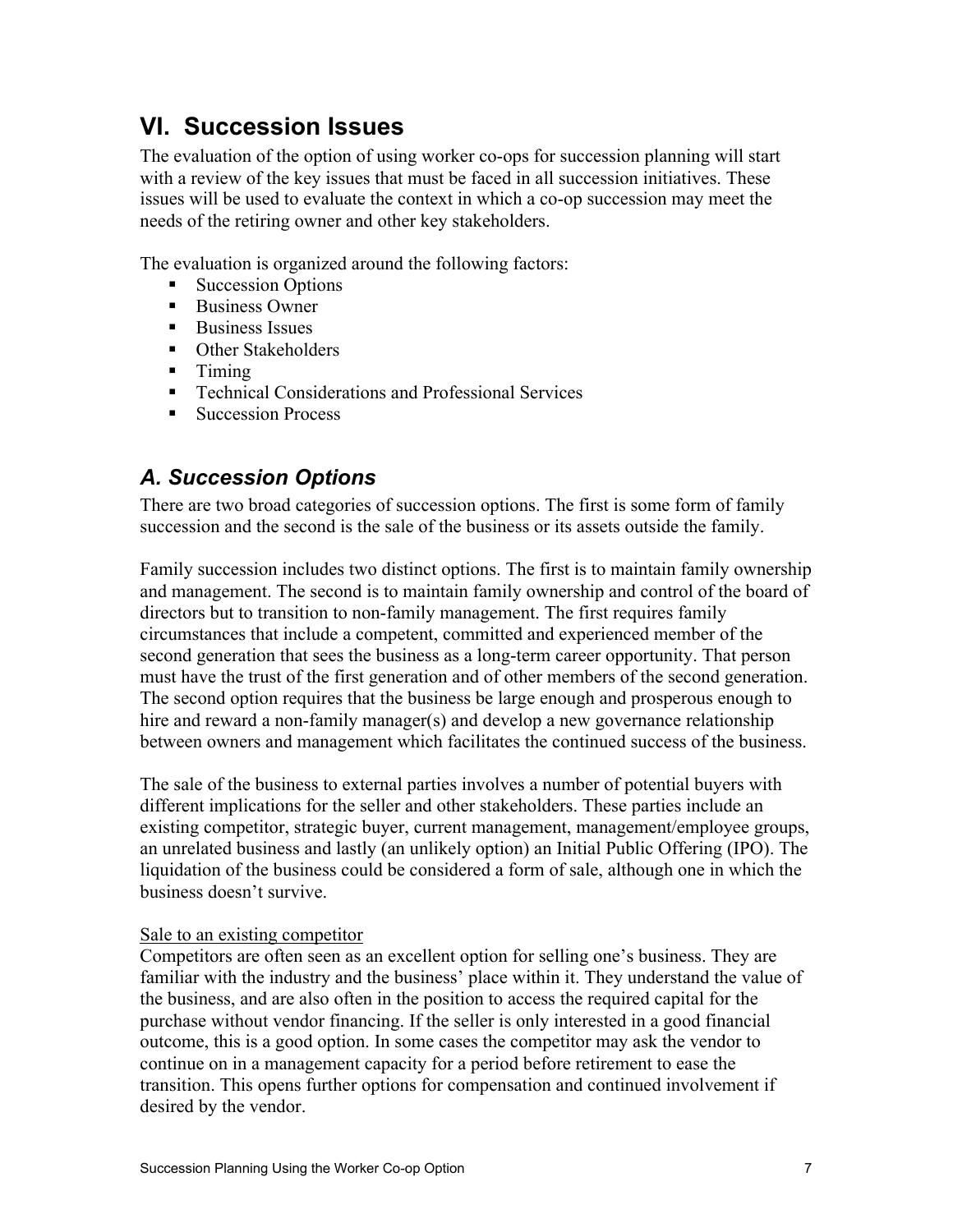The competitor's primary goal is to grow the market share and profitability of their own company. Of course, the options for doing so vary and may include closing the company and supplying its customers from its own production. This highlights the fact that if the seller has particular desires for the future of the business, the seller will want to ensure he/she has a clear understanding of the intentions of the purchaser. The danger, of course, is that intentions may change, or the seller may intentionally mislead the vendor.

#### Sale to a strategic buyer

Selling to a strategic buyer is similar to selling to a competitor in many ways. The strategic buyer is more likely to have the operations continue, as often he want to integrate its productive capacity (vertical integration) with his other operations. He, too, is likely to have access to capital and may desire a transitional period during which the current owner provides management services.

#### Sale to current management

Selling to management is another option. However, a number of factors may come into play. Management may be about the same age as the retiring owner and have little interest in this option. Managers who have long worked in a subordinate position may not have the skills and drive to assume full leadership. Lastly, managers are not likely to have the financial capacity to purchase the business without some form of vendor financing. This increases the risk to the vendor if their future payments are dependent upon the continuing success of the enterprise. On the positive side, managers may know the business extremely well, have the required entrepreneurial outlook and be in the position to assume ownership and control in a well-planned manner.

#### Sale to management/employee groups

Selling to a combination of management and line employees is also a clear option. It entails some of the same issues as a management buyout with two additional ones. For owners interested in ensuring continuity of the business and protecting jobs, the employee buyout provides an excellent vehicle. Research demonstrates that employee/management buyouts have a good rate of success. However, it also shows that a well thought-out development and implementation plan is required, in order to ensure commitment, and clarity of roles. The opportunity for an employee/management buyout will be greatly enhanced if the existing owner-manager has developed and maintained an open and trusting relationship with the employees and managers.

#### Sale to an unrelated party

Selling to an unrelated party who is simply looking for a new business venture to own and operate can also be a good option for the seller. Buyers of this nature are likely to have access to the required financing, and this, like selling to competitors, may allow for a clean financial break from the existing business. The unrelated buyer is also very likely to want to maintain the business within it current community giving the vendor some comfort as to the business' future direction. These buyers may also want to have some continuing advice from the vendor during the first year or so. As noted above, this opens further options for compensation and continued involvement if desired by the vendor.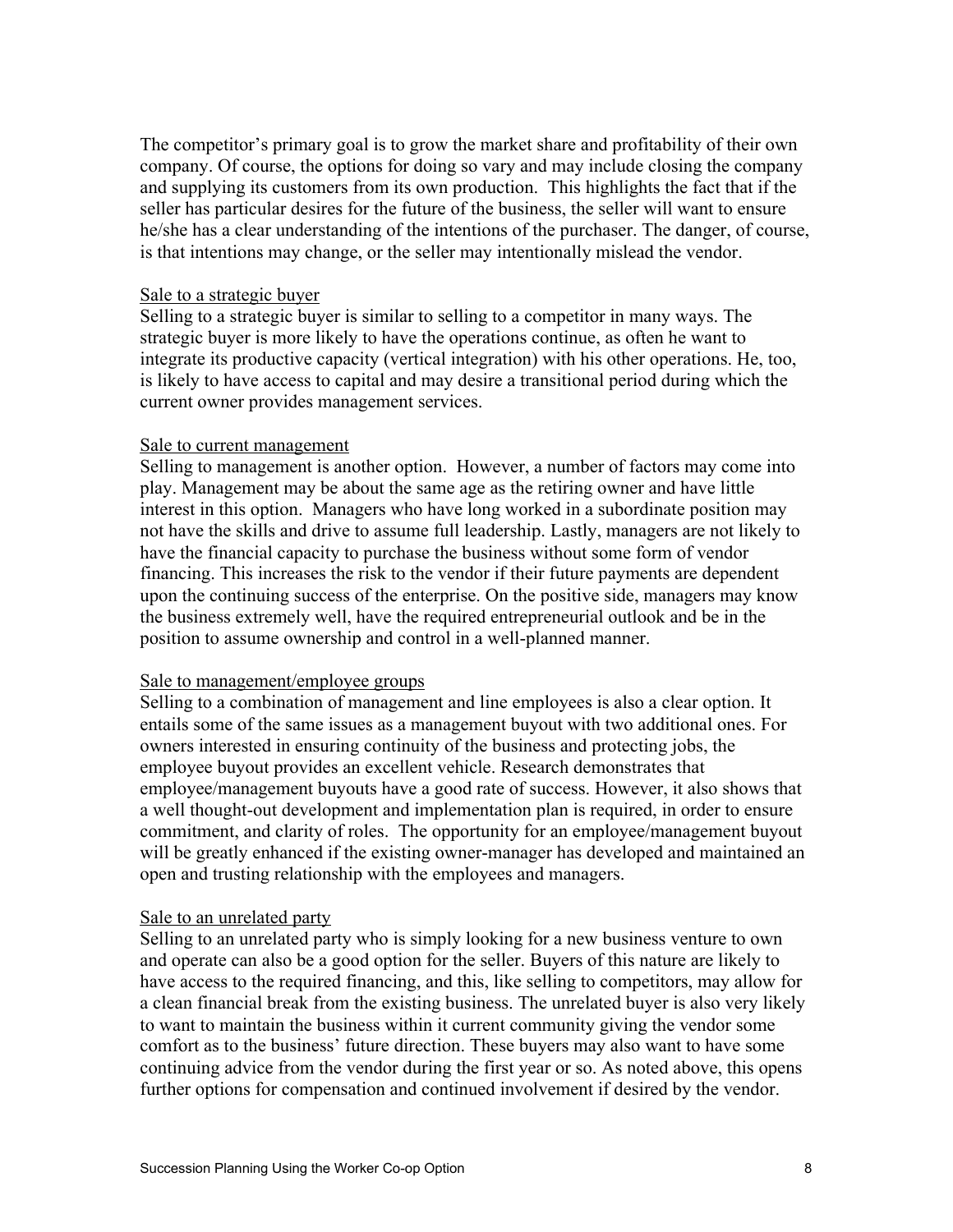#### Initial Public Offering

An Initial Public Offering (IPO) is a very unlikely option for most small and medium businesses and will not be examined in this study.

#### Liquidation

Liquidation of the business sometimes represents the best financial option for a retiring owner who wants to make a clean break. This works well in circumstances in which some of the underlying assets of the business, commercial real estate, for example, may have a disproportionate value to the business being conducted within it. The business may no longer be viable or attractive to purchasers with the level of investment or debt required to purchase this asset. The best price for the asset will be obtained from a purchaser who will integrate the asset into a more lucrative business.

### *B. The Business Owner*

From the business owner's perspective, there are many personal issues that need to be addressed if succession planning is to be implemented successfully. Many business owners find it difficult to begin the succession planning process because of the emotional weight and perceived difficulty of dealing with these issues.

To commence succession planning brings with it the explicit recognition that a certain period of one's life is coming to an end and indeed in most cases that one's life itself is entering its final period. This can lead to a sense of denial and uncertainty about the future. What will one do when no longer involved in the business? Many business people's sense of themselves, their self-worth, their places in the family and the community are intimately tied up with the business they have created. The idea of moving forward into a new situation, no longer controlling and directing the business, can leave for many a daunting gap, both emotionally and practically.

Succession planning in the family business also means, for the business owner, dealing with family issues and feelings among the owner, spouse and children. Old conflicts, misunderstandings and judgments about various members of the family will have to be faced when developing the succession plan. Some family members may actively discourage thinking about these issues while others support developing a plan. The ease of entry into this for the family will be directly related to the quality of the relationships built over the years and the openness with which financial and personal issues have been discussed among family members.

For many small business owners, the business may be their single most significant financial asset and their only source of retirement income. Developing a succession plan that allows them to live in the style the business affords, as owner-manager, may be difficult. This challenge will be addressed differently, depending upon whether or not the succession option is going to maintain family ownership and control or be sold outside the family. Of course, if the business owner has developed financial resources for retirement, independent of the business, the options for succession become more flexible.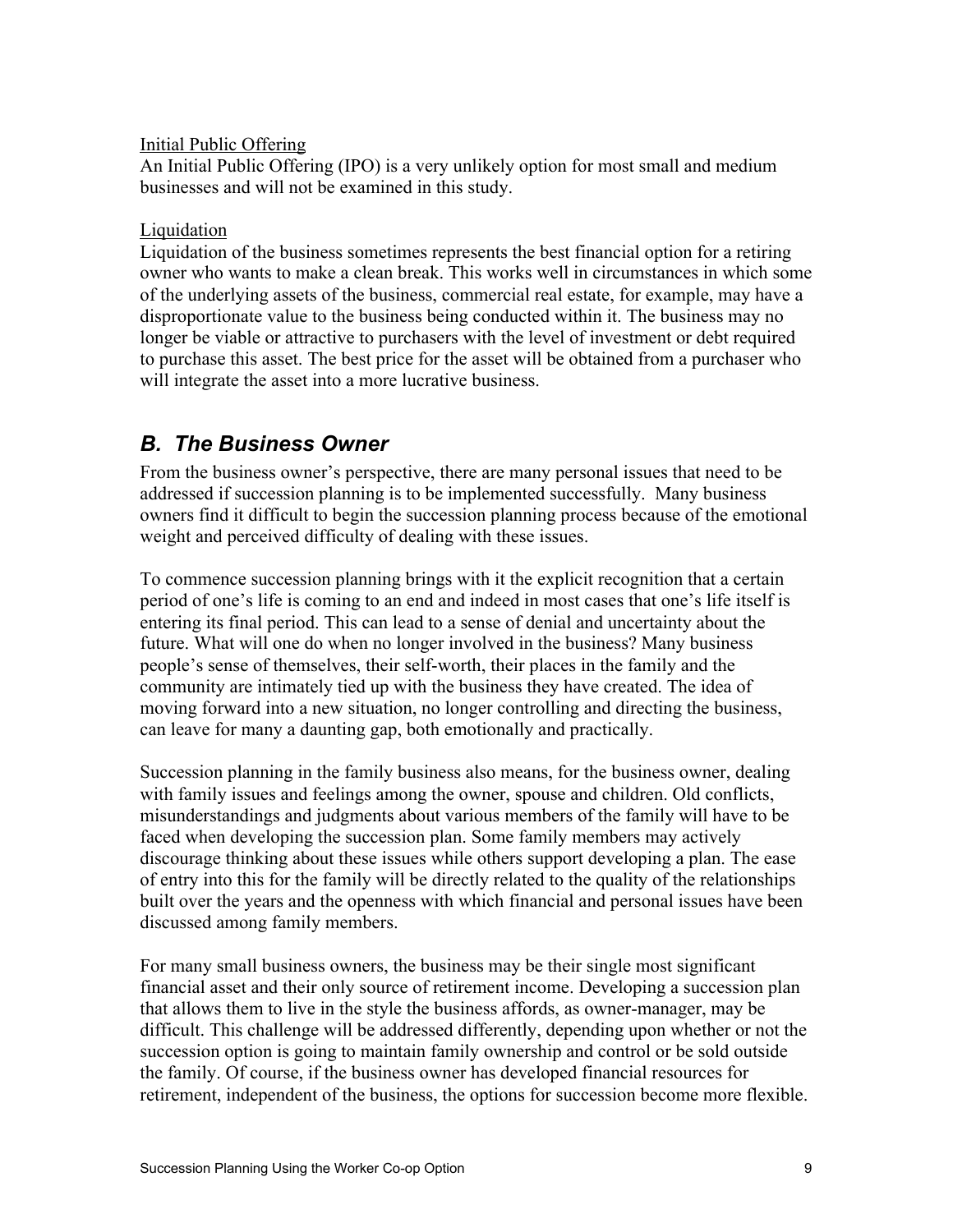The business owner may also have developed some long-term personal relationships with managers and employees which he/she will want to consider in a succession plan. These relationships may lead to a personal commitment to the managers/employees ensuring that whatever succession strategy is put in place, it will not negatively affect these managers/employees' future with the company. Even without such a commitment, the business owner must recognize that these key employees and their commitment to the future of the business will also affect the value of the business to any prospective buyers. He/She should proceed with this in mind.

Another factor the business owner may take into consideration is the role and value of the business to the local community. This factor may be particularly important to consider when the business owner directly, and through the business, is very active in contributing to community activities.

### *C. Business Issues*

#### **1. Valuation**

One of the key issues in succession planning is a business valuation. Whether the business owner is looking for a family transition or an external sale, virtually all business owners will need to carry out a business valuation to determine the fair market value of the business. The owner, having dedicated his/her life to this enterprise, may have a distorted sense of its market value. Therefore it is essential that the valuation be carried out by an independent professional valuator with a good understanding of the local market, as well as the broader market for the specific industry sector. In many cases, in family owned businesses, business owners need to spend time to ensure that the balance sheets and operations present the best picture of the business as a future opportunity before the business valuation is carried out. The financial statements need to be 'normalized', eliminating non-market items such as special family compensation levels and benefits (e.g. car allowances). In addition, the business may need to clarify the transferability of key agreements such as franchise agreements or critical licenses.

The valuation essentially looks at the business based upon its recent history and future prospects. Developing a clear business plan, based upon an appropriate strategy and valid assumptions, becomes the foundation for the valuation. This plan will look at the business' short- and medium-term prospects, industry trends, strength of the management team, future capital needs, and cash flows. This valuation needs to be carried out on a professional basis by qualified valuators who can provide the owner with a business valuation that can be substantiated using accepted valuation methods. Working from the same background information, the variation in the range of valuations provided by different valuators should be modest.

For the buyer, the business' cash flow is the key to its valuation. As a going concern, the enterprise must generate cash which will be available to pay financing charges, reward the employees and provide a return on investment. The value for the buyer is thus limited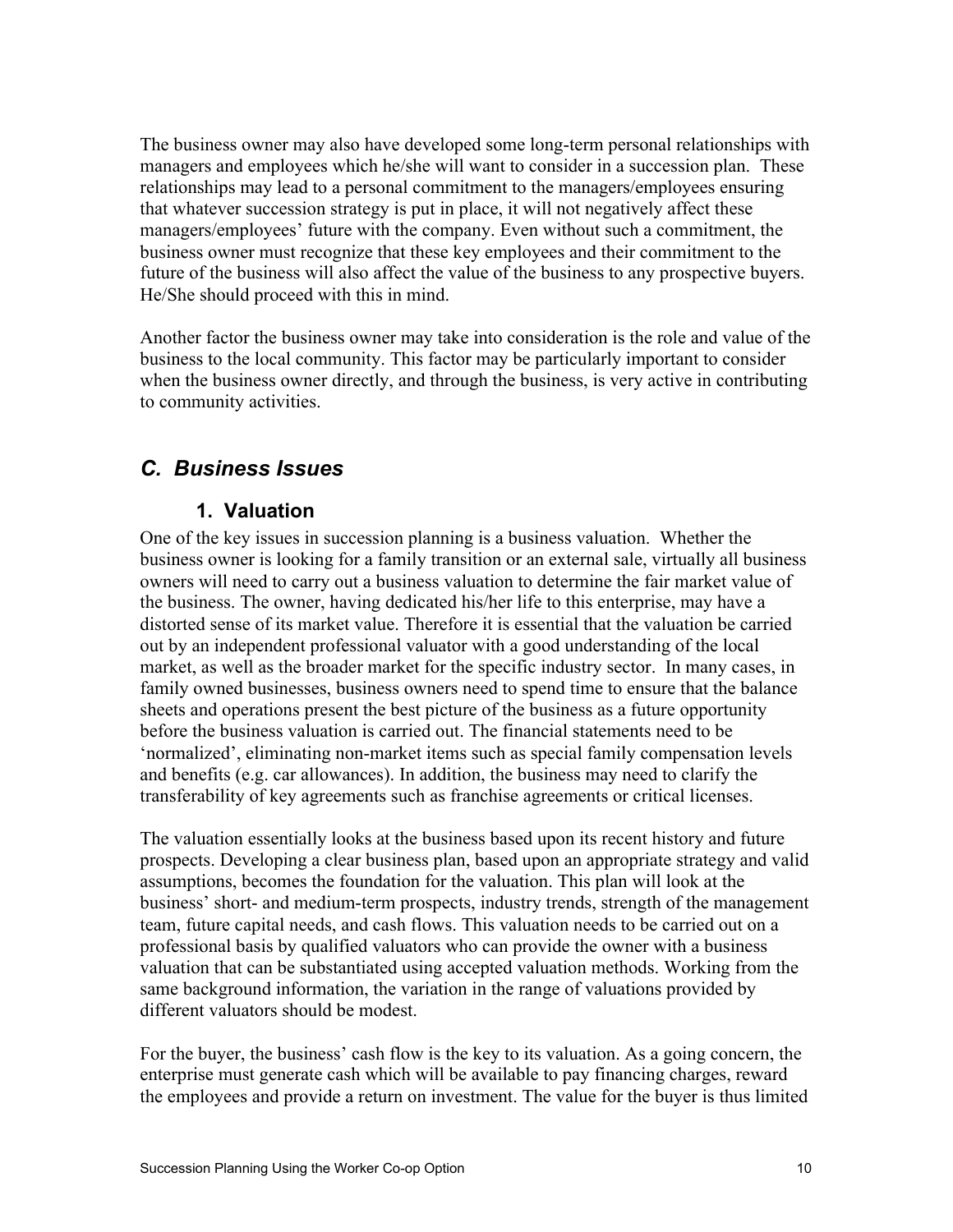by these cash flows. The buyer cannot pay a price for a business that the future cash flow cannot carry, or the business will cease to be financially viable.

Of course, the ultimate value of the enterprise is the price a buyer is willing to pay for the business. Different types of buyers will value the business differently. Strategic buyers may be willing to pay a premium because the business will generate significant synergies with their other operations. This simply means the business is expected to generate higher cash flows for the buyer than the business would if it simply continued as a stand-alone operation, making it more valuable. Lastly, as with other commercial transactions, the dollar value is only one element of the value proposition, which both buyer and seller will consider. It is the matrix of these value propositions and the trade-offs between them that will determine the final dollar value of the enterprise.

### **2. Management**

Another key element for the business is a management and governance succession plan. No matter what form the succession takes, the management and governance system will require change. What was appropriate for success under the original owner will not meet the needs of the business when new management and ownership are put into place. This is true whether it is a family transition or an external transition. Issues regarding authority, responsibility, accountability, skill sets, and job descriptions are just some of those that will need to be addressed.

In preparing for a succession, the business owner must identify what key contributions his/her management and governance make to the business and determine how the succession plan will replace those contributions in the new context. This may be particularly difficult with a small business in which the owner has been the driving force in both strategy and decision-making. The depth, capacity and commitment of the nonowner managers to the future of the business will be crucial for any successful transition. It will also be a key factor in any examination by potential purchasers.

### **D. Other Stakeholders**

The success of any enterprise is dependent upon good will, effective communication, and mutual benefit among various groups of stakeholder and the owners. For a successful succession to take place, the issues and concerns of the various stakeholders must be addressed in order to limit uncertainty and solidify their commitment to the future of the business. For the business owner some level of confidentially is expected and required. So, there is a bit of a balancing act which is carried out in deciding what information to share, and when.

### **1. Managers**

Managers are the repositories of key business information. Because they often have longstanding contacts with customers, suppliers and regulators, they may be vital for the continued success of the business. They also will be aware of, and likely be required to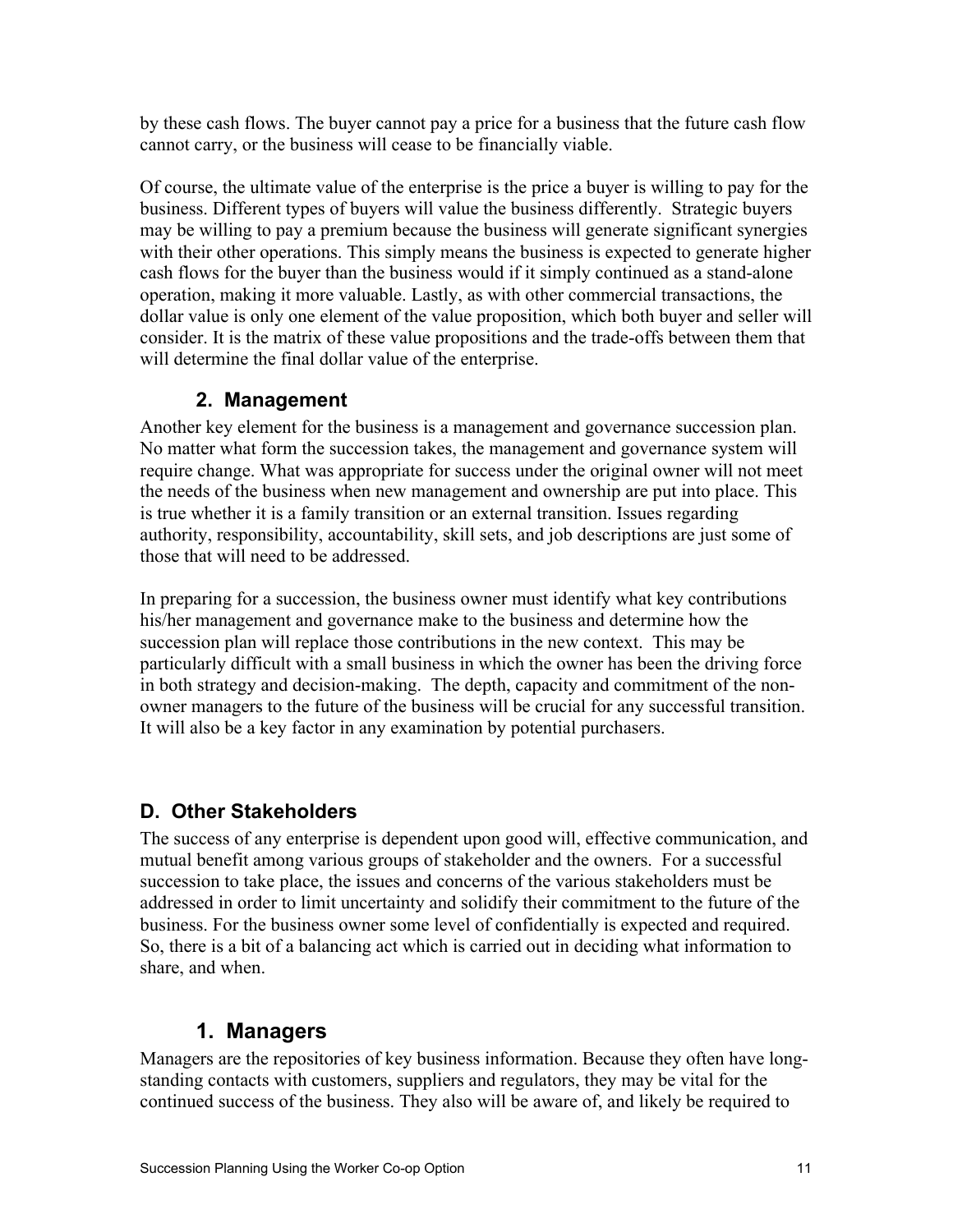assist with, the issues that need to be addressed in getting the business ready for either a family transition or a sale to an outsider. At the same time, they may be feeling very vulnerable to any change in ownership, wondering if and how they will fit into the future plans for the business. Therefore it is very important for the retiring owner to be aware of their concerns and to maintain their support. At a minimum, they should be kept informed as to the succession planning process, the options being considered and how these options will affect them. The possibilities of sharing this information will be limited in part by the type of working relationship and information sharing that has transpired in the past between the owner/manager and the subordinate managers, and by any conflict of interest between the managers and the succession options being considered by the owner.

### **2. Employees**

Unless the succession takes the form of an employee/management buyout, line employees will have little necessary involvement in any planning process. However, it is important for morale that appropriate information is provided to them so that any uncertainty about the future of the company is addressed. Ongoing, unfounded gossip during the relatively long period required for succession planning and implementation can be harmful. The company doesn't want to be in the position of losing key employees or hurting productivity through poor morale.

Of course, in the case of an employee/management buyout, it is important for the employees to be very involved in the planning process. Employees need to select their own representatives to the transition-planning group. There should also be an employee education program about worker-ownership and the proposed organizational structure and operations of the business.

# **3. Customer and Suppliers**

Both customers and suppliers are key to the future of the business. A successful succession will need to assure both customers and suppliers that the smooth functioning and the financial stability of the business will be maintained. An analysis of current relationships and lines of communication will be required to ensure that continuity with these stakeholders is not lost during the transition. For example, relationships with customers and suppliers, particularly in small businesses, are often directly with the current owner. If this is the case, the new key contacts and/or owners should to be introduced to the customers and suppliers well in advance of the transition. .

# **4. Community**

The local community may also have an important stake in the business. In many small communities, a local business often contributes to the community's identity, provides crucial jobs and goods and services which may not otherwise be readily available, and helps to create a critical mass of economic activity which is important for the well-being of the community as a whole. Although the community may not play a formal role in the succession process, its needs may be a major consideration for a retiring owner who has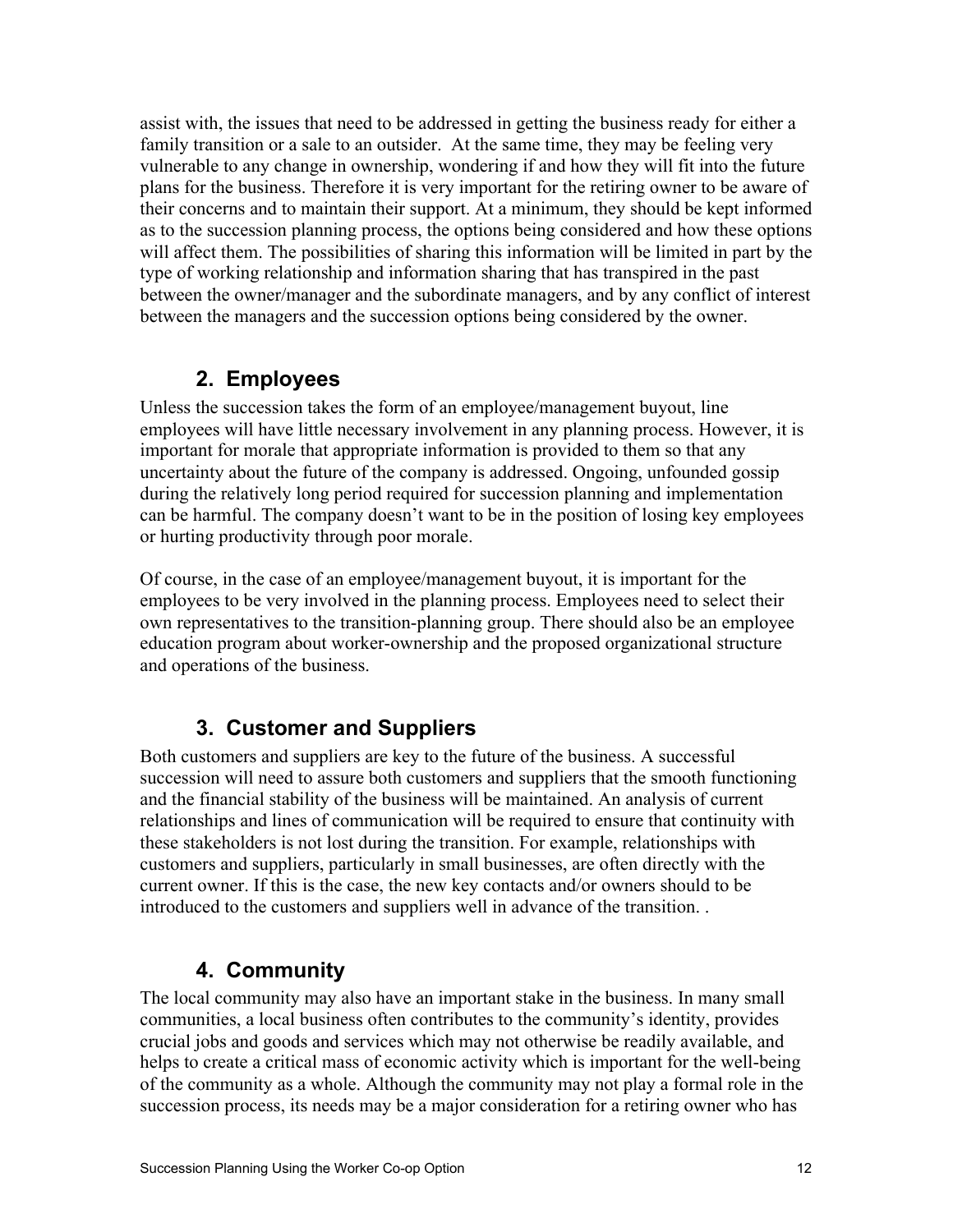played a significant role in the community's life. In some cases where a business is vital the survival of the community, the owner may want to involve the community leaders in a discussion regarding his/her succession options and their possible effects on the community.

# **E. Timing**

Effective successions take significant time to plan and implement. Of course, the actual amount of time will vary with the complexity of the situation, the goals of the owner and the succession option chosen. However, the general consensus is that the sooner the business owner starts to look at the issues and plan for an appropriate succession, the **better** 

There are three basic stages to a succession: planning, implementation/transition and continuation. The case for early planning rests upon having the time to ensure that the best plan is put in place to meet the goals of the business owner, and that all the crucial issues for continued success are identified and effectively addressed. Successions that in reality are akin to crisis management have too many opportunities to go wrong, both for the owner and all the other stakeholders.

### **F. Technical Considerations and Professional Services**

Successful succession planning generally will require advice and assistance from a number of professionals. Some issues that need to be addressed include: business valuation; taxation implications for the business owner, inheritors and purchaser(s); legal agreements such as trusts, share or asset purchase agreements; shareholder agreements, share redemption plans; retirement and estate planning; and financing agreements (vendor financing).

In all these areas, experienced professional advice should be used to ensure that, after implementation, a succession plan doesn't produce unexpected and unpleasant surprises. Some of the professionals involved include: financial planners, lawyers, accountants, and business valuators.

Another professional option that business owners may want to consider is hiring a succession facilitator. It is recommended by a number of authors that a professional facilitator be used to guide the whole process. A succession facilitator has the interpersonal and process skills and succession planning knowledge required to organize the succession process. He/She can ensure that all the key stakeholders are heard and integrated in an appropriate way into the process. Often the other professionals, although having high levels of technical expertise, lack these important skills. As well, the business owner is often too entangled in the situation, emotionally and operationally, to have the distance and capacity to shepherd the process and deal effectively with all the various stakeholders.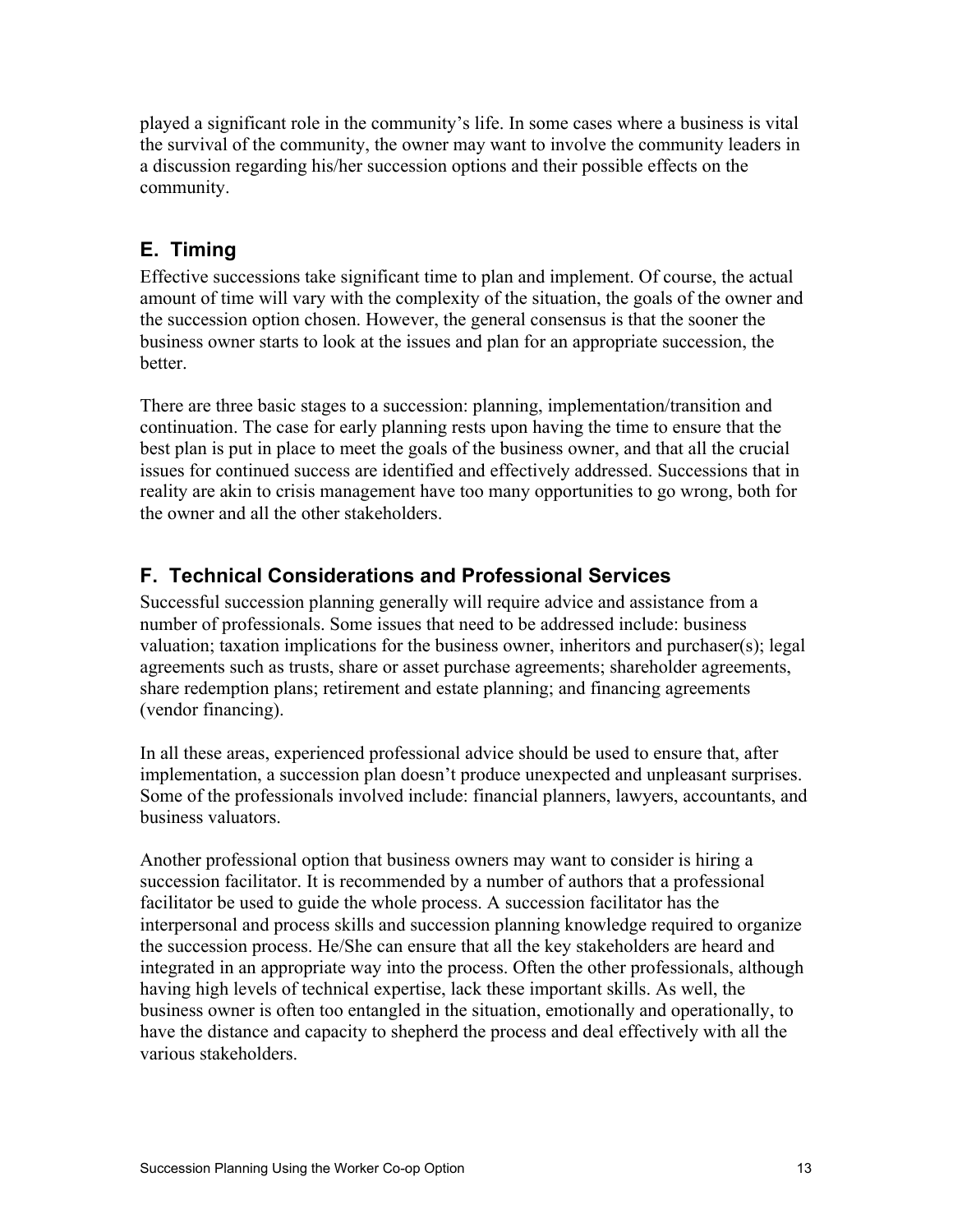### **G. Process**

Each business is unique and there is no one-size-fits-all package for developing and implementing a succession plan. The following are general guidelines that will be helpful in going through this process.

1. Get an introduction to the issues that need to be addressed in order to ensure a successful succession plan.

2. Determine the goals of the business owner and other key stakeholders identified by the owner, as they are crucial to the owner's goals. This will include spouse, other family members and managers. What are their needs, and can their needs fit with the owner's goals and desired outcomes? Review and confirm goals. Through this process some of the primary goals may be revised to reflect the realities of the situation, e.g. goal of a family succession may change to an outside sale, due to information and findings as the various stakeholders are consulted.

3. Determine the best option for meeting these goals. This may require preliminary work to assess different possibilities and to clarify some of the technical issues noted above.

4. Map out key steps to develop and implement the option, with necessary timelines and sources of expertise. Determine who is responsible for moving the process forward. This should be detailed as it relates to the internal business issues during and after transition, ownership and governance changes, and taxation and retirement planning issues.

5. Draft all the required legal documents. Review with advisors and modify as required. Finalize and sign documents.

6. Implement the plan, monitor its progress and modify, if required.

# **VII. Owner/Employee Situation and Characteristics Conducive to Considering a Worker Co-op Succession**

There is no single situation or characteristic which indicates that the worker co-op option should be considered. Rather, there is a series of considerations which, although not sufficient in and of themselves, collectively give a strong indication that the option has good potential as a succession vehicle, that it will address the values and meet the needs and goals of the owner and other stakeholders. Simply put, the overriding requirements for considering the worker co-op option are trust and confidence between all the players, a firm belief in the potential of the business and available financing.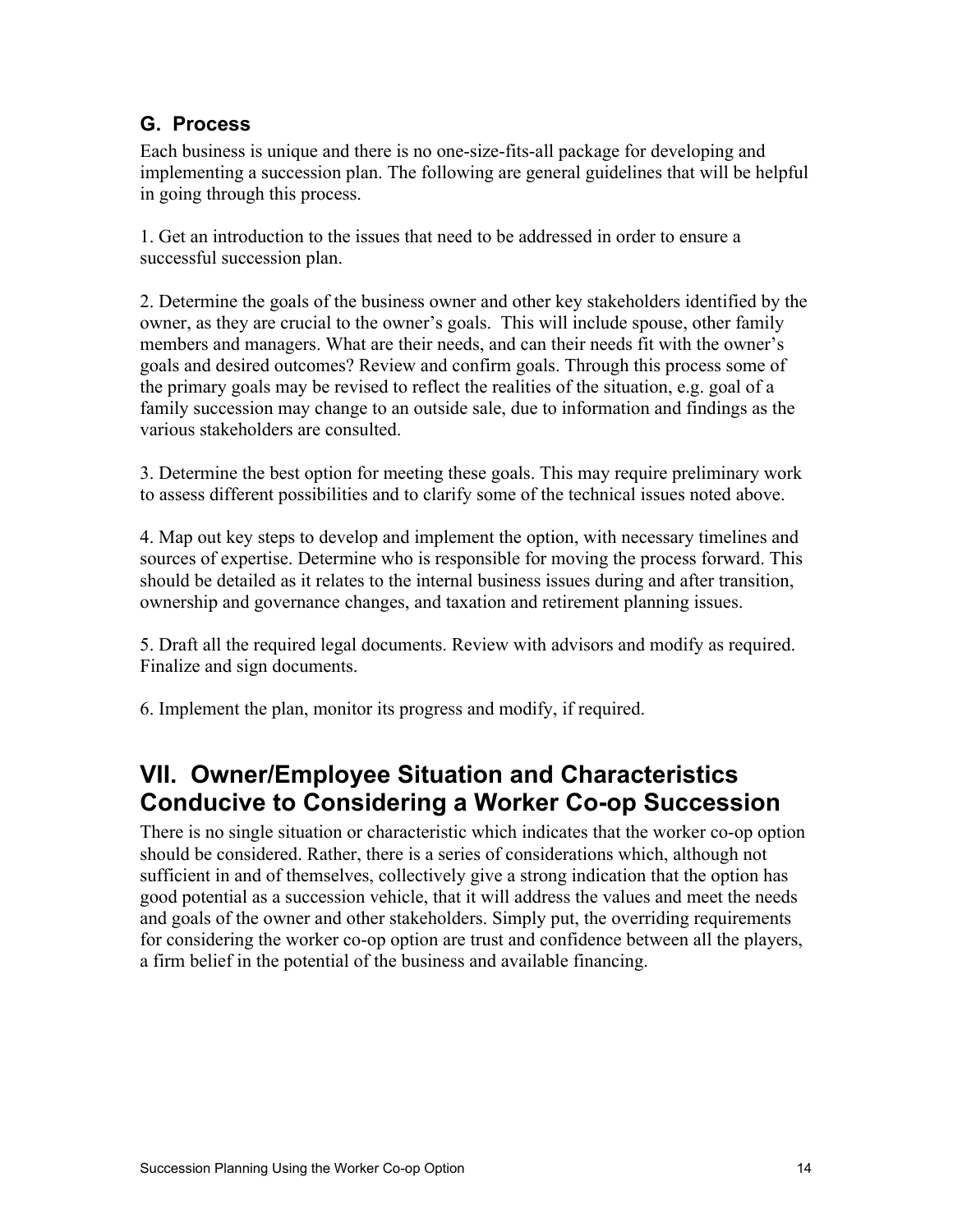### *A. Owner*

### **1. Family Circumstances**

In some circumstances there is no interest in or no viable family succession option. The owner and/or family may recognize that the internal family circumstances make a family succession problematic in the long term. The family may not be capable of dealing with the various issues around joint sibling ownership and control. The parent may not be able to release real control to his/her children. There may be no interest in the business by potential family successors, or they simply may not have acquired the skills, experience and maturity to take on ownership and control of the business.

### **2. Employee Relationships**

A situation in which there have been positive long-term relationships among the owner of the enterprise, the managers or senior employees and line employees is a good foundation for a potential worker co-op. The owner, in recognizing the important role employees have played in the success of the business, may want to help ensure the future of the employees. The owner's experience should provide him/her with the confidence that the managers and employees have the experience and skills to continue to make the business a success. The owner must also believe that the challenges of effectively developing an employee-based business can be met, and that the benefits for both the business and the employees will be substantial.

### **3. Business Circumstances**

The foundation for all business considerations must be the belief that the business has the potential for a strong future as an independent entity. This would appear to go without saying. It is emphasized here because a realistic assessment of the future of the business will be the foundation for all the parties: owner, managers and employees. It will determine their desire to get involved in a process which requires great commitment in terms of time, effort and money.

As well as the potential for the business to continue as an independent entity, a strong commitment by the owner to seeing this happen, is an important factor. Owners have often grown their businesses from start-up and strongly identify with their enterprises. It is often experienced as an extension of their persons. They see it as their legacy, one that can continue to grow and contribute to the community into the future through the employment and goods and services it provides. Outside buyers, strategic or independent, are unlikely to have the same attitude toward the business or its community. On the other hand, the managers/employees who have helped grow the business and who will benefit from its continuation are much more likely to share the owner's feelings and commitment to seeing the business continue as an independent enterprise and remain in the local community.

In contrast to the fear that the business may not continue independently, in some circumstances there may simply be a lack of potential outside buyers or buyers that the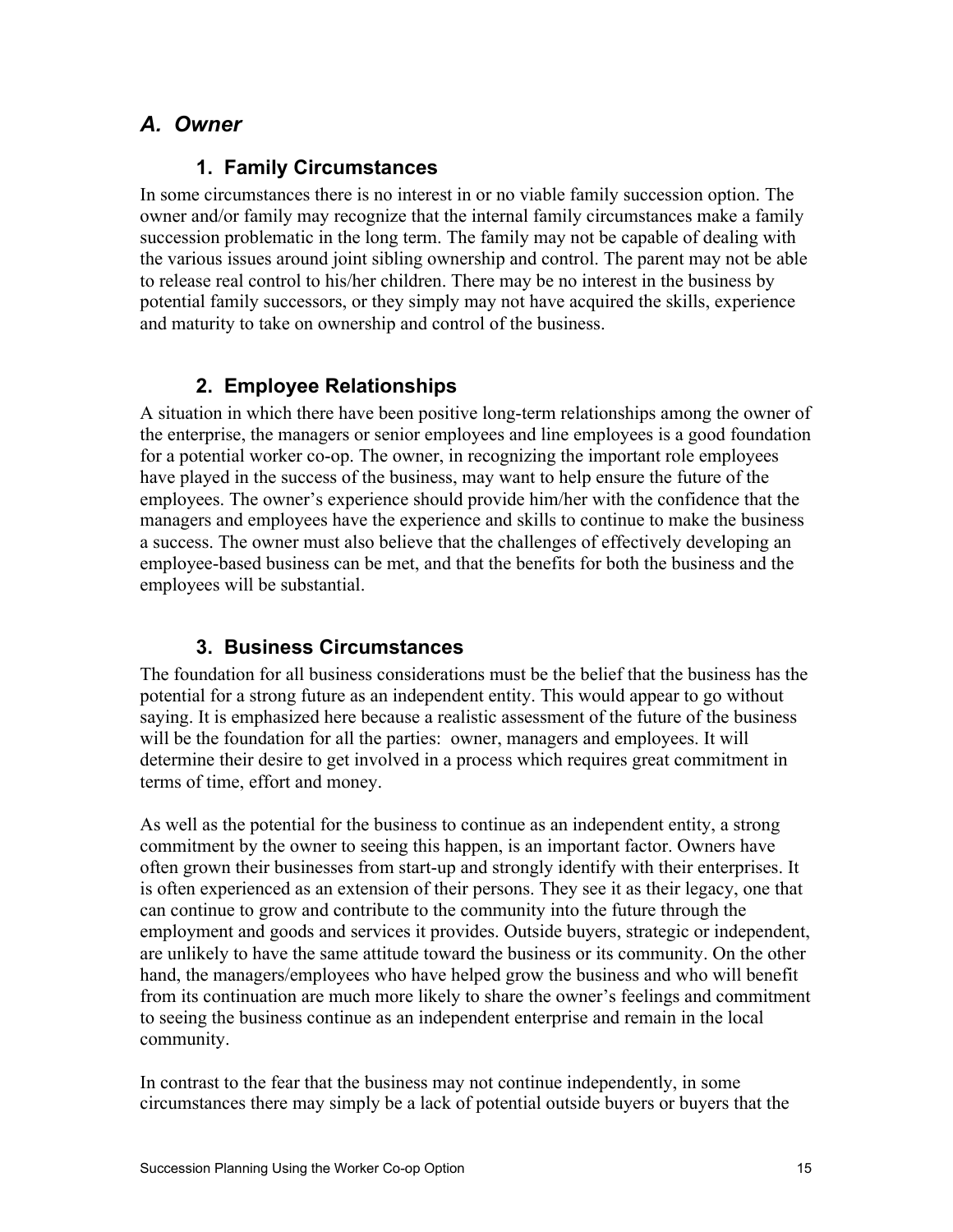owner is willing to consider. For example, the owner may not want to deal with a local competitor.

There also may be a desire to maintain business and personal privacy. Putting the business on the open market would preclude this. Even with the usual confidentiality agreements, the inner workings, strengths and weaknesses are exposed to the potential buyers. By looking at the management/employee option, the owner can carry on business without the inner workings of the business being exposed to potential buyers.

### **4. Owner's Personal Goals and Needs**

In some circumstances the owner may want to continue to be involved, but to a lesser degree over the course of a number of years. Developing a succession plan with employees provides a good option for structuring such an involvement that can benefit both parties.

If the business owner is in a position where he/she does not have the need or desire to focus on only the dollar value of the transaction, it can be conducive to working with employees. Employees, as noted above, are likely to require some vendor financing to complete the deal. Although the owner doesn't want to be in the position of having to return to the business to secure his retirement stake, as long as he/she has secured his/her required retirement income through the first stage of the transaction and/or with other resources, the vendor financing likely required by the employee option is less of a concern.

# *B. Management*

### **1. Confidence and Commitment**

For the worker co-op option to be considered, it is vital that the existing managers have great confidence in the future of the business as well as in their ability, with the other employees, to meet the challenges of the future. Managers are often in the best position, particularly in a situation where the owner has been open and collaborative in his/her approach, to assess the strengths and weaknesses of the business and its future prospects. The other employees will be judging management's commitment and confidence as part of their evaluation of the business' future prospects

Managers must also be ready for a new level of commitment, perhaps in terms of time and certainly in terms of personal stress. They must evaluate whether they are ready for taking on and managing the process of strategic leadership and decision making, particularly within a context of broad employee ownership; a context in which they and others will be finding their way for the first time. There will be many bumps on the road as everyone learns their new roles in the worker co-op.

Lastly, managers must be prepared to invest their own financial resources. An element of financial risk and more responsibility will be added to their work lives. What's more, this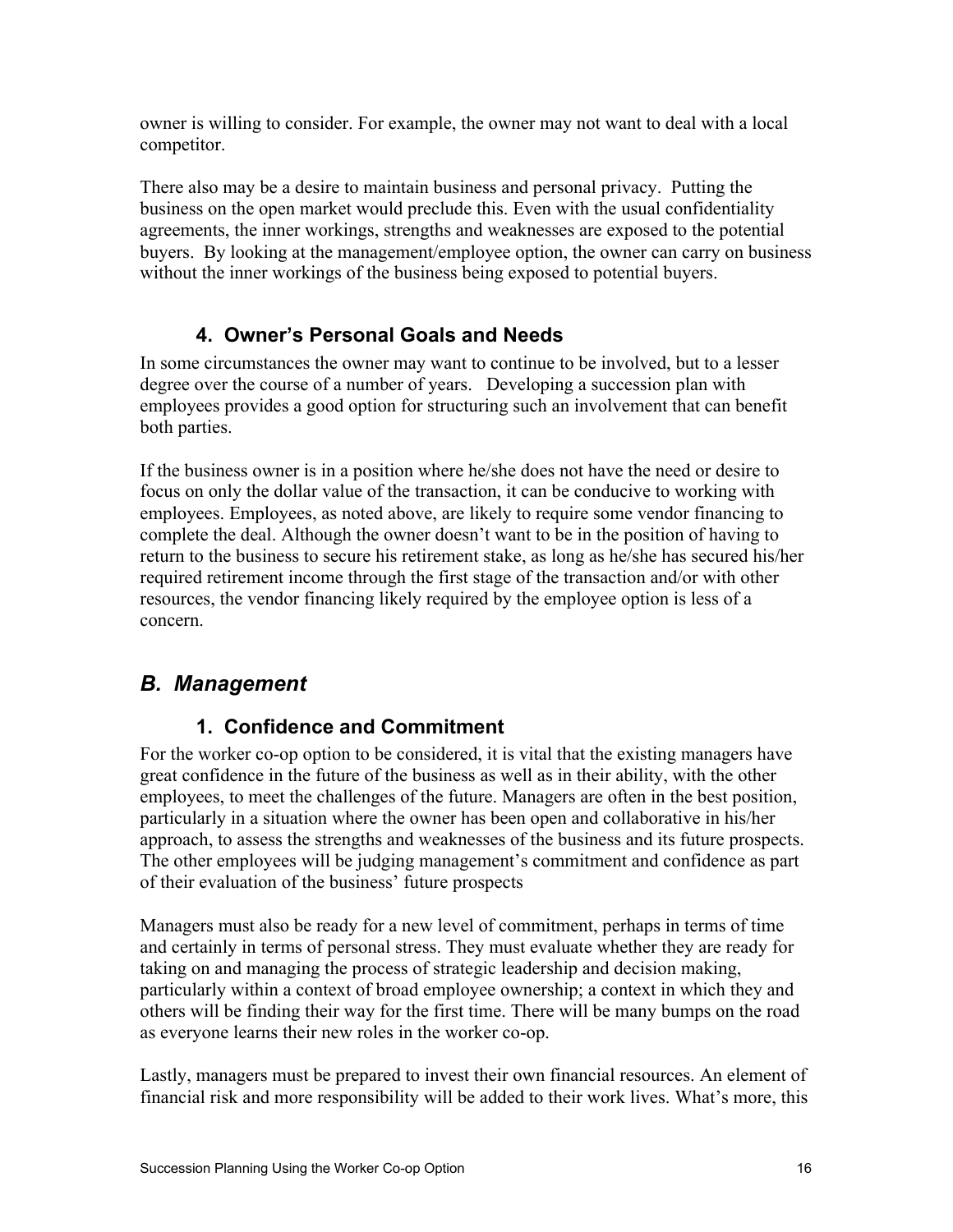responsibility as key leaders is not just for their financial contribution but also for those of their fellow employees. The transition from being simply an employee to that of being an owner, even within the broad ownership context of a worker co-op, will be challenging.

### **2. Management Style and Values**

If managers have enjoyed a collaborative and team approach within the workplace, they are likely be more open and ready to embrace the worker co-op model. If they are excited about building a strong employee team and accomplishing results together, they are likely to be interested in the worker co-op model.

A resonance and responsiveness to the co-operative values are important. Although managers may or may not have a previous understanding of the co-operative values, it is essential that when they are exposed to them that they see a reflection of their own values. This is not to say they need to understand from the beginning all of the issues and implications of the principles and values. Rather they must intuitively sense the merits and organizing principles underlying them and see their value as a basis for the relationships within the business.

# *C. Employees*

### **1. Confidence and Commitment**

Employees also must have strong confidence in the future of the business if they are to be interested in the worker co-op option. This confidence must go with a desire to remain a long-term employee and the belief the business can and will meet their needs into the future.

Employees will often have a more limited understanding of the business as a whole, even though they may have great expertise in specific operational areas. This means they will be initially very dependent upon information provided to them by the owner and management. A situation where employees have come to recognize and respect the integrity and intentions of the owner and managers is an important foundation upon which to build their interest and confidence in employee ownership.

Trust and confidence in their co-workers are also required. The first understanding that you are being offered some sort of collective ownership will put the focus on one's coworkers. Are they really the kind of people I can trust and commit to in order to make the enterprise succeed?

There is a strong element of uncertainty that will underlie much of the employees' reaction to this option. Many employees are comfortable without the responsibilities of ownership and have little understanding of the risk/return evaluations that, to the owner, are second nature. Employees will rightly question, "What are the extra benefits of being an employee-owner that I am not already receiving?" Answers to these questions will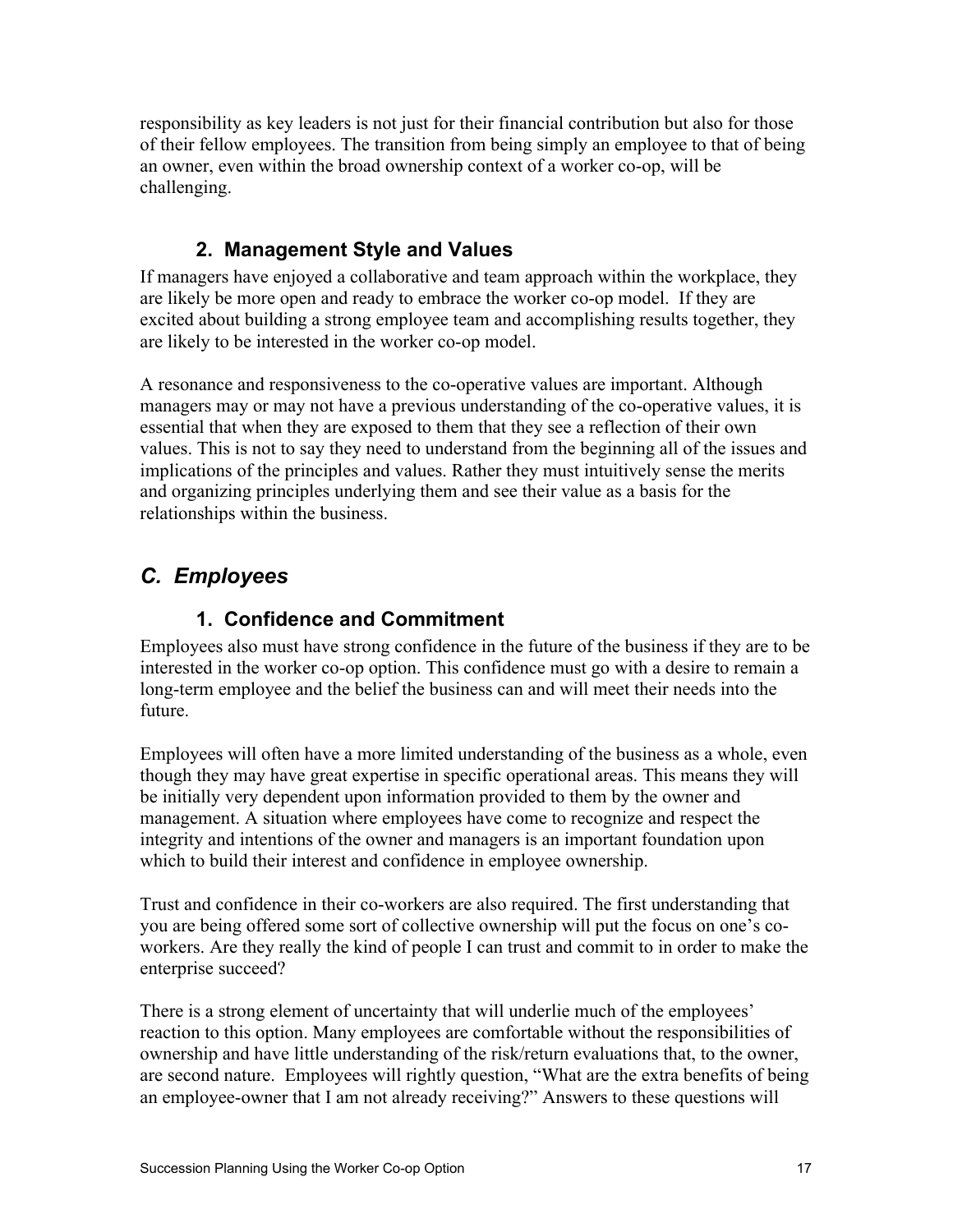likely be somewhat abstract or based upon future developments in the business, which may or may not come to pass. This element of uncertainty can only be met when the employees have the self-confidence that they can learn to participate effectively and that the business has the potential to succeed under the direction of the worker co-operative's leadership team.

### **2. Ownership and Values**

The employees must also be comfortable in considering the required financial investment that they will have to make. But more than that, they need to have a sense of excitement about the benefits and satisfactions working as a member-owner will have. This is mostly likely to happen if they, too, have an intuitive response to the values and principles that underlie the worker co-operative concept. (See Appendix A for more on the Co-operative Principles.) Embracing these values will help to create a sense of solidarity with their coworkers and inspire them to work as if their example is the one which all their fellow workers will follow. It will also be beneficial if, through the development process, the employees gain an understanding of the policies and rules that will govern the workplace for themselves and for any management or co-op governance positions. This will help to develop realistic expectations regarding the consequences of employee ownership and provide a good foundation for positive member morale.

# **VIII. Worker Co-op Succession Considerations**

The challenge in pursuing a worker co-op as a succession option is to build an understanding of the situation and the opportunity that is available to all parties, and through this process to build commitment and solidarity that will lead to its successful implementation.

# *A. Owners*

Business owners are very likely to be unfamiliar with worker co-ops. They will need to be introduced to the concept and learn to trust that it can provide a successful option for their succession transition or, at a minimum; that it is a concept worth exploring. Developing the knowledge and trust that a worker co-op can be the right succession option will likely come from two sources. Examples of successful worker co-op succession initiatives that have had positive outcomes for the stakeholders are important. The second source is through the active process of exploring the worker co-op option with the managers and employees.

The owner is likely to be significantly involved during the period in which all parties initially look at the worker co-op option and reach an understanding of it and its potential. Once past this early stage, the worker co-op leadership team will then take the lead with the employees, and the owner will focus more directly on his/her specific interests and how they will be addressed in the actual transition.

Owners must recognize that during these initial steps they may well be perceived by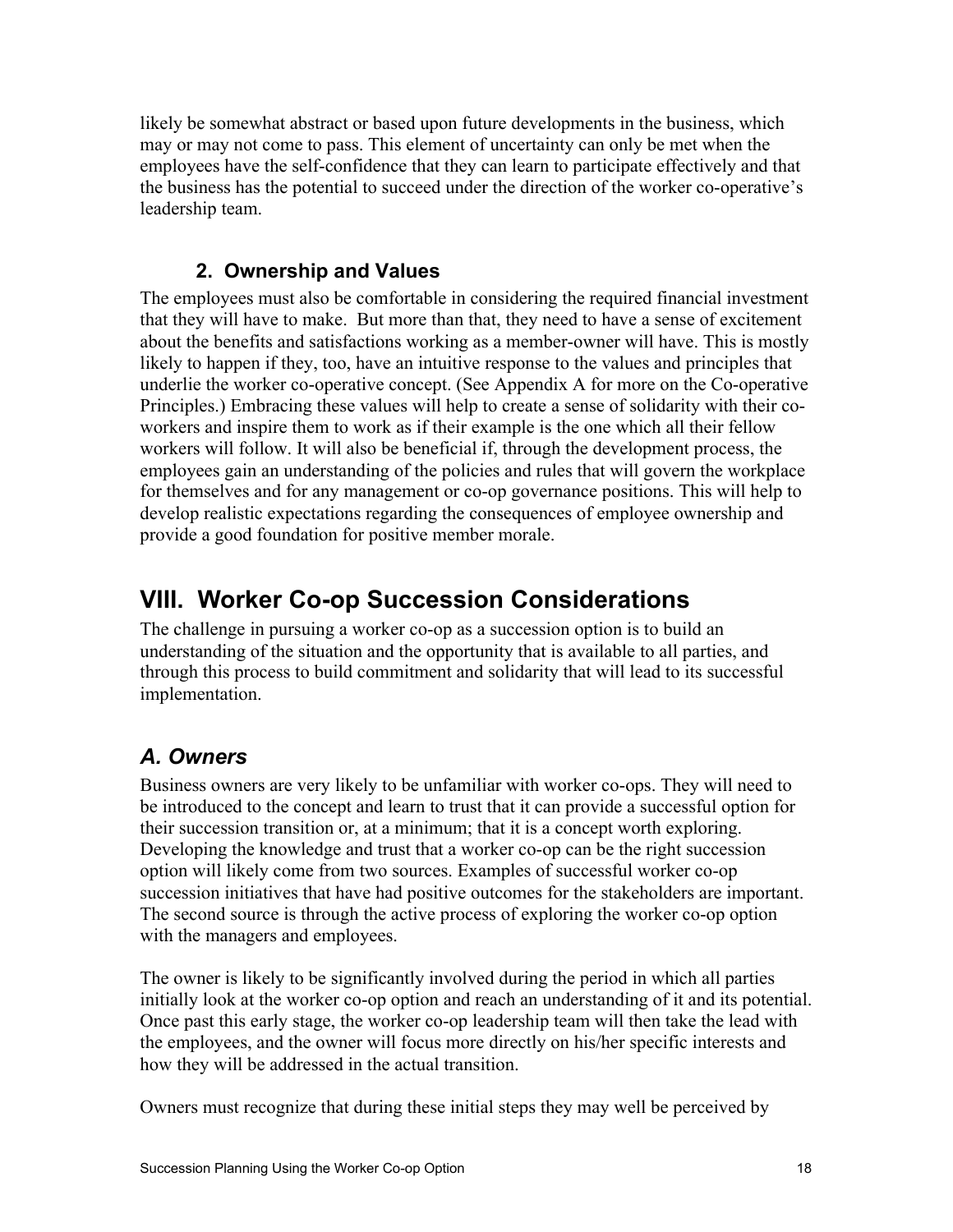managers and employees with a certain skepticism regarding their intentions or good faith. Owners who have open and trusting relationships with employees and managers will find it easier to initiate the process.

Owners will need to deal with their retirement planning within the context of a sale of their business to an independent entity, the worker co-op. Either immediately or through a staged process, they will see control and ownership of the business transferred into the hands of the employees and managers. This sale may be either one of shares of the existing corporation or one of assets, as negotiated by the parties. The owner will require good professional advice in these areas to ensure his/her needs and goals can be met through the formal agreements that will regulate the sale and transition period.

The owner's future role in the business, perhaps even as a member of the worker co-op, will have to be negotiated and secured through formal agreements. Although it will be the co-op members' decision regarding management and governance roles within the worker co-op, the owner will need to be involved in the discussion at least to the extent required to agree on a process for the transition of power. However, if the owner's role is to continue as mentor or even as interim manager for the first year or two, then the owner will need to be more fully involved with the worker co-op leadership team in determining the management roles and responsibilities and the process for the transition to the new management.

# *B. Managers and Employees*

The first issue for managers and employees, as with the owner, is to come to an understanding of the worker co-op option and how it can work effectively for all the participants. It is very important that they receive assistance from a knowledgeable worker co-op development professional to ensure they have a good understanding of the option.

One of the major challenges for the employee-management group is to identify effective an leader(s), capable of and committed to providing leadership focused on benefiting all the potential worker co-op members. Also, the worker co-op must be organized around the needs of the business if it is to continue to be successful.

As noted above, prior relationships based upon personal integrity and honesty are an essential foundation. Where obvious and natural leadership is readily apparent to all the players, a good foundation exists. If it is not readily apparent, it must soon become apparent or the process will not move forward effectively.

Emerging leadership must have the trust and support of the potential worker co-op members. Key individuals that focus on the co-operative aspects of the organization and others that focus on the business' aspects are both needed. Depending on the situation, the same person may be a key player in both areas. However, the key is to recognize that both areas of leadership are required and must be coordinated. The trust is essential as all the participants are going to be placed in a situation where, based upon information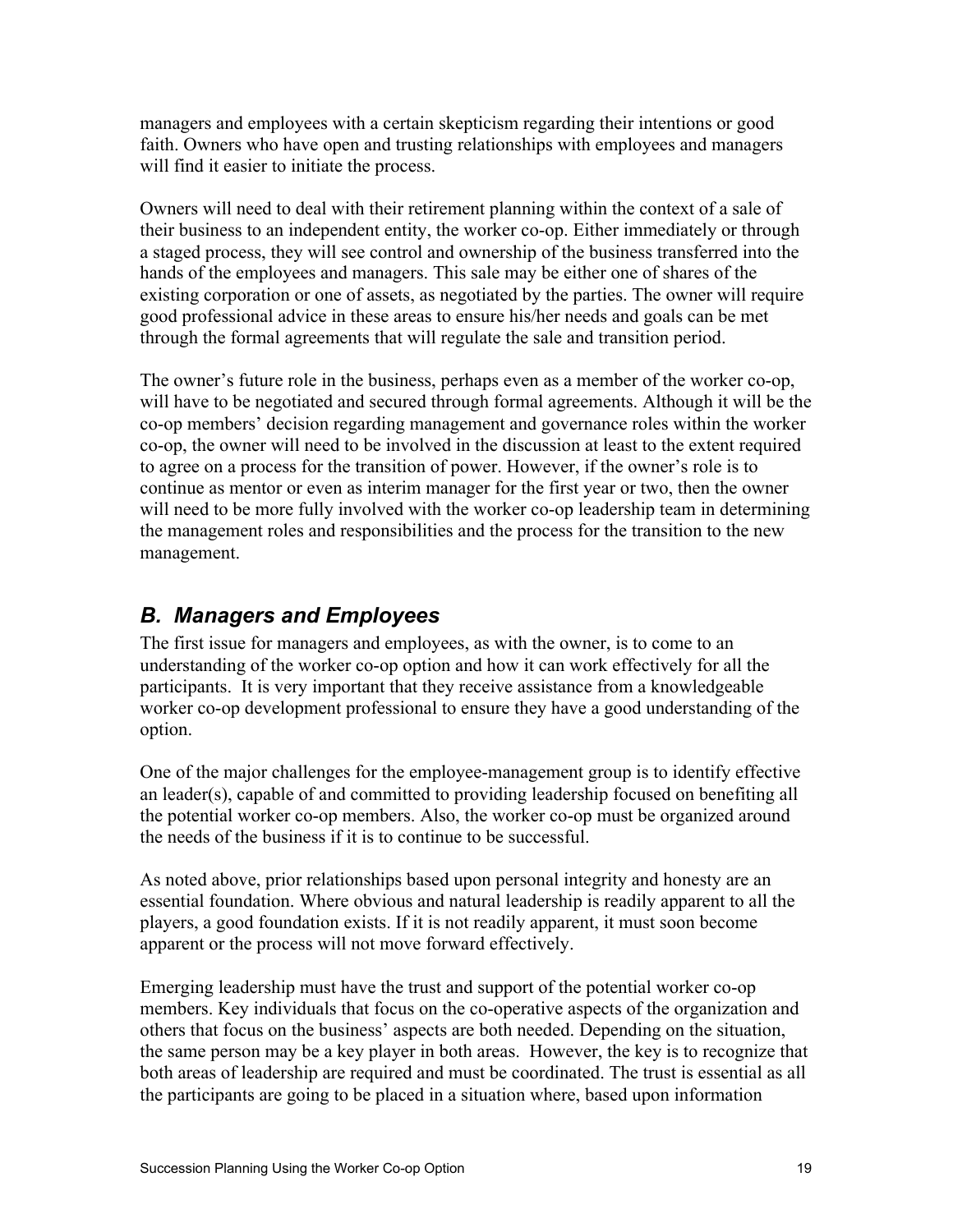provided by them through the various players, they must make a decision as to whether or not to be part of a worker co-op buyout. If trust is high, the focus is upon understanding the information and clarifying its implication. If trust is low, skepticism of the players' motives will subvert the development of a clear common understanding of the situation.

It is important to note here the role of the potential members' families in seeing the project move forward, particularly regarding spouses. The spouse must understand what is being proposed and be supportive of their spouse investing in and committing to being a member of the worker co-op. It is important that spouses have the opportunity to be heard and have their questions answered. However, it is also important that they recognize that they are not formally involved as a decision maker within the co-op but rather only as an influence on their spouse.

Financing of the worker co-op is also another key activity. This has two key aspects. The first is securing the individual member's equity contribution to the co-operative. The second, built upon the foundation of the first, is the complete financing package to purchase and operate the business. This is an area where the issues of risk, commitment and responsibilities of owner/membership become tangible. For a detailed exposition on financing a worker co-op see: Preparing and Marketing Financing Proposals: a Plain-Language Guide for Worker Co-ops, available at www.canadianworker.coop.

Lastly, potential co-op members should consider getting individual advice from either professionals or knowledgeable friends or family members regarding any issues about which they are uncertain. They could also contact members of other worker co-ops that have been developed as succession initiatives.

To ensure that members join with a true understanding and commitment, the worker coop should take an open approach to the timing of having individual members make a formal commitment to participate as a member/owner of the co-op. Each person has a different approach to coming to an understanding of the situation and to recognizing its benefits. Flexibility will encourage the widest participation of the existing employees.

# *C. Labour Unions*

Situations with labour unions require special consideration. In Canada, labour has traditionally been resistant to becoming involved in employee ownership situations. Labour's preference has been to let owners and management assume the risks and responsibilities of ownership, while unions focus on securing the best deal for the employees, given the industry or commercial sector. This has been and is an effective strategy in normal circumstances. Certain labour unions, notably the United Steelworkers of America in the northeastern US and the Confédération des syndicats nationaux in Québec, have been supportive of worker co-op buyouts of unionized businesses, particularly when it is seen as the best or only way to save union members' jobs. The experience built by these unions and in other situations shows that a unionized worker co-op can be successful, with the union and worker co-op each having distinct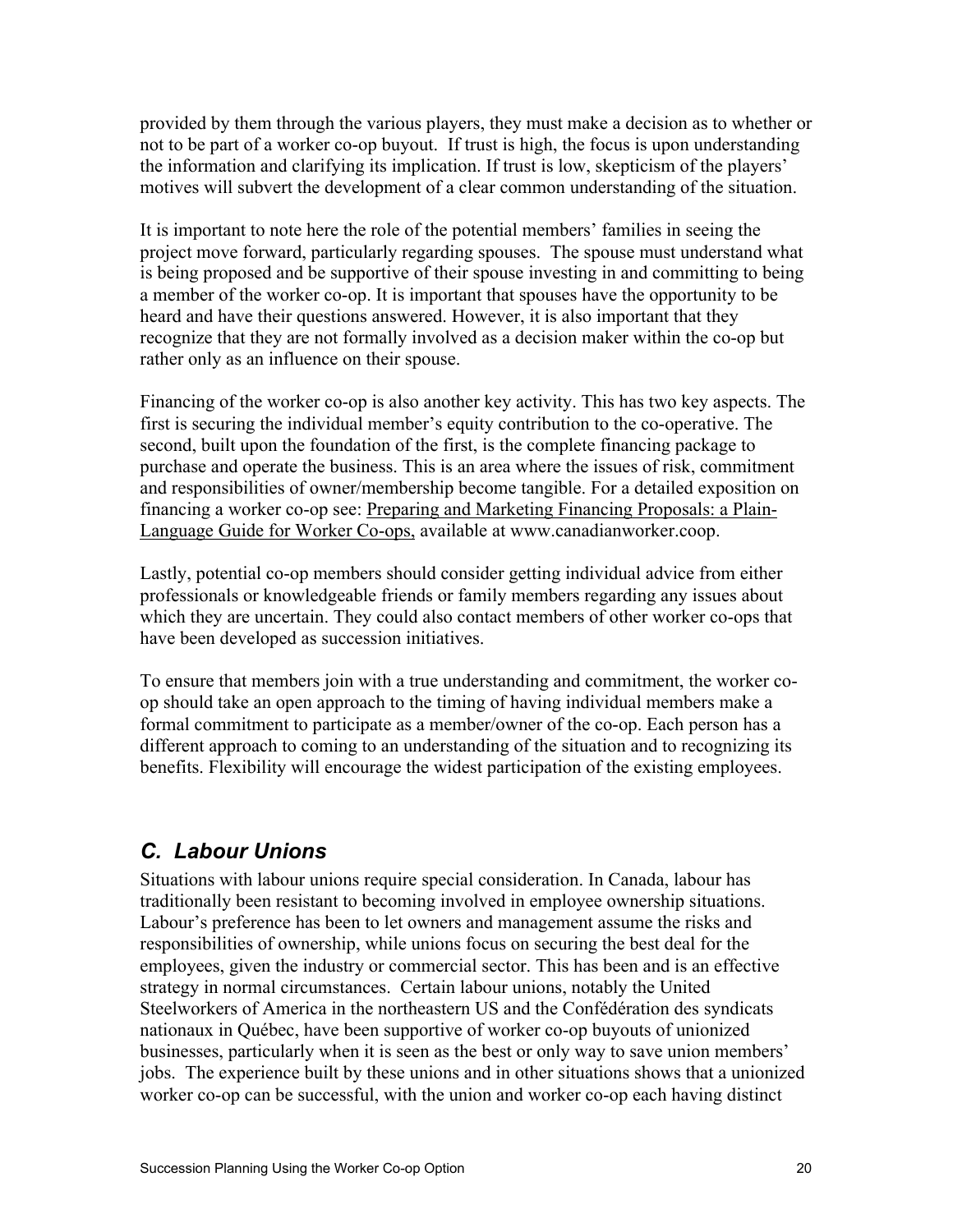#### roles to play.

A number of questions for the union are: Are there benefits for the union members that the worker co-op option, through its process of democratic ownership, can secure beyond the traditional negotiated packages? Are the workers seeing this as a positive opportunity or are they feeling somewhat coerced into considering the worker co-op option? Could the union's refusal to consider worker co-op succession force the retiring owner to take a succession option that would create significant danger for the employees? As noted above, the worker co-op succession option is likely to only be considered in situations in which there are good owner-employee relations, and in this case good relations within a unionized context. This may in itself encourage the union to consider investigating the option.

If a unionized worker co-op is the option that is examined, some specific issues will have to be addressed. Although it is beyond the scope of this paper to detail the many issues of developing and operating a unionized worker co-op, two issues will be highlighted.

In worker co-ops as with other organizations, interpersonal issues, equitable application of policies or work rules may arise that need to be mediated to ensure fairness and equity. The union's traditional role of negotiating working conditions with management and ensuring their fair application through a grievance procedure can continue effectively in a worker co-op. Indeed, in a worker co-op the union should have the opportunity to work even more effectively on behalf of its members because as joint owners there is a positive outcome for all within the worker co-op when fair work conditions are in place.

The reality of joint ownership is, however, the second issue which must be highlighted if the union is to consider participating in a worker co-op succession initiative. The union members are also members of the worker co-op. Through the democratic process of the co-op and the board of directors, they hold management accountable and indirectly through management hold the union accountable for its contribution to the success of the enterprise. This dual source of influence has different focuses. As union members, they are interested in employee benefits which they receive on a day-to-day basis, perhaps regardless of the short-term effects on the enterprise. As worker co-op members, they are interested in the long-term success of the co-op which will provide for their long-term work and financial security but which may at times require making some hard choices between short-term employee benefits and long-term member benefits.

For these dual roles to work effectively, leadership and members in all areas of the organization must understand the trade-offs that must be made between short- and longterm benefits to the members. Managing this effectively will ensure long-term business success and good member morale on a day-to day basis. Leadership and members must be prepared to support initiatives that will secure such an outcome.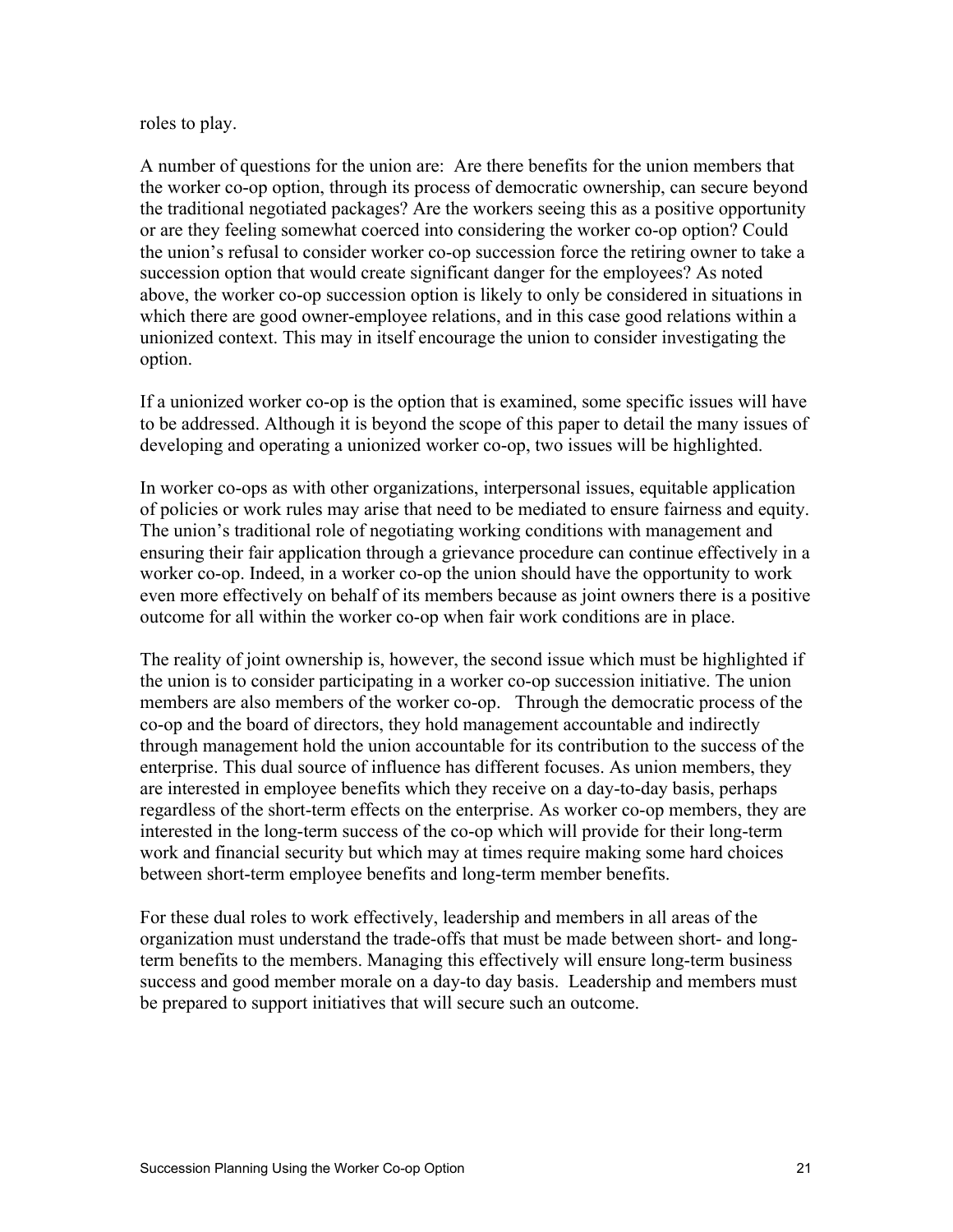# *D. Professional Service Providers*

As noted in the Succession Issues section, professional service providers have an important role in assisting in succession planning. One service provider which wasn't mentioned in the earlier section is the worker co-op development professional. Worker co-op development specialists have two broad areas of expertise, which although they overlap with the expertise of some of the other professions shouldn't be used as a substitute for those professionals.

Worker co-op development professionals are well versed in basic business issues such as business planning, financing, and marketing. They are also knowledgeable about worker co-op organizational development issues such as bylaw and policy development, member education and training for the various roles within the co-operative and developing effective organization structure on both the business and governance sides. Because of this, they are in the best position to play a key role in outlining and clarifying the worker co-op succession option for all parties. However, beyond this initial provision of information to all the stakeholders, the worker co-op professional's primary role is to assist employees and management develop and implement the worker co-operative aspects of the succession plan.

It is very important that the other professionals play their various roles and that the owner and managers/employees have their appropriate and independent advisors. It is important to note for the professionals advising the worker co-op that they should be careful to work effectively with the leadership to ensure that all the pertinent issues and recommended options can be shared and clearly understood by the potential co-op members. They should also be cognizant that for many of the potential members, this may be their first experience in being involved in a sophisticated business transaction. The use of plain language and the defining of some basic concepts will be required.

# *E. Worker Co-op Parameters*

The worker co-op succession plan requires the marrying of three sets of interests. The owner's and related parties, current management or senior employees, and line employees. The separation and scope of these parties' interests will depend significantly on the scale of the enterprise. A small enterprise of five to 10 employees and a single owner is likely to have a relatively simple organization with only modest differences between the interest of managers and that of line employees. A relatively large enterprise of 30 to 50 employees and even larger enterprise of 100 or more employees with a number of shareholders will have significantly different interests and organizational processes which must be taken into account. The forms and types of communication and the timeline used to explore and implement a worker co-op succession will be greatly affected by these varying organizational parameters.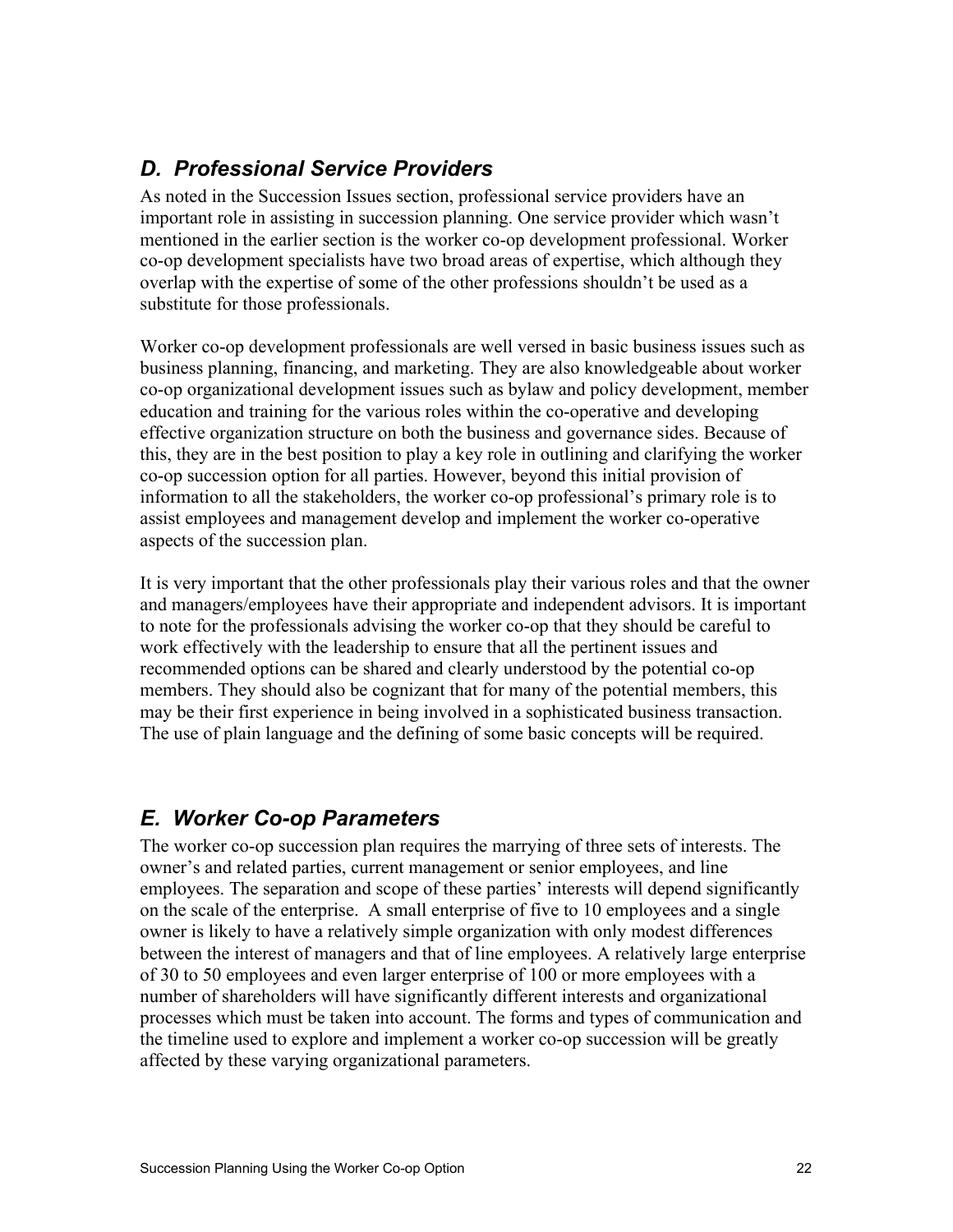The marrying of these interests requires clear objectives for all parties, a transparent process with open and honest communication, negotiations, and sophisticated technical advice from professional advisors.

Aside from all the issues which relate directly to the succession transition noted in section VI "Succession Issues," the development of the worker co-op requires a coherent integration of three organizational elements: ownership/membership, governance, and management/operations with their concomitant aspects of responsibility, authority and accountability.

Given the diversity of individual members, types of enterprises and scales of operations, each worker co-op is necessarily unique and follows the path set out by its members. Worker co-ops may require and have diverse management and governance structures. Each co-op must find a structure that provides an effective framework for achieving the goals set by the members. Focusing on the relationship among responsibility, authority and accountability is a useful way in which to clarify the scope of the various organizational elements noted above and to outline their structure in a particular case. The information is useful for understanding the nature of the worker co-op for the members and for others.

Within the worker co-op, each role an individual plays comes with some particular responsibility that must be carried out to achieve the goals of the co-operative. Responsibility requires that one have the authority to act. The source of the authority depends upon what your responsibilities are and which organizational element is in play. Lastly, there is the aspect of accountability. The individual is not acting within a vacuum but must be accountable to others for the part they have accepted to play (their responsibilities) to ensure that the common objectives are met.

| Group/Individual | Responsible For                                                                                                                                                                                                                                                                                                    | Accountable To                            | Receives Authority                                                                                                                                                      |
|------------------|--------------------------------------------------------------------------------------------------------------------------------------------------------------------------------------------------------------------------------------------------------------------------------------------------------------------|-------------------------------------------|-------------------------------------------------------------------------------------------------------------------------------------------------------------------------|
|                  |                                                                                                                                                                                                                                                                                                                    |                                           | From                                                                                                                                                                    |
| Members          | Contributing financially<br>■<br>Supporting activities of<br>the co-op<br>Participating in member<br>meetings<br>Electing the Board of<br><b>Directors</b><br>Participating in setting<br>the broad goals and objectives<br>of the co-op<br>Monitoring the<br>performance of the board and<br>governance processes | Other<br>members<br>Community at<br>large | Co-op legislation<br>■<br>- one member one<br>vote, etc.<br>Worker co-op's<br>Articles and Bylaws<br>Board of<br>▪<br>Directors (Approves<br>individual<br>memberships) |

The following matrix shows these three aspects as they relate to membership, the board of directors and the CEO/Manager.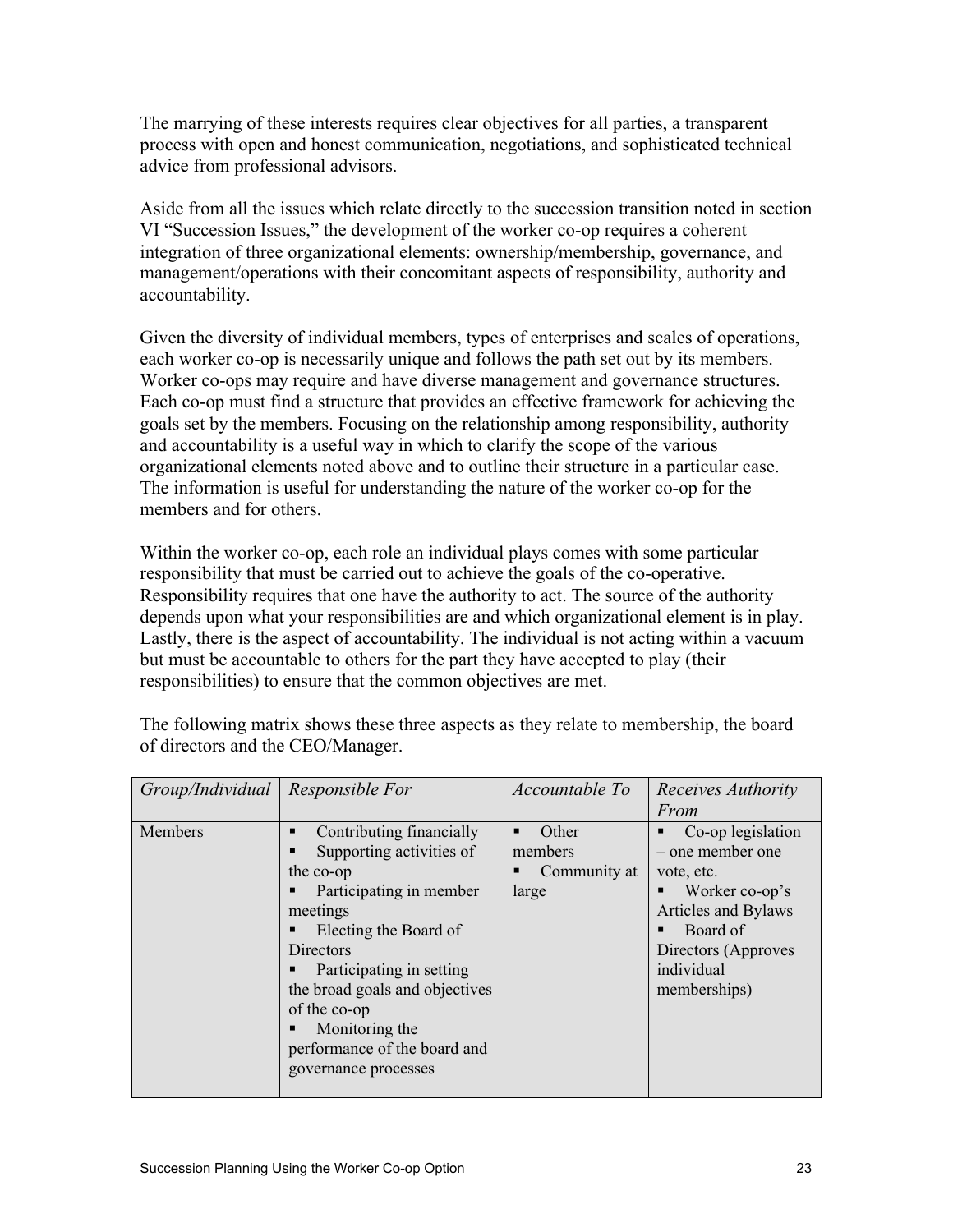| Boards of<br>Directors | Participating in the<br>development of the strategic<br>plan<br>Approving the annual<br>budget<br>Hiring and monitoring the<br>general manager<br>Ensuring the financial<br>viability of the co-op by<br>monitoring the finances of the<br>$co$ -op<br>Approving key policies to<br>guide the affairs of the co-op<br>Ensuring the co-operative<br>meets its obligations to<br>members                                                              | The<br>membership<br>Accountable<br>to other directors<br>Accountable<br>under law for<br>some of the<br>financial<br>obligations of the<br>$co$ - $op$ | Members through<br>٠<br>election<br>Co-op legislation<br>п<br>Co-op bylaws                                   |
|------------------------|-----------------------------------------------------------------------------------------------------------------------------------------------------------------------------------------------------------------------------------------------------------------------------------------------------------------------------------------------------------------------------------------------------------------------------------------------------|---------------------------------------------------------------------------------------------------------------------------------------------------------|--------------------------------------------------------------------------------------------------------------|
| CEO/Manager            | Guiding the overall<br>п<br>affairs of the co-op to ensure<br>it can meet is goals and<br>obligations<br>Facilitating and assisting<br>the Directors in carrying out<br>their responsibilities<br>Organizing, leading,<br>directing and supervising the<br>management team<br>Controlling the finances<br>of the co-op through<br>budgeting, monitoring and<br>spending controls<br>Mentoring the<br>management team and other<br>staff as required | Board of<br>٠<br>Directors (acting<br>as a whole)                                                                                                       | Board of<br>٠<br>Directors (formal)<br>Co-op Policies<br>(formal)<br>Management team<br>and staff (informal) |

It is important to note that these three aspects play out in all areas of the co-operative's life. The business plan for the co-operative will provide a summary articulation of these aspects in the areas of business concept, governance, management and operations.

# **IX. Worker Co-op Succession Outline**

This succession outline is not a technical guide for either the owner or for the employees/ managers, but rather identifies the key development elements and decision points for the implementation of a worker co-op succession.

This outline assumes that the initiative starts with the retiring owner, and reflects only this circumstance. It is also possible that the initiative may come from management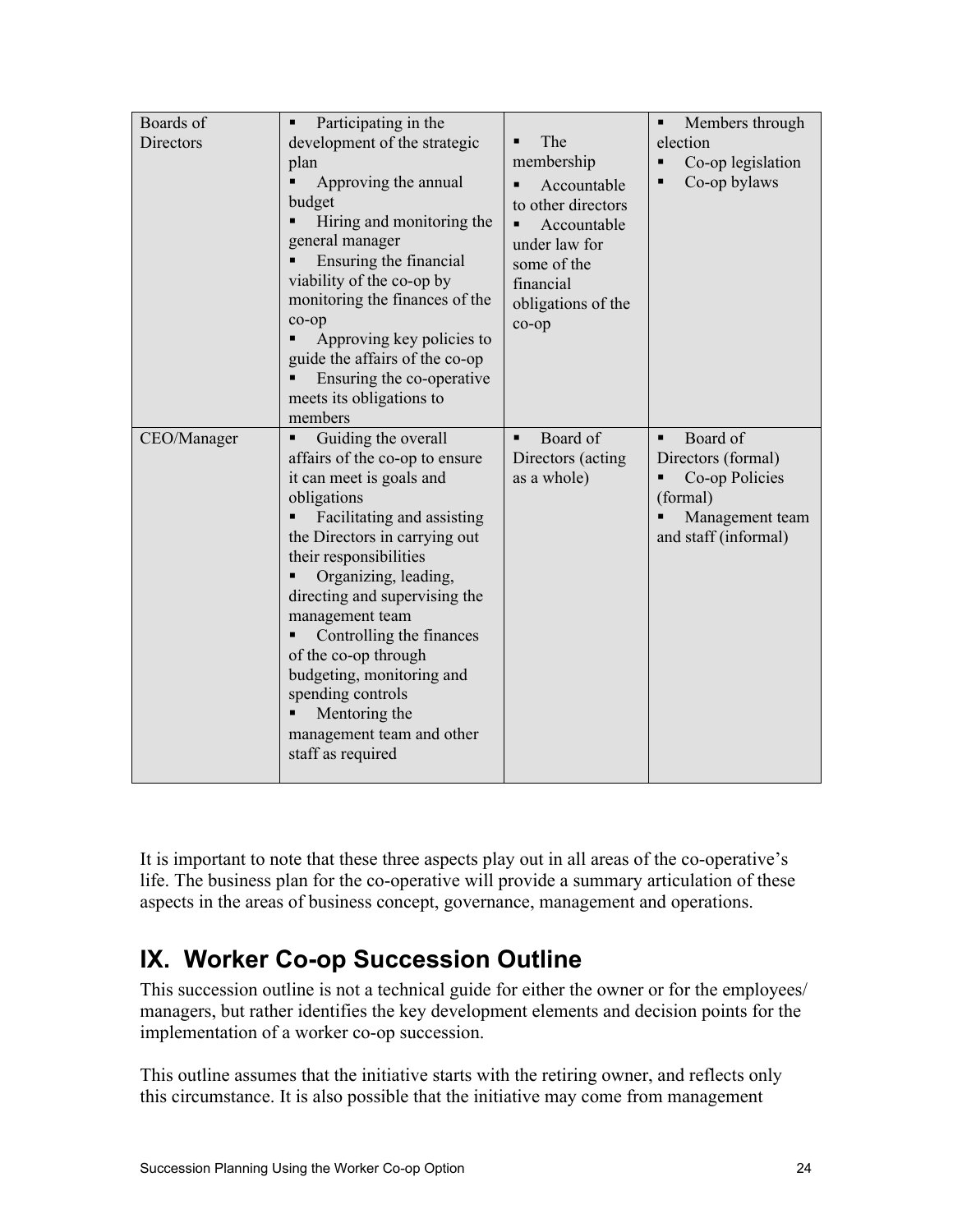and/or a group of employees who have learned of the option. Although the catalyst for starting the process will affect the approach used to determine if there is serious interest in examining the worker co-op option, the key development steps outlined here will still be required. To begin developing or investigating the worker co-op option, one of the first fundamentals is to gain the commitment from the owner to seriously examine the option. This is vital as the owner has the determining say about whether the worker co-op option will be given consideration.

This outline also assumes that specific promotional materials have been developed for both retiring owners and potential management/employee worker co-op members, which is not the case at the time this report is finalized. The promotion package, which CWCF plans to create, will include:

- An outline of key issues in succession planning
- A brief outline of the succession alternatives and some of their challenges
- A checklist of factors indicating that a worker co-op may be a good option
- A presentation on the key selling points of employee ownership and participation
- The Statement of Co-operative Identity, Values and Principles
- Examples of successful worker co-op conversions

# **A. Phase 1: Developing Understanding and Commitment**

### *1. Determining Owner Interest and Commitment*

At a first meeting with the owner, the worker co-op developer should map out the key issues in any succession plan and then, within that context, review the worker co-op succession planning promotion package. If appropriate, the developer can assist the owner in mapping out an appropriate process to decide if a worker co-op succession is an option that may meet his/her goals. This should include: a process for clarifying the owner's goals, retirement requirements, timing requirements and future desired role in the business. This is likely to involve meetings with other family members, business coowners and with the owner's professional advisors. Being thorough at this stage of the process is very important. If the owner makes a commitment to exploring this option, it is very important that he/she understand the implications for him/her and other stakeholders from the beginning. As noted above, the owner is in the position to scuttle the process at any point. Before exploring the option with manager and employees (assuming the initiative has not started with them) it is very important that there is a basic commitment to the concept by the owner. It will not be beneficial and may be harmful to the relationships of the various parties if the owner discovers some compelling reason to stop the process after getting employee buy-in.

At the end of this initial process, the owner reaches the decision point as to whether to pursue the worker co-op succession option with his/her employees.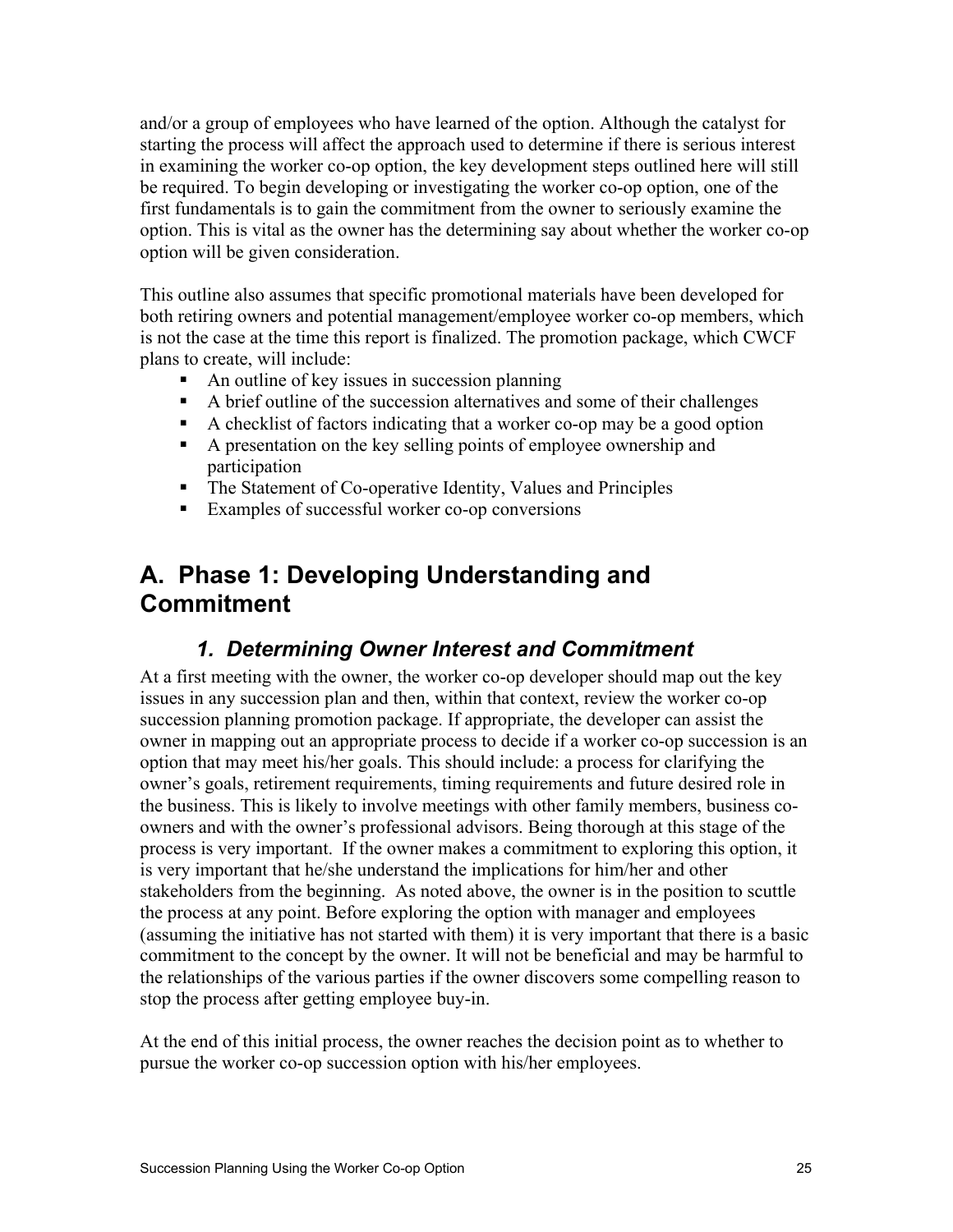# *2. Determining Management/Employee Interest and Commitment*

The process of determining interest and commitment is one of sharing information with the various stakeholders in situations in which they will feel at ease in raising any questions and discussing any concerns they may have. Assuming these meetings occur after the owner has decided to seriously explore this option, it is appropriate that the owner attend at some point in the sessions to outline why he/she is interested in pursuing this option and to outline the benefits that he/she sees for the various parties. However, stakeholder groups, whether it is management, employees or union representatives need to discuss their issues and concerns within their stakeholder group in private, to ensure that there are no constraints on the discussion.

With a micro-business, which is owner-managed and has less than 10 employees, it is likely desirable to meet with all the employees and managers together for the first session. In larger businesses it is better to meet first with each group (i.e. managers, employees, union representatives) to develop the understanding of the opportunity and its implications for the particular group, and then to bring the groups or their representatives together so that they can each share their perspective and interest in pursuing the opportunity. The individuals in each group should come prepared with a clear outline of their understanding, questions, and feelings about the worker co-op opportunity. The worker co-op developer may need to assist in the preparation of the materials to enable this. In large organizations, if the meeting with the stakeholder representatives is supportive of the worker co-op succession option, further information sessions should be held until all potential participants have been able to come to an understanding of the opportunity, and indicate their level of interest.

These initial sessions will focus on the realities of the opportunity from the employee/management perspectives. The sessions will focus on worker co-op basics, a brief outline of the worker co-op succession process, and some examples of successful worker co-ops, either successions, or worker co-op businesses that are similar to the enterprise in question. The sessions will emphasize the different roles members play in a worker co-op and the necessity for sharing of common goals and objectives for the future success of the business.

In addition to the above, a brief presentation by the owner should be made which includes:

- $\blacksquare$  the owner's reasons for retiring
- his/her reasons for believing that the worker co-op option can meet his/her personal goals
- his/her assessment of the business' future prospects
- his/her assessment of how the worker co-op can contribute to the long-term success of the business.

The owner's presentation is important to ensure that the managers and employees have a chance to hear directly the owner's perspective and that they have the opportunity to ask the owner specific questions relevant to the proposal.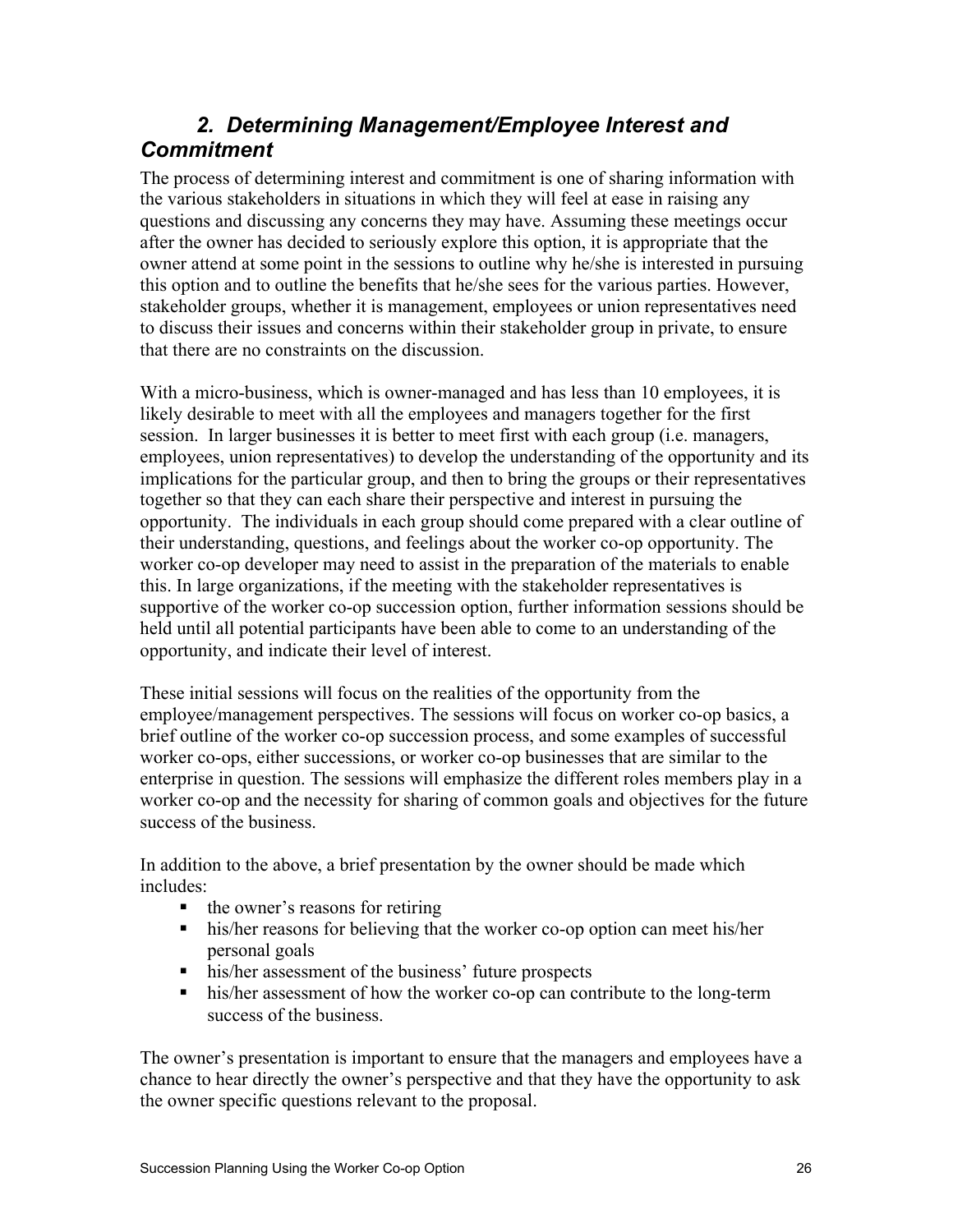At this point, a process needs to be implemented to give the managers/employees an opportunity to indicate whether or not they are interested in pursuing the worker co-op option. The process chosen should provide people with an opportunity to indicate their true feelings without being pressured or influenced by others. A confidential ballot should be used so that individuals could indicate their level of support on a sliding scale. In the case of a confidential ballot with larger groups, although names would not be used, it may be useful to identify the results by stakeholder group to evaluate the support from the various groups.

 It is important for everyone to understand that this is not a final commitment on anyone's part, employees or owner, but rather the commitment to embark on the process to move to the next decision point. Although 100 per cent support is not expected or required, strong opposition from any of the stakeholder groups will make it very difficult, if not impossible, to move forward. It is also essential that a leadership group, which represents the management/employee group, readily step forward to become the employee/management representatives, to act on their behalf and be accountable to them.

# **B. Phase 2: Assessment and Planning**

After buy-in by all parties, a joint meeting of the owner, leadership team, co-op developer and succession facilitator should be convened to determine the next steps. Discussions need to take place about who will be responsible for the various actions and costs that will be incurred as the process moves forward. Although there is no hard and fast rule, the owner, through the business enterprise, is probably in the best financial position to shoulder the exploratory cost. What is important here is for the owner and leadership team to recognize the financial capacity of the players and to agree to share the costs in a fashion that allows the next stages to be carried out in a timely manner, supporting the momentum gained in the process to date.

One of the first steps is to have an independent valuation of the business completed that will become the foundation for a realistic assessment of the situation for both the owner and the worker co-op. The business should be valuated as an independent going concern based upon its historical performance and upon realistic assumptions of future performance that take account of the future market and competitive conditions. The valuation report will be used by both the owner and leadership team. Although the valuation arrives at a fair market price for the business, negotiations of the final price may take into consideration issues not accounted for in the valuation and therefore the formal selling price may be adjusted. However, for tax purposes, the Canada Revenue Agency (CRA) may choose to impose a price they feel reflects the true value of the business if it is apparent that for various reasons, sale did not occur at fair market value. The negotiated price must ultimately reflect a defendable fair market price.

During this period, the owner also needs to complete his/her assessment of his/her retirement and estate planning goals and work with professional advisors to determine the various ways of meeting these needs through the sale to the worker co-op. It is very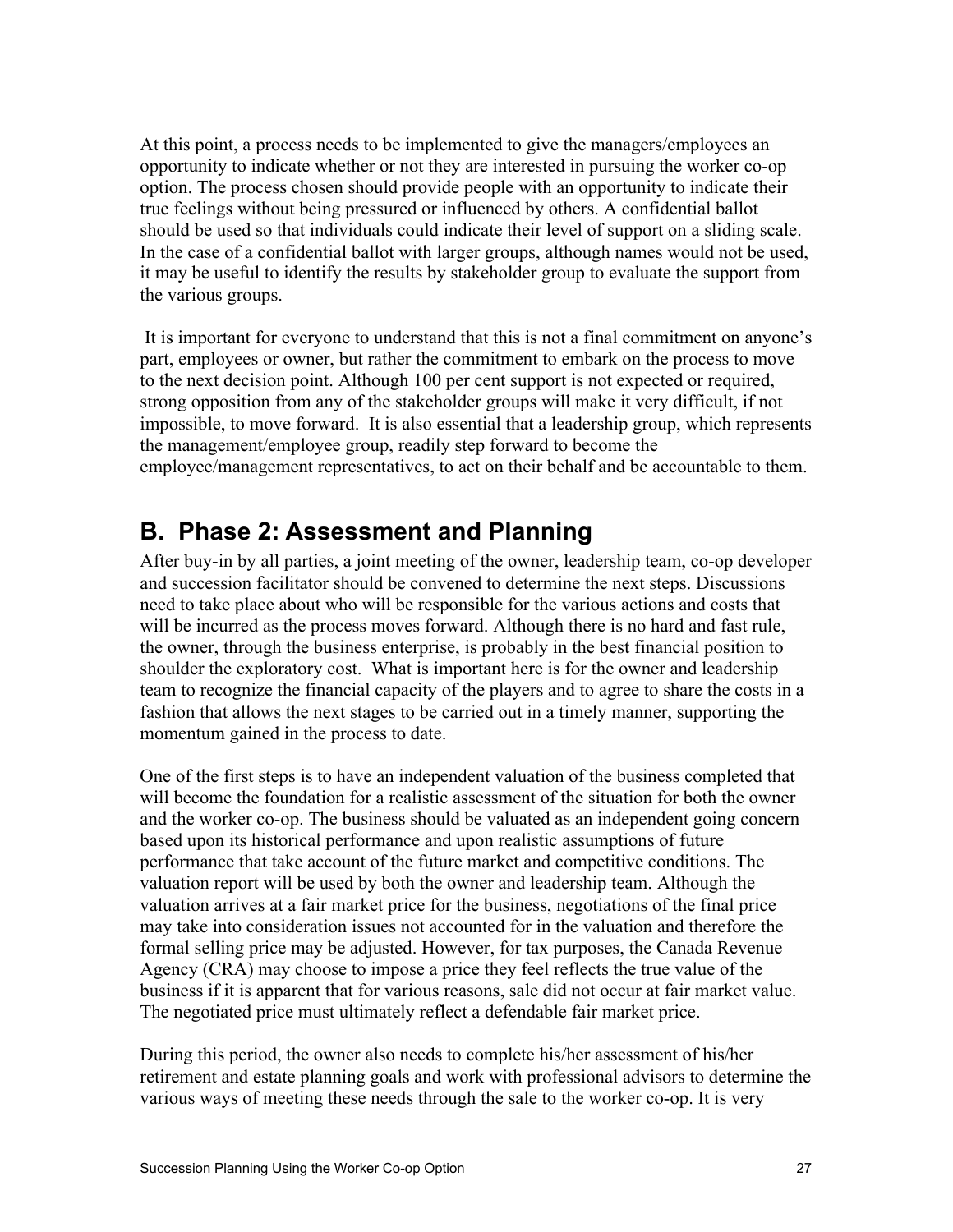important that the implications of the various options are clear to ensure that the negotiated agreements with the worker co-op will meet the owner's needs.

If the owner is to continue on in some capacity as a manager or management consultant with the worker co-op, discussions should be held with the leadership team as to what role and type of authority the owner will have.

The employee/management team also has much work to do. The first is to develop a business plan to seek financing and to provide a strategic guide for the co-op during the transition period with the owner. The second area of work is the organizational development of the co-op. Although in many ways these are distinct pieces of work, the outcome of the organizational development is required for key elements of the business plan narrative. Areas such as co-op structure and governance, management team, and nature of the operations need to be included. The two activities should be carried out in parallel.

The business plan will be developed under the direction of the leadership team by appropriate experts within the business, possibly with the help of the owner and/or other professional service providers.

The organizational development of the co-op will be facilitated by the co-op development professional. In order to ensure broad support and input from the stakeholder groups, the work team should include the leadership team and a broader selection of stakeholders. The co-op developer will guide the process and provide model versions of elements like the incorporation document and bylaws which can be adapted for use by the worker coop.

The bylaw development is a very important part of this work, as the bylaws essentially are the constitution of the worker co-op. The bylaws set out the rights and responsibilities of membership, the democratic nature of the co-op, the financial contribution required for membership and the way profits will be distributed.

As noted in section VIII.E on "Worker Co-op Parameters," the organizational roles in all areas of the co-op such as governance, management and operations, can be clarified and articulated using the responsibility, authority and accountability matrix. This approach provides a mapping of the organizational structures and builds an inclusive view of the business. It can be easily presented to the other potential worker-owners who are not able to directly participate in the organizational development process.

With the organizational development and draft business plan complete, the leadership team is ready to complete the final negotiations with the retiring owner based upon all of the work done to date by both the team and the owner. If they have not already been involved, it is time now to include appropriate legal counsel and other advisors to assist in negotiating the final agreements that will provide for the legal framework during transition. It is also time to seek the required financing required for the transaction and future operation of the business.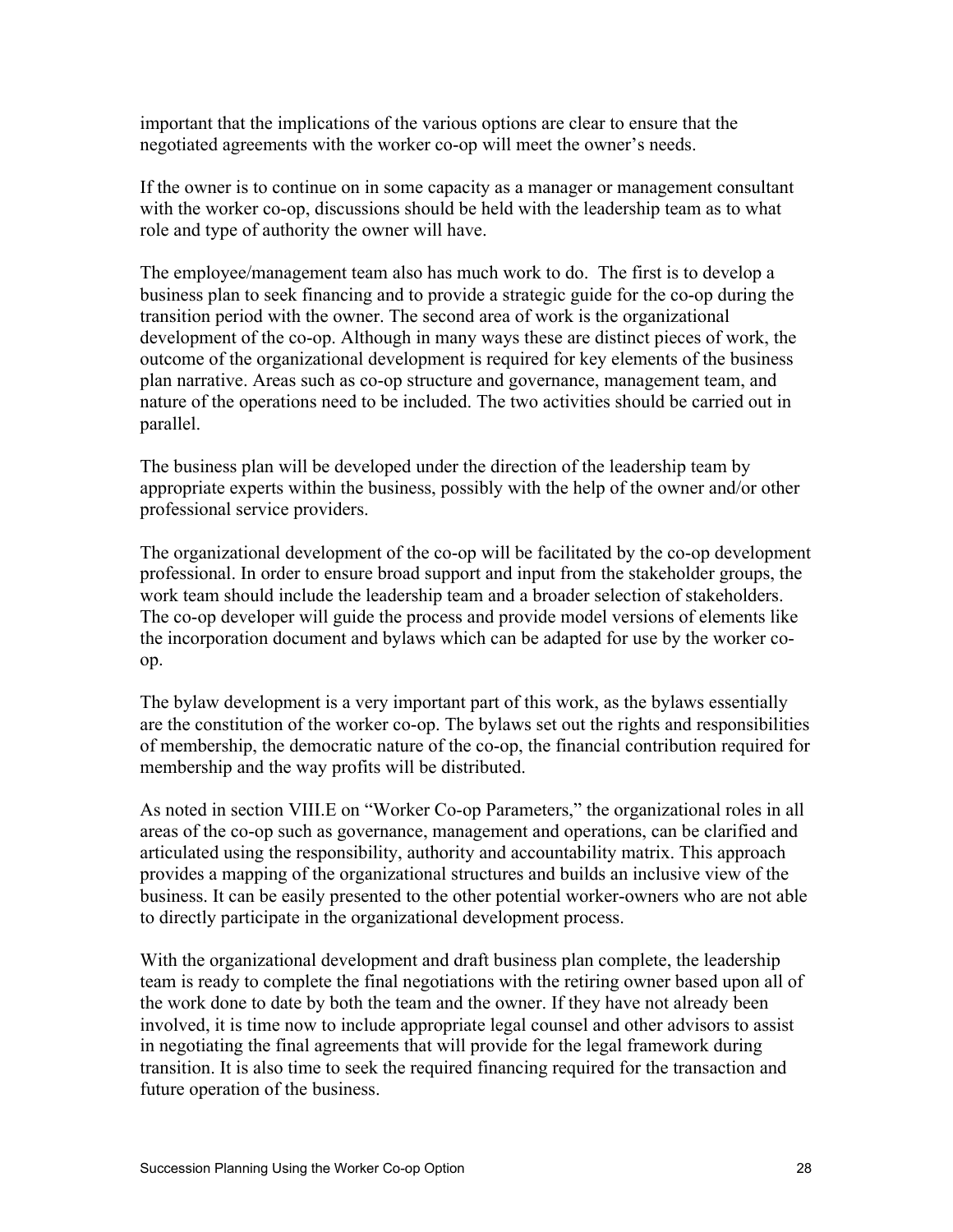These final negotiations lead to the decision point with both the owner and the management/employee group. They now must make the final decision to go forward. Once this final commitment is made, all the agreements can be drafted, the worker co-op incorporated and financing agreements completed in preparation for the official closing.

# **C. Phase 3: Implementation**

With the signing of the documents to implement the succession transition, the process enters its final phase.

There are two primary focuses at this stage. The first is the implementation of the new governance, management and operations roles. Depending upon the situation, this may be implemented completely at the time of the formal closing date. However, it is just as likely, especially if the owner is to continue in some management capacity, that the implementation may occur in a staged manner as agreed upon through the earlier negotiations.

The second focus is the personal and psychological adjustments that must be made over time as the worker co-op members take on their new roles and responsibilities within the worker co-op framework. Although it is the case that most of the employees will continue in the same or very similar roles with the day-to-day operation of the enterprise, the new member/owner role and other specific roles, such as being a member of the board of directors, will take time to learn and perform effectively. It is very important that the worker co-op has and implements a plan for member education, training and participation in the life of the worker co-op, both on the business and governance sides. It is also important that regular communication and reports on the affairs of the business be implemented with all members. This is particularly important, as it will set the tone for the ongoing relationship among the members of the worker co-op into the future.

# **X. Timing**

The worker co-op succession outline has not included any time lines. As noted in the Succession Issues section, thorough preparation and effective planning and implementation require a great deal of time. From the owner's perspective it is never too early to be considering succession issues. From the worker co-op perspective, effective organizational development will take significant time.

The scale of the business operation and its annual business cycle will influence the speed of the process. There is no right length for the process. Rather, what is important is the focus and commitment by all parties to move the process at the speed required to ensure the best outcome. Tasks with timelines need to be set and achieved not as an end in themselves but to ensure the process continues to move effectively toward its goal. Setting a realistic timeline at the beginning of Phase 2 will create reasonable expectations with all the stakeholder groups. It will assist the process in moving ahead smoothly.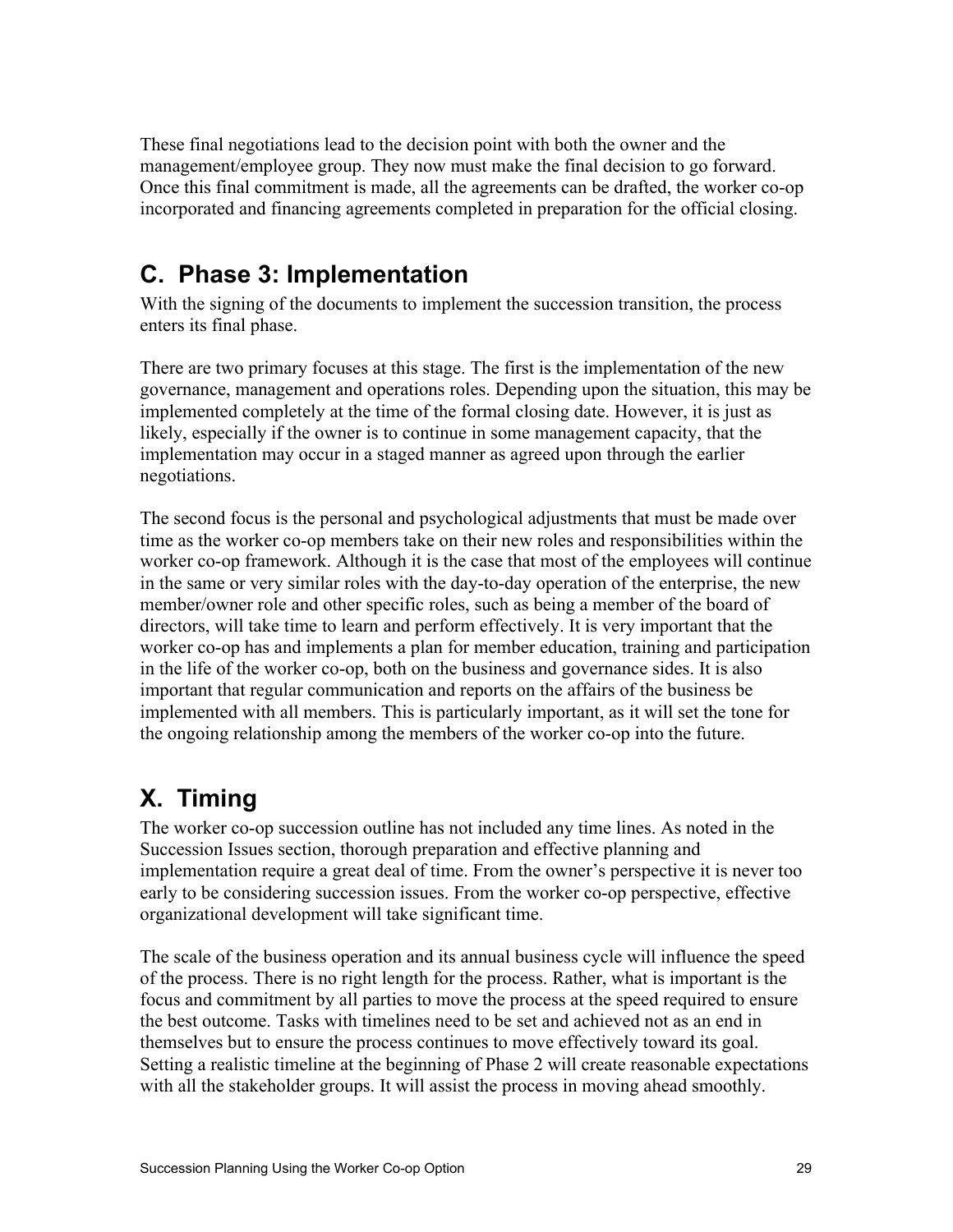# **XI. Conclusion**

This research has examined an important opportunity for the expansion of the worker cooperative form of enterprise. The challenge of creating successful succession plans for retiring owners is one that faces the Canadian economy and business owners. This research has examined the key issues that must be addressed in succession planning and has examined successful employee/management successions. It is clear from this research that worker co-ops are an opportunity for succession transitions that can be successful and can support the continued growth and stability of local economies. They are an opportunity worth pursuing. It is hoped that the information within this report will provide the foundation for developing a program to support a worker co-op succession program across Canada.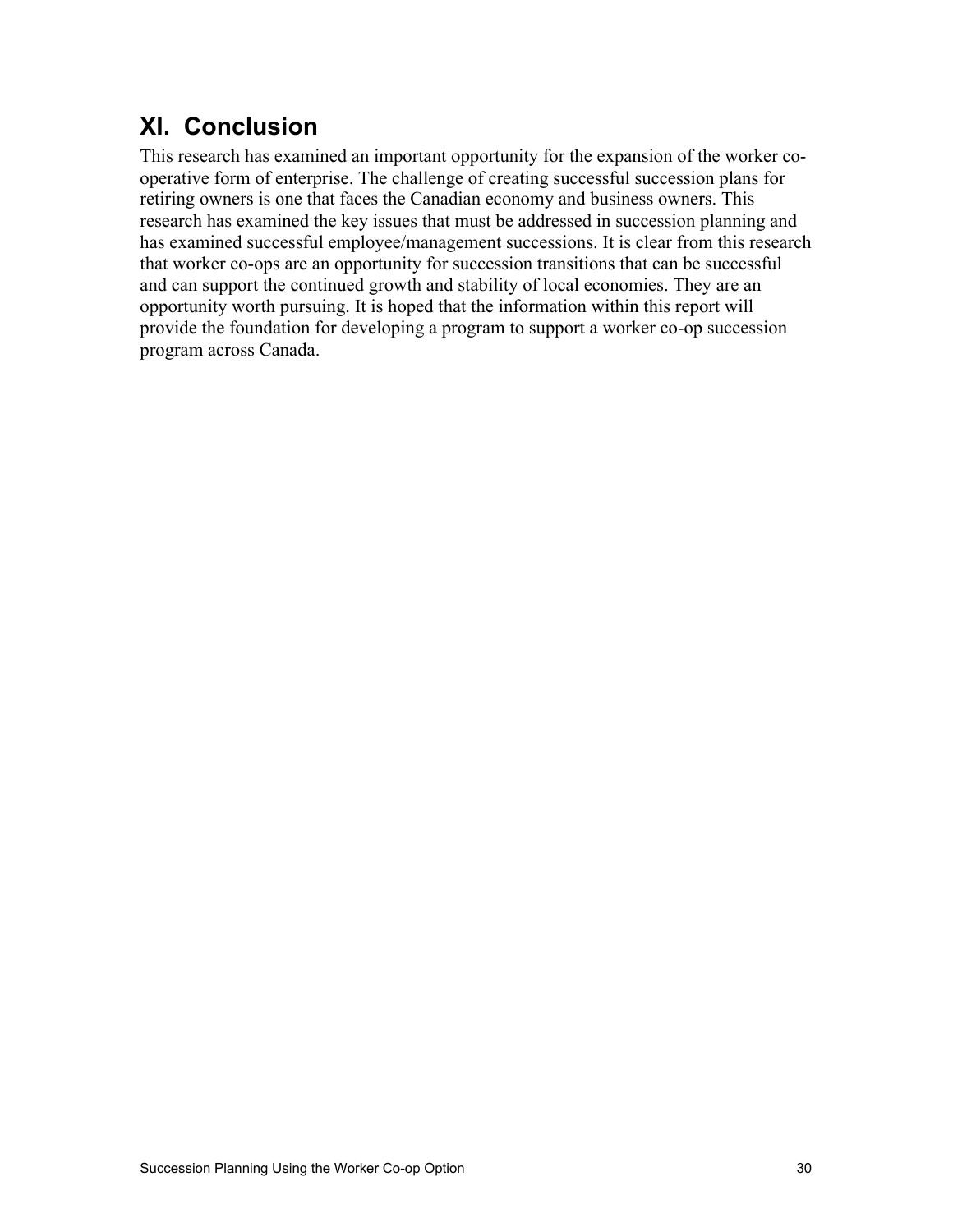# **Thanks**

This research received financial support from the Co-operative Development Initiative: Innovation and Research Program, Co-operatives Secretariat, Government of Canada. I would like to thank the staff at the Co-operatives Secretariat for their support.

I would also like to give a special thanks to all the staff at the Ohio Employee Ownership Center, Kent State University who graciously accepted my request to visit the Center and some of its associated employee-owned businesses. In particular, I would like to thank Dan Bell who organized my itinerary and arranged my many meetings.

The research also received significant contributions from many individuals who took the time to meet with me and patiently answer my questions. I would like to thank the following for this assistance:

#### Site Visits

#### New Brunswick:

Charles Michelin, Secretary Treasurer, Moncton Restaurant Equipment Co-op Ltd. Kelly MacNeil, Vice President, Moncton Restaurant Equipment Co-op Ltd. Pierre Dupuis, President, Moncton Restaurant Equipment Co-op Ltd. Bill Gorman, Retired Owner, Gorman's Restaurant Equipment Ltd.

#### Ohio:

Barry Makosky, Plant Manager, DairyPak, A Division of Blue Ridge Paper Products Inc.

Dan Pottmeyer, President, Producers Service Corp. Kelly Hartman, Vice-President, Producers Service Corp. Debbie Armstrong, Corporate Secretary, Producer Services Corp.

Diane Bartlett, VP Finance & CFO, ACRT Inc. Alane Updegraff, VP Human Resources, ACRT Inc. Dick Abbott – Founder & Retired Owner ACRT Inc.

Manitoba:

Gord Peters, CEO, Cando Contracting Ltd.

Additional Interviews

James Anderson, CEO, Republic Storage Systems Co. David Gustafson, Business Valuator, CBIZ Accounting, Tax & Advisory Services Neil Waxman, Managing Director, Capital Advisors Ltd. Carl Grassi, Attorney at Law, McDonald Hopkins Co. Kathleen Chandler, State Representative, Ohio, USA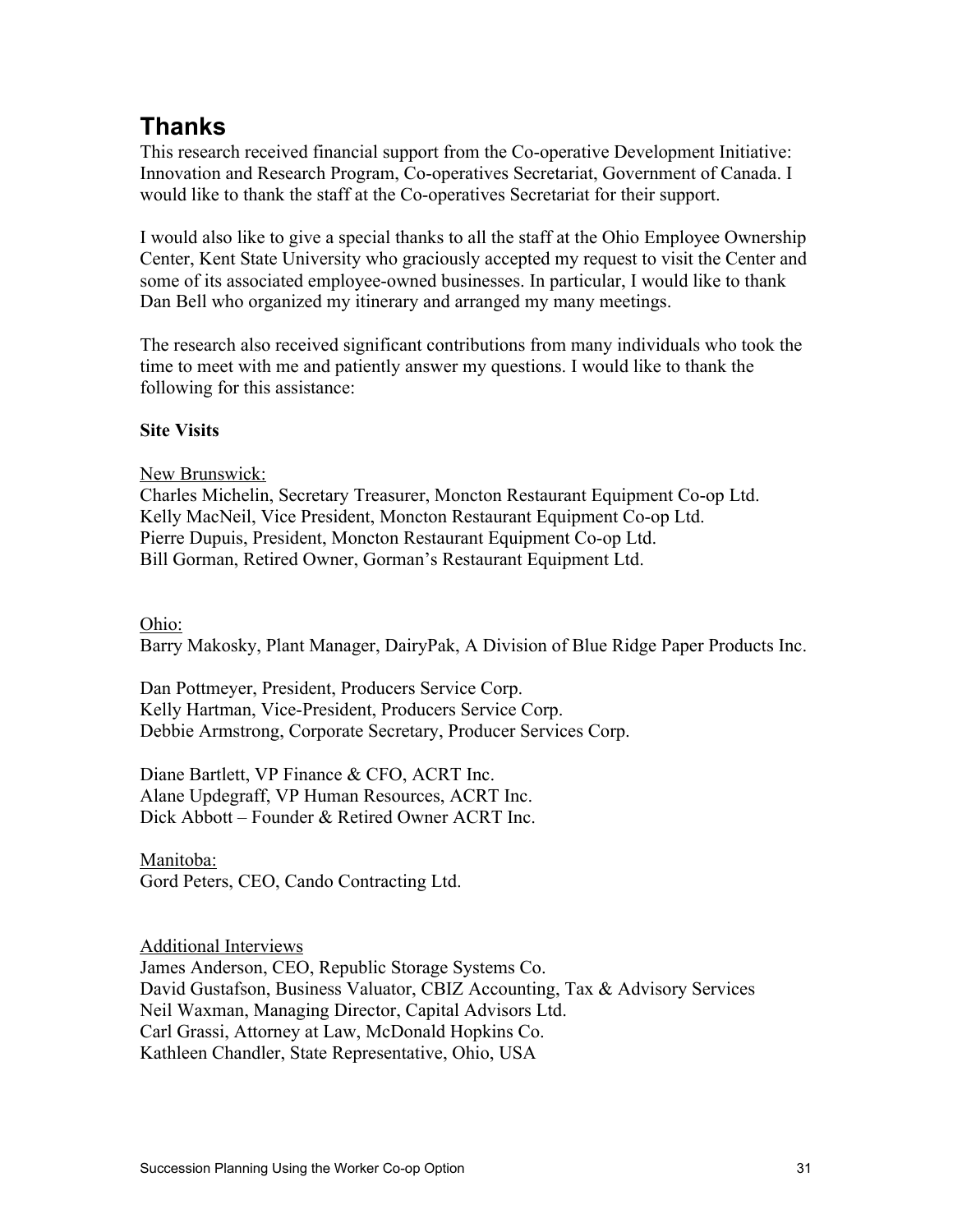# *Appendix A:*

# **Statement of Co-operative Identity**

# **Definition:**

A co-operative is an autonomous association of persons united voluntarily to meet their common economic, social, and cultural needs and aspirations through a jointly owned and democraticallycontrolled enterprise.

#### **Co-operative Values**

The co-operative values are based on the values of self-help, self-responsibility, democracy, equality, equity and solidarity. Co-operative members believe in the ethical values of honesty, openness, social responsibility and caring for others.

# **The 7 Co-operative Principles**

#### **Voluntary and Open Membership**

Co-operatives are voluntary organizations, open to all persons able to use their services and willing to accept the responsibilities of membership, without gender, social, racial, political or religious discrimination.

#### **Democratic Member Control**

Co-operatives are democratic organizations controlled by their members, who actively participate in setting their policies and making decisions. Men and women serving as elected representatives are accountable to the membership. In primary co-operatives, members have equal voting rights – and co-operatives at other levels are organized in a democratic manner.

#### **Member Economic Participation**

Members contribute equally to, and democratically control, the capital of their co-operative. At least part of that capital is usually the common property of the co-operative. They usually receive limited compensation, if any, on capital subscribed as a condition of membership. Members allocate surpluses for any or all of the following purposes: developing the co-operative, possibly by setting up reserves, part of which at least would be indivisible, benefiting members in proportion to their transactions with the co-operative, and supporting other activities approved by the membership.

#### **Autonomy and Independence**

Co-operatives are autonomous, self-help organizations controlled by their members. If they enter into agreements with other organizations, including governments, or raise capital from external sources, they do so on terms that ensure democratic control by their members and maintain their co-operative autonomy.

#### **Education, Training and Information**

Co-operatives provide education and training for their members, elected representatives, managers and employees so they can contribute effectively to the development of their cooperatives. They inform the general public – particularly young people and opinion leaders – about the nature and benefits of co-operation.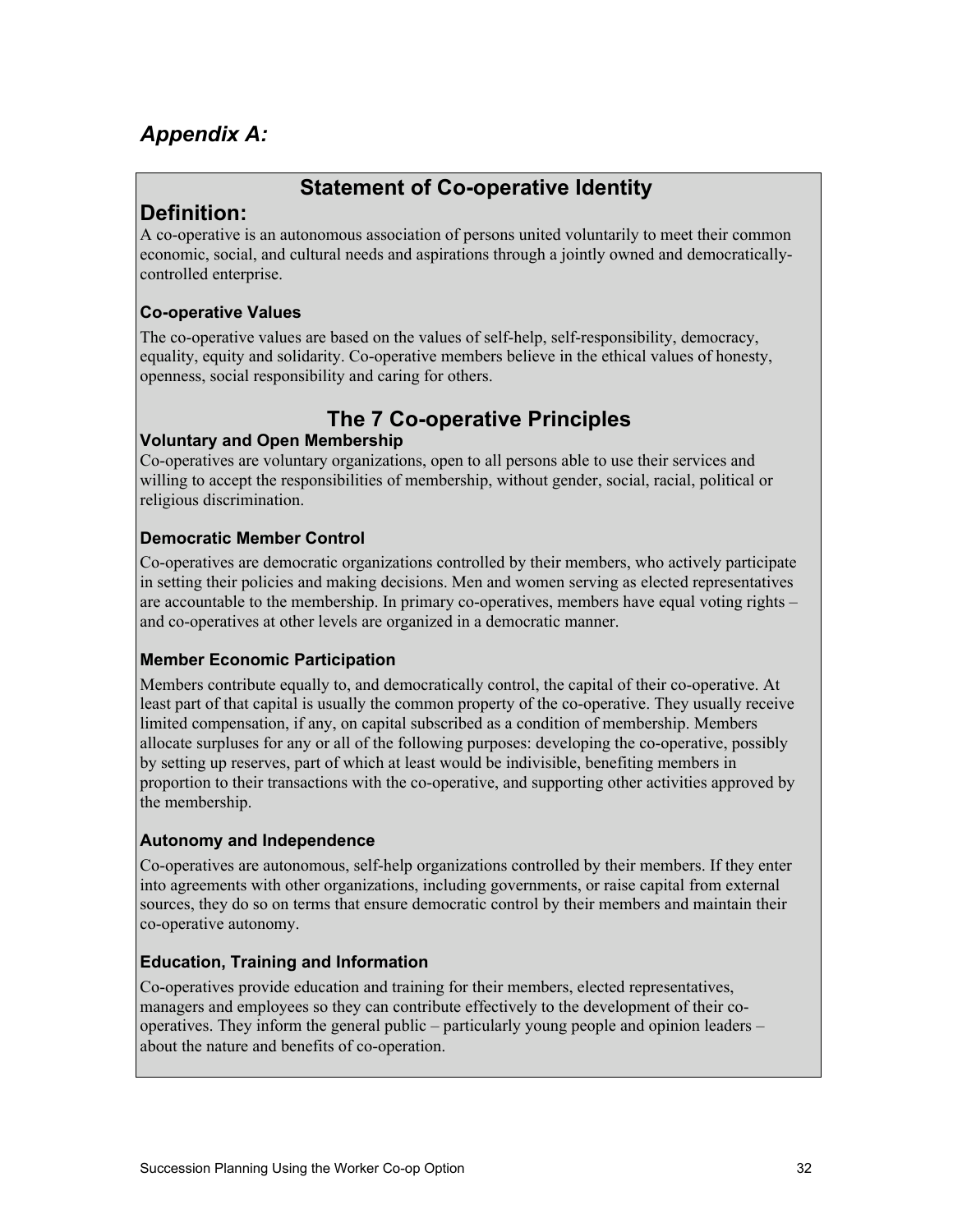### **Co-operation among Co-operatives**

Co-operatives serve their members most effectively and strengthen the co-operative movement by working together through local, national, regional and international structures.

#### **Concern for Community**

While focusing on member needs, co-operatives work for the sustainable development of their communities through policies accepted by their members.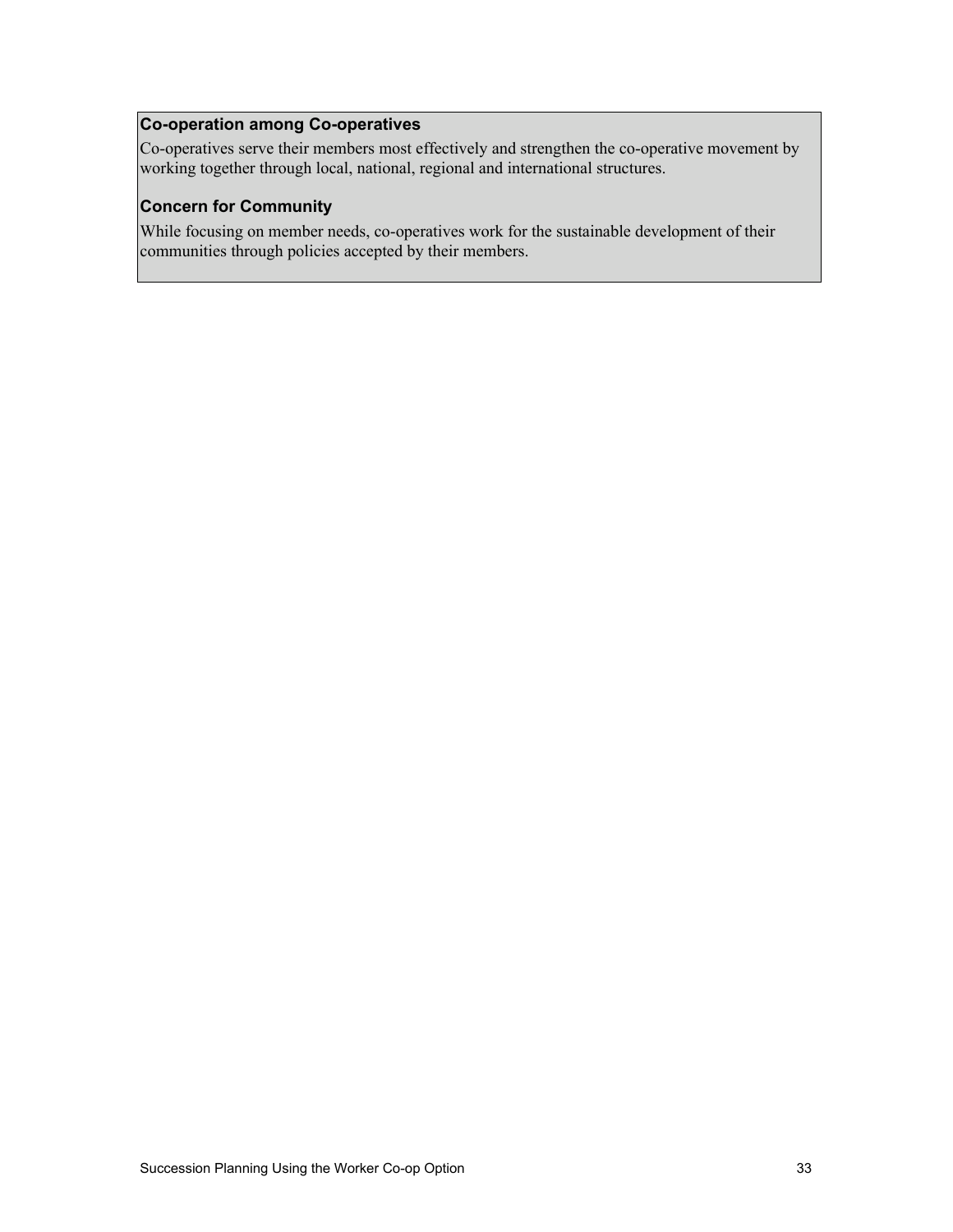# *Appendix B:*

### *Retiring owner's checklist for considering the worker co-op succession option*

1. Is any family member capable of and interested in succeeding you as the business owner?

2. Do you have a good relationship with your current employees?

- 3. Have your employees played an important role in your business success?
- 4. Is it important to you that your employees' future welfare is solid?
- 5. Do you want to see your business continue as an independent entity?
- 6. Is it important to you that employment is maintained in the local community?

7. Are you in a position to state that the dollar value you receive for the business is not the only consideration in selling?

8. Does the nature of your business limit the number of potential outside buyers?

9. Is it important to you that in the process of selling your business, you are able to maintain business and personal privacy?

- 10. Do you believe that the business has a good future?
- 11. Do you have confidence in the current management and employees?
- 12. Would you like to be involved in the business' future in some limited capacity?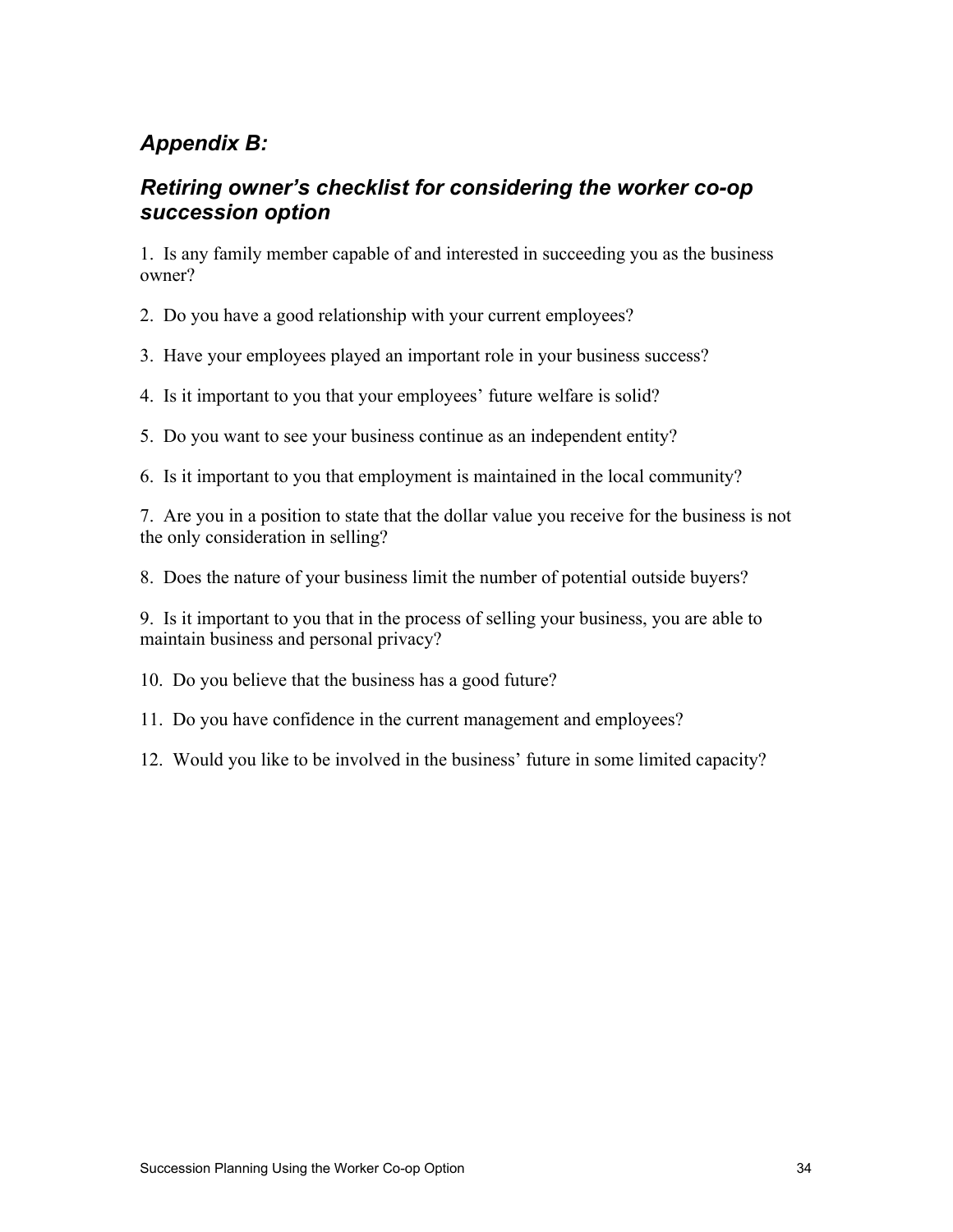# *Appendix C:*

### *Manager's checklist when deciding to become a business owner in a worker co-op*

- 1. Are you confident of the business' future?
- 2. Do you enjoy a collaborative and team approach to business?
- 3. Do you have confidence in your personal abilities to manage the business?
- 4. Are you ready to accept the challenges of strategic leadership and decision making?
- 5. Are you prepared to invest personal financial resources?
- 6. Are you prepared for the time commitment required?
- 7. Are you prepared for the additional stress that will be involved?
- 8. Are you excited about building an employee team?

9. Are you attracted to the co-operative values and principles? Do these values and principles resonate with you?

10. Are you prepared to be accountable to a board of directors made up of peers?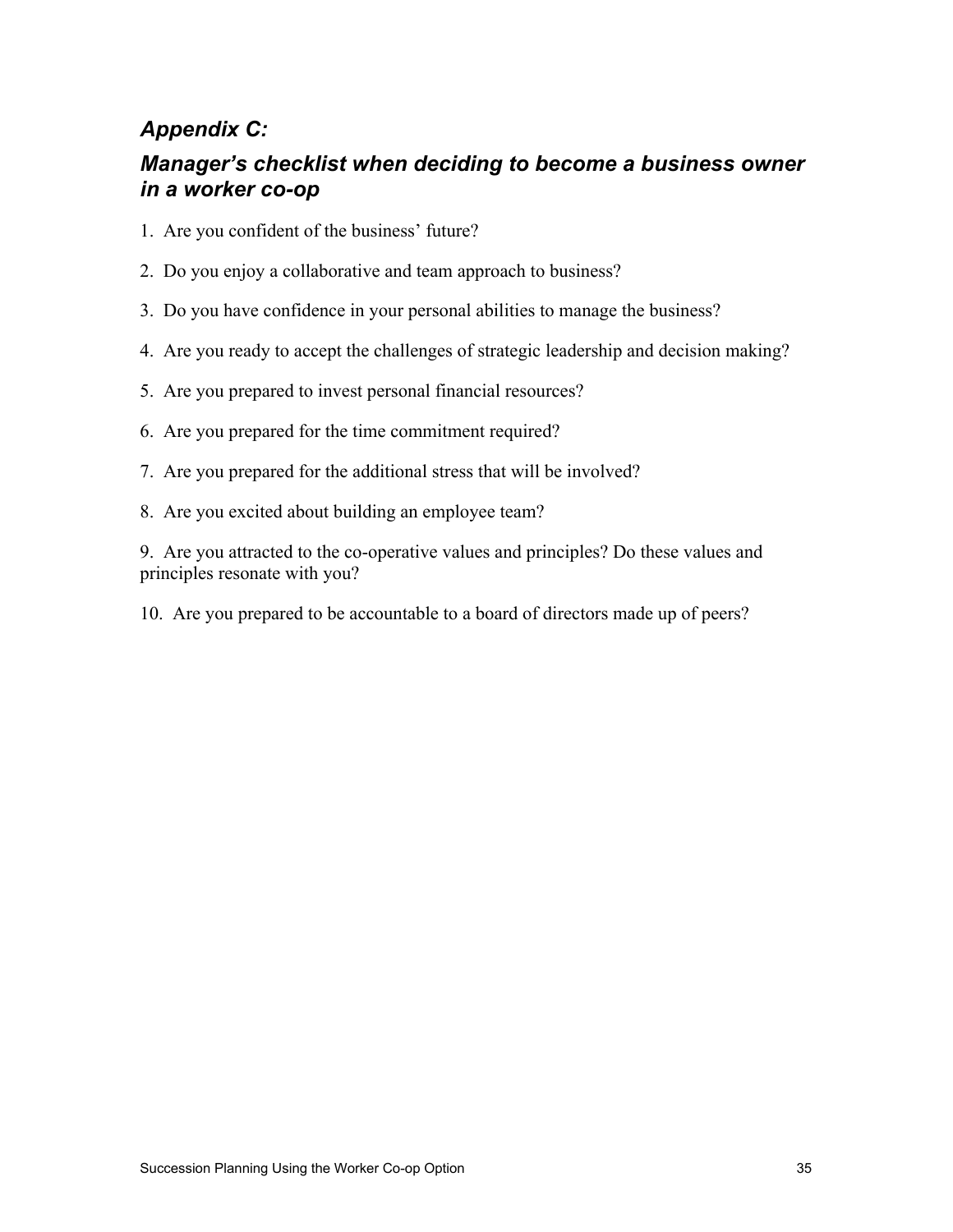# *Appendix D:*

### *Employees' checklist when deciding to become business owners in a worker co-op*

1. Do you have confidence in and are you committed to the business' future?

- 2. Are you prepared to commit to long-term employment in the business?
- 3. Are you prepared to invest personal financial resources?
- 4. Do you have trust in the owner's integrity and intentions?
- 5. Do you have trust in managers' integrity, skills and intentions?

6. Are you prepared to learn and take on the various roles that co-operative ownership will require?

7. Are you excited by a chance to have partial ownership and control of the business, and more control over your future?

- 8. Are you prepared to make your work an example for your co-workers?
- 9. Do you believe and trust in your co-workers?
- 10. Are you attracted to the co-operative values and principles?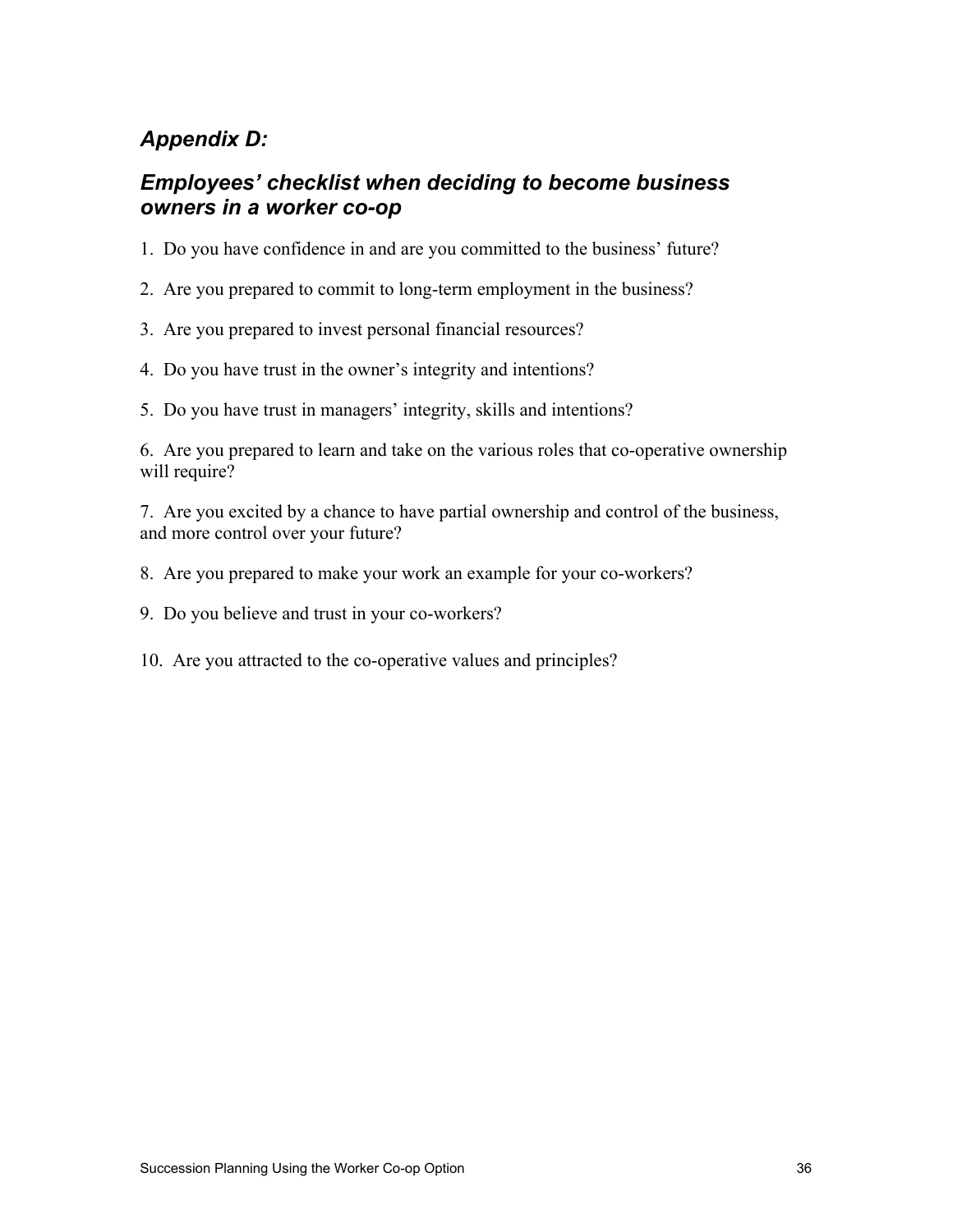# *Appendix E:*

# *Interview Questions*

The following questions were used as a guide for interviews with various stakeholders.

#### **Business Owner**

1. What was the catalyst for you to begin examining succession options?

2. What sources (professionals, organizations, media types) did you use to obtain information on succession planning?

- 3. What options for succession did you examine?
- 4. What role did your family play in your considerations and decision?
- 5. Why didn't you pursue a family succession option?
- 6. What did you see as the most attractive features of an employee/management buyout?
- 7. What did you consider its most unattractive features?

8. How important was the business to your long-term financial security (did you have other significant financial assets or was the business you primary asset)?

9. What was the relative weight you gave to: Long-term financial security? Providing for other family members (spouse, children etc.)? Your desire to see the business continue successfully? The business's contribution to the local community? The future/security of long-term employees?

10. What other factors were important in your decision-making?

11. What were the issues that needed to be addressed during the negotiations with the employees/managers?

12. How did you arrive at a valuation of the business?

13. How transparent was business information to your other managers and employees before the succession planning got underway?

14. What do you think attracted the employees to get involved with ownership?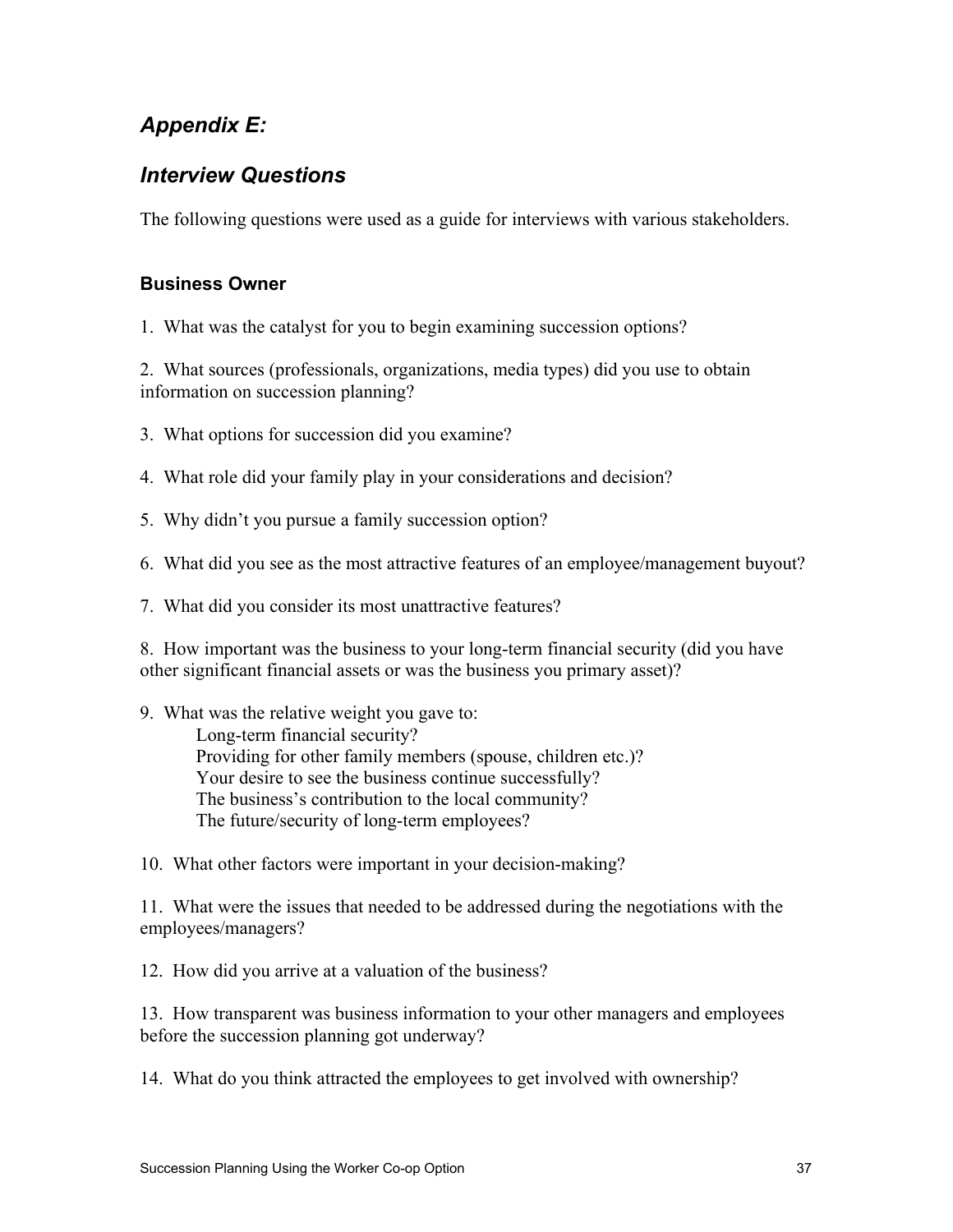15. Were you involved with the employees and managers in determining what the future management system would be after your departure?

16. Did you provide any consulting for the business in the first years after the buyout?

17. If so, do you think it was effective? Why or why not?

18. Any particular issues that you think are important to consider which we have not mentioned?

### **Professional Service Providers**

1. To what extent does your professional practice engage in succession planning?

2. What are the key issues that you focus on when assisting with succession planning?

3. When advising a client considering an employee/management buyout, what are the key issues you would highlight for them; benefits, dangers, etc.?

4. Do you see any unique challenges when the succession involves an employee/management buyout?

5. If you were to rate the general attractiveness of employee buyouts as a succession option how would it fare against the alternatives?

6. Are there particular challenges in financing employee buyouts? What are the concerns which financiers want addressed? Are these different from other forms of business successions?

### **Employee/Management**

1. What was the attraction of getting involved with an employee buyout?

2. What were your greatest fears regarding getting involved?

3. How would you describe your relationship and attitude toward the company and owner before the buyout? How did they influence your decision to get involved with the buyout?

4. What sorts of information were required to help you to make a decision to get involved?

5. Was your spouse/partner involved in making the decision with you? What were their concerns?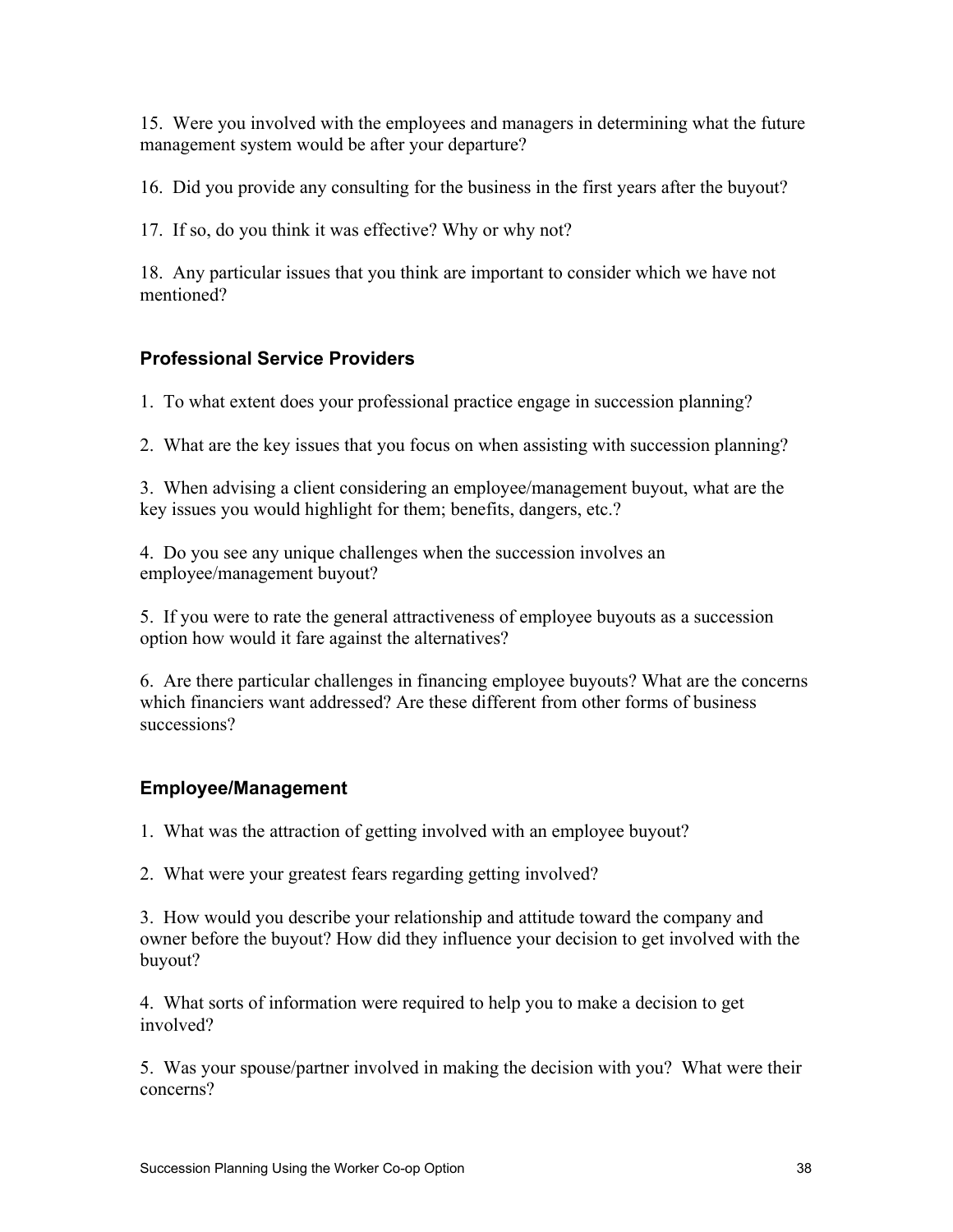6. Were you involved in developing a business plan or assessing the future of the business? How was this done?

7. Did you have professional advisors, personally and/or collectively? Who were they, and what type of assistance did they provide?

8. How was a valuation determined for the business?

9. What has been the greatest challenge in becoming an employee owned enterprise?

10. What do you see as the most important benefits?

11. Has the change increased your general sense of job satisfaction? Do you have a greater commitment to the business? Do you have a greater participation in the operations of the business?

12. Was financing your part of the buyout difficult? What factors made you comfortable with the risk?

13. Would you have any advice for others, owners or employees, who are considering using an employee buyout as a succession plan?

#### **Developer/Promoter**

1. What has been your approach to promoting employee buyout/co-op succession plans?

2. What do you see as the major benefits to the owner and the employees?

3. Are there key conditions that you look for in assessing whether or not an employee buyout will be a good fit?

4. What conditions would be red flags?

5. What do you see as the key steps to ensuring a successful transition?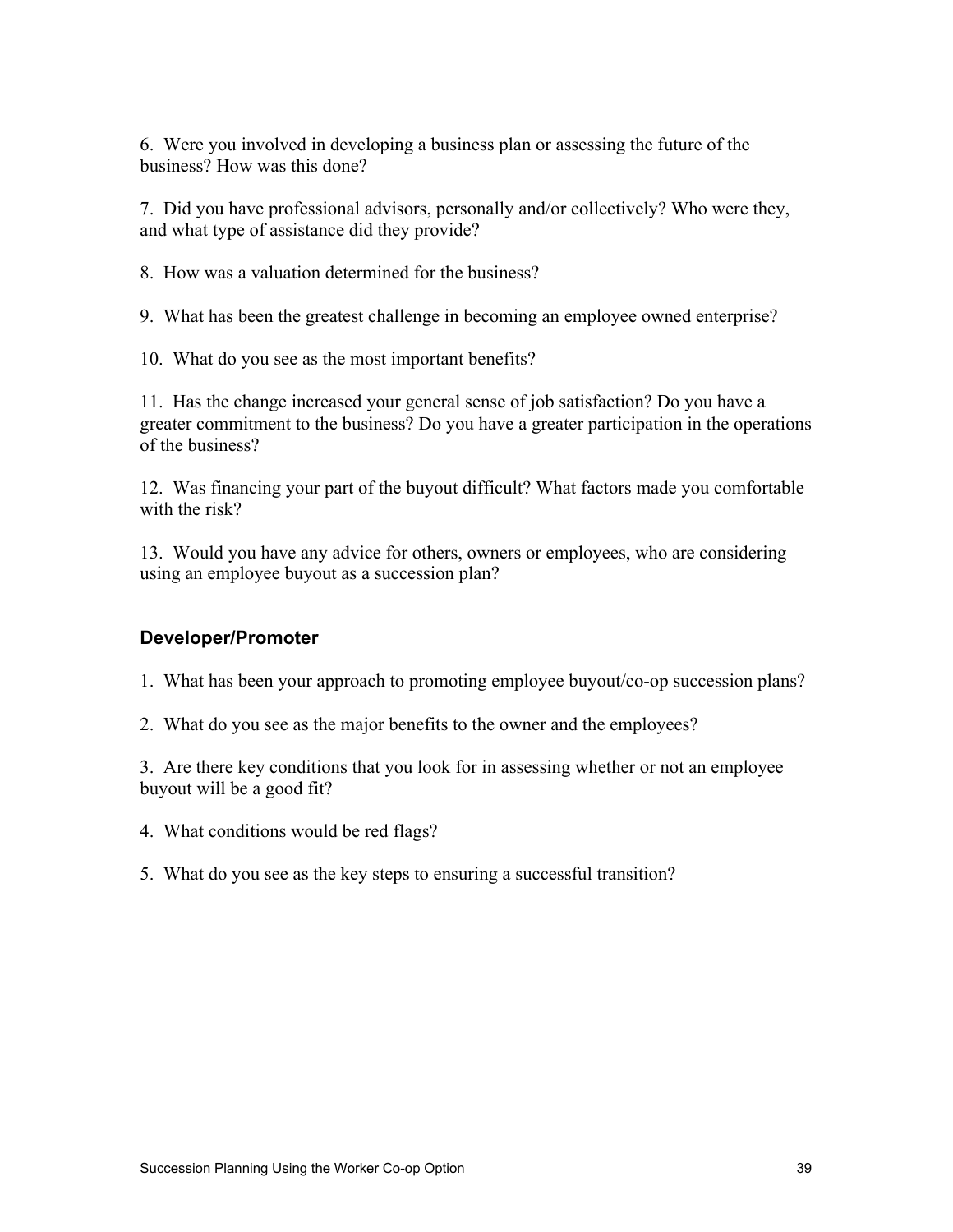# *Appendix F:*

# *Descriptions of Employee-Owned Businesses Visited*

#### New Brunswick:

Moncton Restaurant Equipment Co-op owns and operates Gorman's Restaurant Equipment Ltd. The Co-op, formed in 2001, buys, reconditions and sells used equipment. It also sells and installs new equipment. The Co-operative has about 10 employees.

#### Ohio:

DairyPak, of Olmsted Falls, Ohio is a division of Blue Ridge Paper Products, Canton, North Carolina. DairyPak manufactures packaging products. Blues Ridge Paper was formed in 1999 as a partial employee/management buyout (40% employee, 5% management and 55% venture company) to purchase and operate the paper mill and a number of converting facilities It has about 2000 employees and is a unionized workplace. The employee ownership was initiated to address the threat of closure to the facilities.

Producers Service Corp. of Zanesville, Ohio provides hydraulic fracturing and acidizing services to the oil field industry. The employee ownership was initiated when the controlling shareholder decided to sell his interest to another company that was going to close business and ship the equipment to an overseas operation. The employee counteroffer saved jobs in the local community and now employees over 20 people. The employees own 100% of the company. www.producersservicecorp.com

ACRT Inc. of Akron, Ohio is an international consulting service and training organization in the utility and urban forestry, arboricultural, environmental, natural resource, biological, and horticultural sciences. ACRT has 4 offices throughout the various regions of the USA. In all it has about 200 employees. www.acrtinc.com

#### Manitoba:

Cando Contracting Ltd. of Brandon, Manitoba is a supplier of full support and logistics services to Class 1 railroad, shortline and industrial customers in Canada and the United States. The company has over 250 employees and three major centers of operations. The company designed its own employee ownership program in association with an investment from the Crocus Fund (a labour sponsored fund operating in Manitoba). www.candoltd.com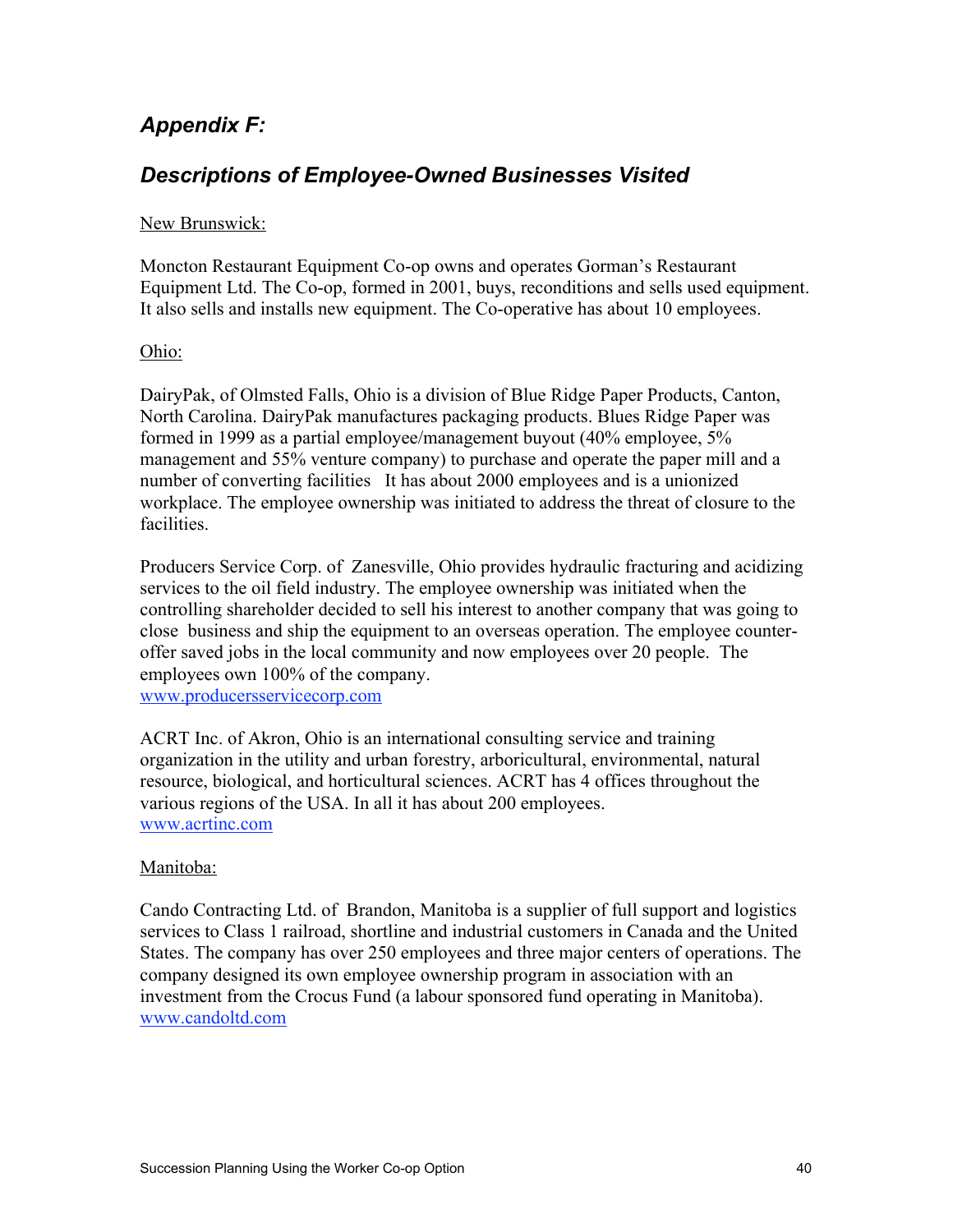# Bibliography

Aronoff, C. E. & Ward, J. L. (1998). Why Continue Your Family's Business? *Nation's Business*. Washington: Mar 1998. Vol.86, Iss. 3, p. 72-74.

Barnett, J. J. (2000). *Transition Planning: An Advisor's Approach to Planning for the Business Owner.* Toronto, ON: CCH Canadian Ltd.

Beam, R. E., Laiken, S. N., & Barnett, J. J. (2001). *Introduction to Federal Income Taxation in Canada 2001–2002* (22nd ed.). Toronto, ON: CCH Canadian Ltd.

Amundson, G. K. (1997). Form a business: Succession plan in seven steps. *Business First of Louisville* – May 16, 1997. http://louisville.bizjournals.com.

Cestinick, T. (1966). *Winning the Estate Planning Game: Estate Planning Strategies for Canadians*. Prentice Hall Canada.

Chrisman, J. J., Chua, J., & Sharma, P. (1996). *A Review & Annotated Bibliography of Family Business Studies*. Boston: Kluwer Academic Publishers.

Clifford, S. & Teodosio, A. J. (1996, 1999). *An Owner's Guide to Business Succession Planning.* Kent, Ohio: Ohio Employee Ownership Centre, Kent State University.

Cohn, M. with Pearl, J. ( 2001). *Keep Or Sell Your Business: How to Make the Decision Every Private Company Faces*. Dearborn Trade, A Kaplan Professional Co.

Cross, L. (2001). Successful Succession. *Graphic Arts Monthly.* Newton: Aug 2001. Vol. 74, Iss. 8, p. 26-29.

Cunnington, C. (2001). Family Planning: Considering the next steps in keeping your business alive. *Canadian Printer.* Toronto: Nov 2001. Vol. 109, Iss. 10, p. 16-18.

Demers, J. (2003). Management Trends: Succession Planning in SMEs. *CMA Management,* Dec/Jan, p.12-13.

de Visscher, F. M., Aronoff, C. E., & Ward, J. J. (1995). *Financing Transitions: Managing Capital & Liquidity in the Family Business. Family Business Leadership Series No.7 (2nd printing).* Marietta, Georgia USA: Business Owner Resources.

Dreux IV, D. R., Etkind, S. M., Godfrey III, J. E. & Moshier, M. E. (1999). Succession Planning and Exit Strategies. *The CPA Journal.* New York: Sep 1999. Vol. 69, Iss. 9, p.30-35.

Eizen, B. (2001). Preparing the Family or Closely Held Business for Sale or Merger *Pennsylvania CPA Journal,* Summer 2001. Vol. 72, Iss. 2, P.32-35.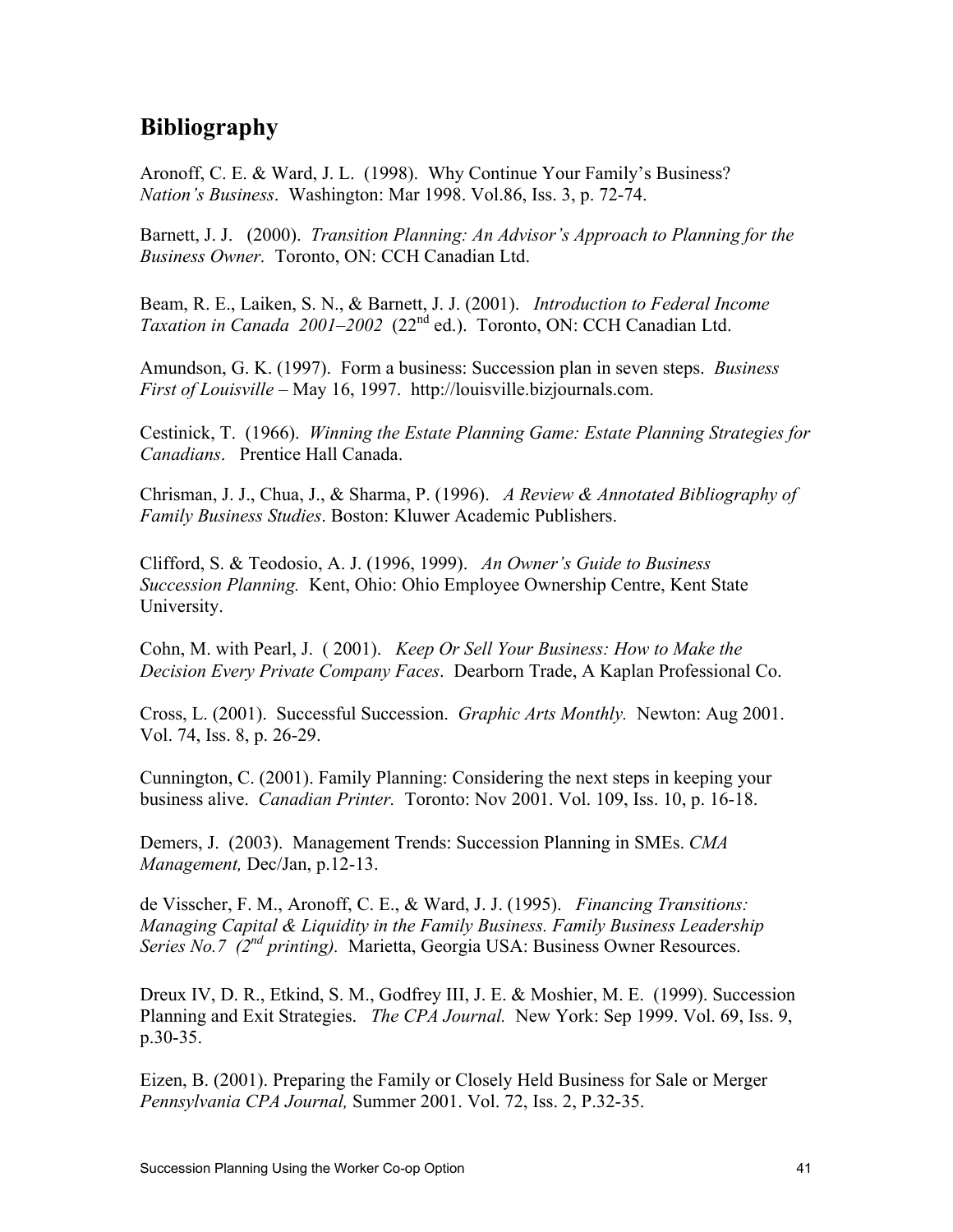Foster, S. E. (1955). *You Can't Take it With You: The Common-sense Guide to Estate Planning for Canadians*  $(4<sup>th</sup>$  ed. 2002). John Wiley & Sons.

Fraser, J. A. (2002). *The Business Owner's Guide to Personal Finance: When Your Business is Your Paycheck.* Princeton: Bloomberg Press.

Grau, D. (2003). Good Intentions: Selling your practice to your employers may be good for the profession, but it's almost always the worst thing you can do. *Financial Planning,* New York: Jul 1, 2003. p.1.

Gray, D. A. (2001). *The Canadian Small Business Legal Advisor.* McGraw-Hill Ryerson.

Hayes, G. (2003). The Secret to Succession. *Australian CPA.* Melbourne: Sep 2003. Vol. 73, Iss. 8, p. 22-25.

Jason, R. R. (1999, 2000). *Purchase & Sale of a Business, Comprehensive Tax Study Series (Version 2.0).* CGA-Canada*.*

Kupferman, M. (2003). Savvy Exit Strategies for Mid-sized Companies. *The Journal of Corporate Accounting & Finance.* Jan/Feb 2003; 14, 2: p. 9.

Leach, P., Ball, B., & Duncan, G. (2002). *Guide to the Family Business: Canadian Edition 2003.* Thomson Carswell Canada.

Logue, J. & Teodosio, A. *The Difficulty in Planning for Family Business Succession.* Ohio Employee Ownership Center http://dept.kent.edu/oeoc/spp.

Louis, D. & Weiss, S. of Minden Gross (2003). *Tax and Family Business Succession Planning.* Toronto, ON: CCH Canadian.

Malburg, D. (1999). A graceful exit. *Journal of Accountancy,* New York: Oct 1999. Vol. 188, Iss. 4, p.41-46.

Miller, C. *Succession Planning Requires an Objective Value*. Ohio Employee Ownership Center Kent State University http://dept.kent.edu/oeoc/spp

Ohio Employee Ownership Center. oeoc@kent.edu Kent State University http:dept.Kent.edu/oeoc/spp/articles: *Succession Alternatives. Planning for Ownership Succession. Key Questions to Ask Before Attempting a Buyout. Steps in Doing a Buyout. Business Succession Planning Options. Drafting Your Plan: Needs and Interests of Other Stakeholders.*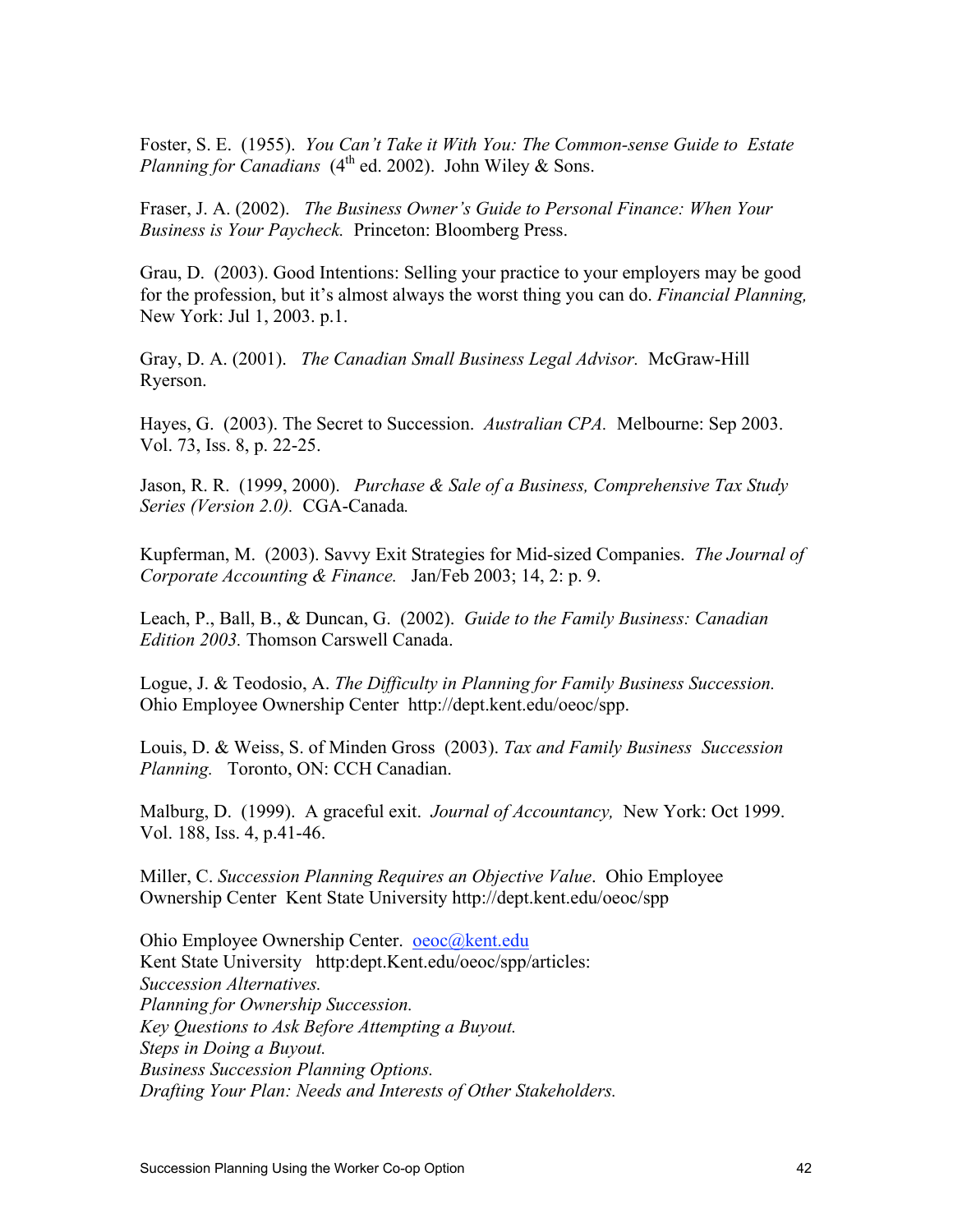*Business Succession Planning: The last test for successful entrepreneurs.*

Parker, D., Seymour, H. & Connell, N. (editors). (2003). *Delivering Employee and Community Buyouts: A Guide to the Succession Process.* Holyoake House, Manchester, UK: Co-operatives UK.

Picard, D. (2004). Business Transition: a Literature Review. *Canadian Federation of Independent Business,* Research May 2004.

Potts, T. L., Schoen, J. E., Loeb, M. E. & Hulme, F. S. (2001). Effective Retirement for Family Business Owner-managers: Perspectives of Financial Planners (part 1). *Journal Of Financial Planning,* Denver: Jun 2001 Vol.14, Iss. 6, p.102-103.

Reimer, M. L. (1997). New center offers help to family businesses [Centre for Family Business at Conrad Grebel College, Waterloo]. *Canadian Mennonite,* Sep 15, 1997. Vol. 1, Iss. 1, p. 14.

Sales, M. J. (1990). Succession Planning in the Family Business. *Small Business Reports,* Feb 1990: 15, 2; p.31-40.

Scarratt, M. T. (2002). Business Succession Planning for Financial Advisors ( $2<sup>nd</sup>$  ed.). Toronto, ON: CCH Canadian.

Seguin, C. & McGowan, L. (2001). Success & Succession: Succession Planning a Must for Jobbers. *Jobber News,* August 2001. 2 pg.

Seguin, C. & McGowan, L. (2001). Success & Succession: Accidents Do Happen. Are You Prepared? *Jobber News*, September 2001. 2 pg.

Seguin, C. & McGowan, L. (2001). Success & Succession: Management Succession and Ownership Succession Are Not The Same. *Jobber News,* October 2001. 1 pg.

Seguin, C. & McGowan, L. (2001). Success & Succession: The Family Business. *Jobber News,* November 2001. 1 pg.

Seguin, C. & McGowan, L. (2002). Putting a Plan In Action: 10 steps to tying it all together. *Jobber News,* Don Mills: Feb 2002. vol. 70. Iss. 2, P. 10-11.

Shulman, M. G. (1991). Successful Succession Planning. *CA Magazine,* Jul 1991; 124, 7; p. 43-45.

Smyrnios, K. X., Romano, C. A. & Dana, L. E. (2000). 10 Steps to Succession Planning. *Australian CPA,* Melbourne: Dec 2000. Vol. 70, Iss. 11, p. 44-46.

St-Cyr, L. & Richer, F. (2003). *Préparer la relève. Neuf études de cas sur l'entreprise au Québec.* Montréal PQ: Les Presses de L'Université de Montréal.